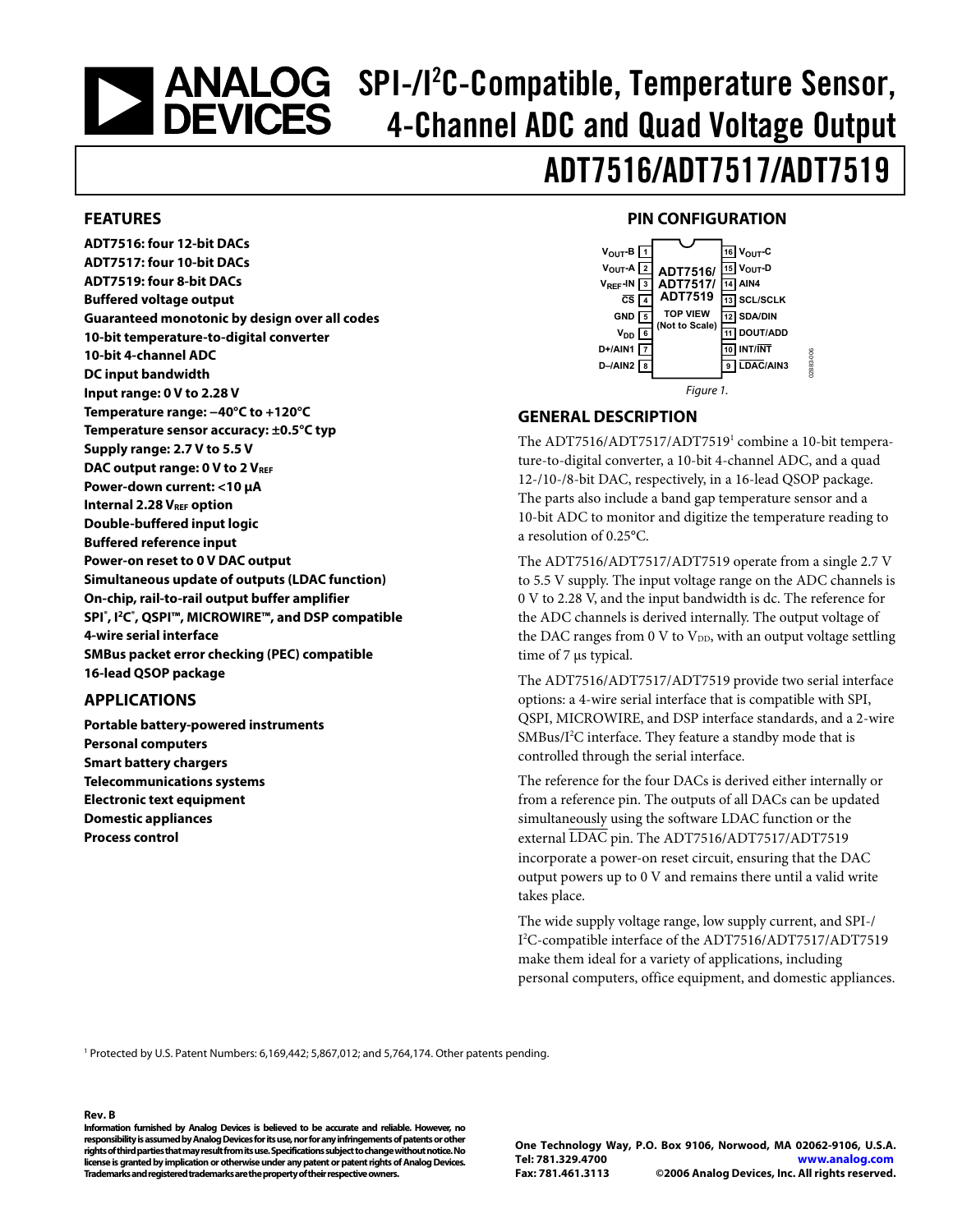## <span id="page-1-0"></span>**TABLE OF CONTENTS**

| Pin Configuration and Functional Descriptions 10 |
|--------------------------------------------------|
|                                                  |

## **REVISION HISTORY**

## 10/06-Rev. A to Rev. B

| Changes to ADT7516/ADT7517/ADT7519 Registers Section28 |  |
|--------------------------------------------------------|--|
|                                                        |  |
|                                                        |  |

| ADT7516/ADT7517/ADT7519 Registers 28 |  |
|--------------------------------------|--|
|                                      |  |
|                                      |  |
|                                      |  |
|                                      |  |

## 8/04-Rev. 0 to Rev. A

| Deleted ADT7518 |  |
|-----------------|--|
|                 |  |
|                 |  |
|                 |  |
|                 |  |

7/03-Initial Version: Rev. 0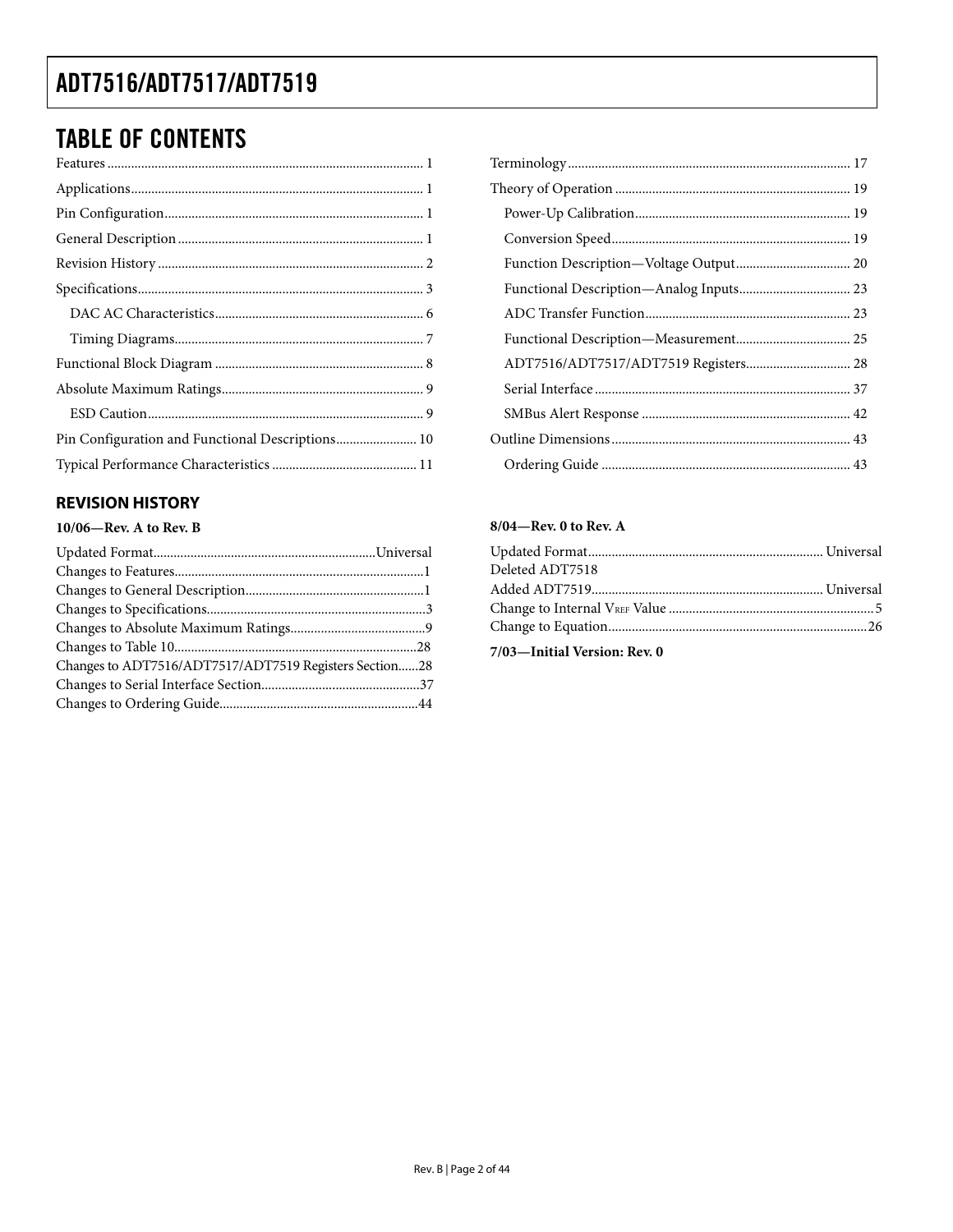## <span id="page-2-2"></span><span id="page-2-0"></span>**SPECIFICATIONS**

Temperature range is as follows: A version: −40°C to +120°C, V<sub>DD</sub> = 2.7 V to 5.5 V, GND = 0 V, REF<sub>IN</sub> = 2.25 V, unless otherwise noted.

<span id="page-2-1"></span>

| Table 1.                                         |     |                |                       |                   |                                                                                                       |
|--------------------------------------------------|-----|----------------|-----------------------|-------------------|-------------------------------------------------------------------------------------------------------|
| Parameter <sup>1</sup>                           | Min | <b>Typ</b>     | Max                   | Unit              | <b>Conditions/Comments</b>                                                                            |
| DAC DC PERFORMANCE <sup>2, 3</sup>               |     |                |                       |                   |                                                                                                       |
| ADT7519                                          |     |                |                       |                   |                                                                                                       |
| Resolution                                       |     | 8              |                       | <b>Bits</b>       |                                                                                                       |
| Relative Accuracy                                |     | $\pm 0.15$     | ±1                    | <b>LSB</b>        |                                                                                                       |
| <b>Differential Nonlinearity</b>                 |     | $\pm 0.02$     | ±0.25                 | LSB               | Guaranteed monotonic over all codes                                                                   |
| ADT7517                                          |     |                |                       |                   |                                                                                                       |
| Resolution                                       |     | 10             |                       | <b>Bits</b>       |                                                                                                       |
| <b>Relative Accuracy</b>                         |     | ±0.5           | ±4                    | <b>LSB</b>        |                                                                                                       |
| <b>Differential Nonlinearity</b>                 |     | ±0.05          | ±0.5                  | <b>LSB</b>        | Guaranteed monotonic over all codes                                                                   |
| ADT7516                                          |     |                |                       |                   |                                                                                                       |
| Resolution                                       |     | 12             |                       | <b>Bits</b>       |                                                                                                       |
| <b>Relative Accuracy</b>                         |     | ±2             | ±16                   | <b>LSB</b>        |                                                                                                       |
| <b>Differential Nonlinearity</b>                 |     | $\pm 0.02$     | ±0.9                  | <b>LSB</b>        | Guaranteed monotonic over all codes                                                                   |
| <b>Offset Error</b>                              |     | ±0.4           | ±2                    | % of FSR          |                                                                                                       |
| <b>Gain Error</b>                                |     | ±0.3           | ±2                    | % of FSR          |                                                                                                       |
| Lower Deadband                                   |     | 20             | 65                    | mV                | Lower deadband exists only if offset error is<br>negative, see Figure 40                              |
| <b>Upper Deadband</b>                            |     | 60             | 100                   | mV                | Upper deadband exists if $V_{REF} = V_{DD}$ and off-set<br>plus gain error is positive, see Figure 41 |
| Offset Error Drift <sup>4</sup>                  |     | $-12$          |                       | ppm of FSR/°C     |                                                                                                       |
| Gain Error Drift <sup>4</sup>                    |     | $-5$           |                       | ppm of FSR/°C     |                                                                                                       |
| DC Power Supply Rejection Ratio <sup>4</sup>     |     | $-60$          |                       | dB                | $\Delta V_{DD} = \pm 10\%$                                                                            |
| DC Crosstalk <sup>4</sup>                        |     | 200            |                       | μV                | See Figure 5                                                                                          |
| ADC DC ACCURACY                                  |     |                |                       |                   | Maximum $V_{DD} = 5 V$                                                                                |
| Resolution                                       |     |                | 10                    | <b>Bits</b>       |                                                                                                       |
| <b>Total Unadjusted Error (TUE)</b>              |     | $\overline{2}$ | 3                     | % of FSR          | $V_{DD} = 2.7 V$ to 5.5 V                                                                             |
| <b>Total Unadjusted Error (TUE)</b>              |     |                | $\overline{2}$        | % of FSR          | $V_{DD} = 3.3 V \pm 10\%$                                                                             |
| <b>Offset Error</b>                              |     |                | ±0.5                  | % of FSR          |                                                                                                       |
| <b>Gain Error</b>                                |     |                | ±2                    | % of FSR          |                                                                                                       |
| <b>ADC BANDWIDTH</b>                             |     |                | DC                    | Hz                |                                                                                                       |
| <b>ANALOG INPUTS</b>                             |     |                |                       |                   |                                                                                                       |
| Input Voltage Range                              | 0   |                | 2.28                  | V                 | AIN1 to AIN4, $C4 = 0$ in Control Configuration 3                                                     |
|                                                  | 0   |                | <b>V<sub>DD</sub></b> | ٧                 | AIN1 to AIN4, $C4 = 0$ in Control Configuration 3                                                     |
| DC Leakage Current                               |     |                | ±1                    | μA                |                                                                                                       |
| Input Capacitance                                |     | 5              | 20                    | pF                |                                                                                                       |
| <b>Input Resistance</b>                          |     | 10             |                       | MΩ                |                                                                                                       |
| THERMAL CHARACTERISTICS                          |     |                |                       |                   |                                                                                                       |
| Internal Temperature Sensor                      |     |                |                       |                   | Internal reference used, averaging on                                                                 |
| Accuracy $\omega$ V <sub>DD</sub> = 3.3 V ±10%   |     |                | ±1.5                  | $^{\circ}{\sf C}$ | $T_A = 85^{\circ}C$                                                                                   |
|                                                  |     | ±0.5           | ±3                    | $^{\circ}{\sf C}$ | $T_A = 0$ °C to +85°C                                                                                 |
|                                                  |     | ±2             | ±5                    | $^{\circ}{\sf C}$ | $T_A = -40^{\circ}C$ to $+120^{\circ}C$                                                               |
| Accuracy $\omega$ V <sub>DD</sub> = 5 V $\pm$ 5% |     | ±2             | ±3                    | $^{\circ}{\sf C}$ | $T_A = 0$ °C to +85°C                                                                                 |
|                                                  |     | ±3             | ±5                    | °C                | $T_A = -40^{\circ}C$ to $+120^{\circ}C$                                                               |
| Resolution                                       |     |                | $10\,$                | <b>Bits</b>       | Equivalent to 0.25°C                                                                                  |
| Long-Term Drift                                  |     | 0.25           |                       | °C                | Drift over 10 years if part is operated at 55°C                                                       |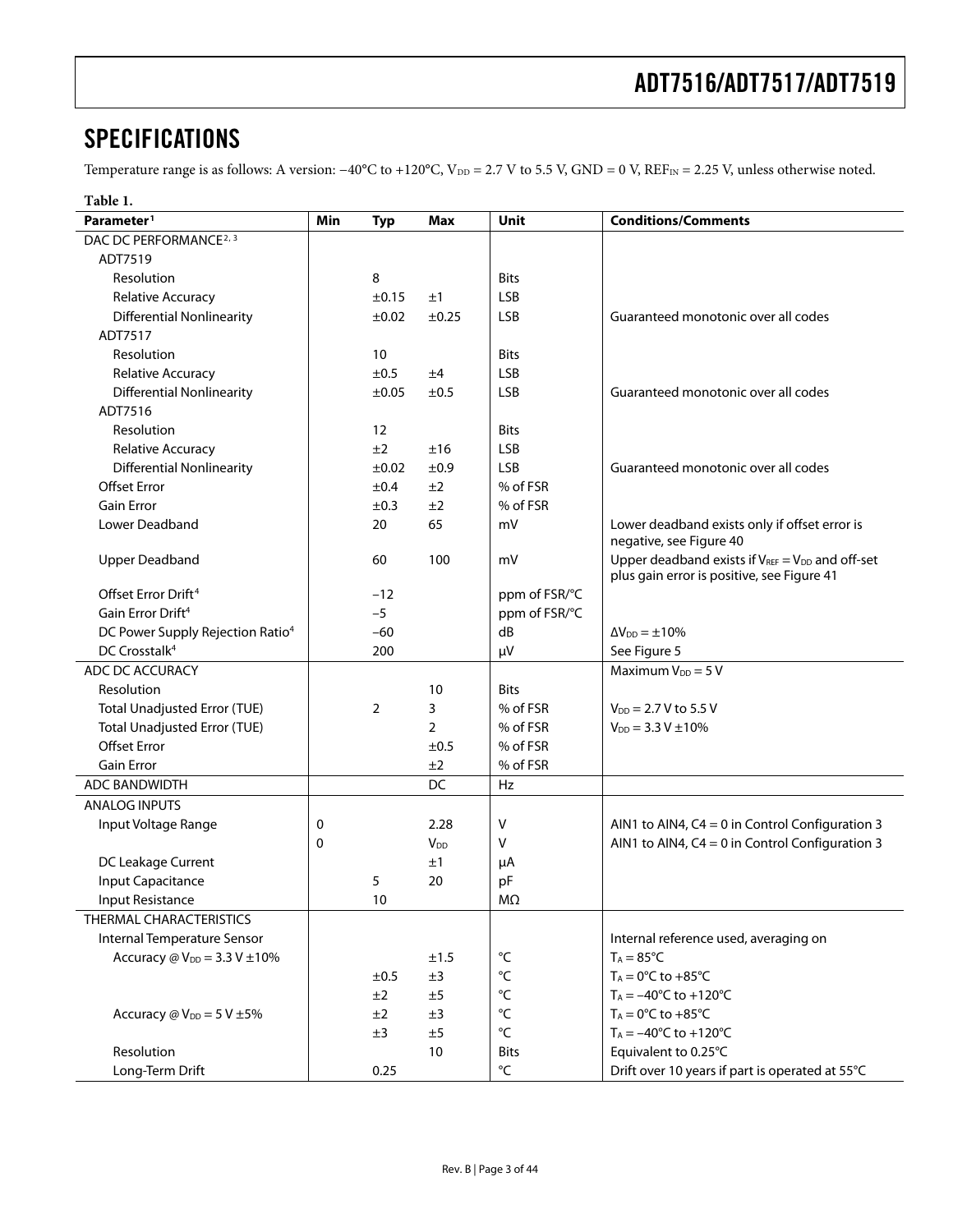| Parameter <sup>1</sup>                              | Min                   | <b>Typ</b> | Max                    | Unit                                          | <b>Conditions/Comments</b>                                                |
|-----------------------------------------------------|-----------------------|------------|------------------------|-----------------------------------------------|---------------------------------------------------------------------------|
| <b>External Temperature Sensor</b>                  |                       |            |                        |                                               | External transistor = 2N3906                                              |
| Accuracy $\omega$ V <sub>DD</sub> = 3.3 V $\pm$ 10% |                       |            | ±1.5                   | °C                                            | $T_A = 85^{\circ}C$                                                       |
|                                                     |                       |            | ±3                     | $^{\circ}{\sf C}$                             | $T_A = 0$ °C to +85°C                                                     |
|                                                     |                       |            | ±5                     | $^{\circ}{\sf C}$                             | $T_A = -40^{\circ}C$ to $+120^{\circ}C$                                   |
| Accuracy $\omega$ V <sub>DD</sub> = 5 V $\pm$ 5%    |                       | ±2         | ±3                     | °C                                            | $T_A = 0$ °C to +85°C                                                     |
|                                                     |                       | ±3         | ±5                     | °C                                            | $T_A = -40^{\circ}C$ to $+120^{\circ}C$                                   |
| Resolution                                          |                       |            | 10                     | <b>Bits</b>                                   | Equivalent to 0.25°C                                                      |
| <b>Output Source Current</b>                        |                       | 180        |                        | μA                                            | High level                                                                |
|                                                     |                       | 11         |                        | μA                                            | Low level                                                                 |
| Thermal Voltage Output                              |                       |            |                        |                                               |                                                                           |
| 8-Bit DAC Output                                    |                       |            |                        |                                               |                                                                           |
| Resolution                                          | 1                     |            |                        | $\rm ^{\circ}C$                               |                                                                           |
| <b>Scale Factor</b>                                 |                       | 8.97       |                        | $mV$ <sup>o</sup> C                           | 0 V to $V_{REF}$ output, $T_A = -40^{\circ}C$ to +120°C                   |
|                                                     |                       | 17.58      |                        | $mV$ <sup>o</sup> C                           | 0 V to 2 V <sub>REF</sub> output, $T_A = -40^{\circ}C$ to $+120^{\circ}C$ |
| 10-Bit DAC Output                                   |                       |            |                        |                                               |                                                                           |
| Resolution                                          | 0.25                  |            |                        | $^{\circ}{\sf C}$                             |                                                                           |
| <b>Scale Factor</b>                                 |                       | 2.2        |                        | $mV$ <sup>o</sup> C                           | 0 V to $V_{REF}$ output, $T_A = -40^{\circ}C$ to $+120^{\circ}C$          |
|                                                     |                       | 4.39       |                        | mV/°C                                         | 0 V to 2 VREF output, $T_A = -40^{\circ}C$ to +120 $^{\circ}C$            |
| <b>CONVERSION TIMES</b>                             |                       |            |                        |                                               | Single channel mode                                                       |
| Slow ADC                                            |                       |            |                        |                                               |                                                                           |
| V <sub>DD</sub> /AlN                                |                       | 11.4       |                        | ms                                            | Averaging (16 samples) on                                                 |
|                                                     |                       | 712        |                        | μs                                            | Averaging off                                                             |
| Internal Temperature                                |                       | 11.4       |                        | ms                                            | Averaging (16 samples) on                                                 |
|                                                     |                       | 712        |                        | μs                                            | Averaging off                                                             |
| <b>External Temperature</b>                         |                       | 24.22      |                        | ms                                            | Averaging (16 samples) on                                                 |
|                                                     |                       | 1.51       |                        | ms                                            | Averaging off                                                             |
| Fast ADC                                            |                       |            |                        |                                               |                                                                           |
| V <sub>DD</sub> /AIN                                |                       | 712        |                        | μs                                            | Averaging (16 samples) on                                                 |
|                                                     |                       | 44.5       |                        | μs                                            | Averaging off                                                             |
| Internal Temperature                                |                       | 2.14       |                        | ms                                            | Averaging (16 samples) on                                                 |
|                                                     |                       | 134        |                        | μs                                            | Averaging off                                                             |
| <b>External Temperature</b>                         |                       | 14.25      |                        | ms                                            | Averaging (16 samples) on                                                 |
|                                                     |                       | 890        |                        | μs                                            | Averaging off                                                             |
| ROUND ROBIN UPDATE RATE <sup>5</sup>                |                       |            |                        |                                               | Time to complete one measurement cycle                                    |
|                                                     |                       |            |                        |                                               | through all channels                                                      |
| Slow ADC @ 25°C                                     |                       |            |                        |                                               |                                                                           |
| Averaging On                                        |                       | 79.8       |                        | ms                                            | AIN1 and AIN2 are selected on Pin 7 and Pin 8                             |
| Averaging Off                                       |                       | 4.99       |                        | ms                                            | AIN1 and AIN2 are selected on Pin 7 and Pin 8                             |
| Averaging On                                        |                       | 94.76      |                        | ms                                            | D+ and D- are selected on Pin 7 and Pin 8                                 |
|                                                     | 9.26<br>Averaging Off |            | ms                     | D+ and D- are selected on Pin 7 and Pin 8     |                                                                           |
| Fast ADC @ 25°C                                     |                       |            |                        |                                               |                                                                           |
| Averaging On                                        | 6.41                  |            | ms                     | AIN1 and AIN2 are selected on Pin 7 and Pin 8 |                                                                           |
| Averaging Off                                       |                       | 400.84     |                        | μs                                            | AIN1 and AIN2 are selected on Pin 7 and Pin 8                             |
| Averaging On                                        |                       | 21.77      |                        | ms                                            | D+ and D- are selected on Pin 7 and Pin 8                                 |
| Averaging Off                                       | 3.07                  |            | ms                     | D+ and D- are selected on Pin 7 and Pin 8     |                                                                           |
| DAC EXTERNAL REFERENCE INPUT <sup>4</sup>           |                       |            |                        |                                               |                                                                           |
| <b>VREF Input Range</b>                             | 1                     |            | <b>V</b> <sub>DD</sub> | ۷                                             | <b>Buffered reference</b>                                                 |
| V <sub>REF</sub> Input Impedance                    | $>10$                 |            | MΩ                     | Buffered reference and power-down mode        |                                                                           |
| Reference Feedthrough                               |                       | $-90$      |                        | dB                                            | Frequency = $10$ kHz                                                      |
| Channel-to-Channel Isolation                        |                       | $-75$      |                        | dB                                            | Frequency = $10$ kHz                                                      |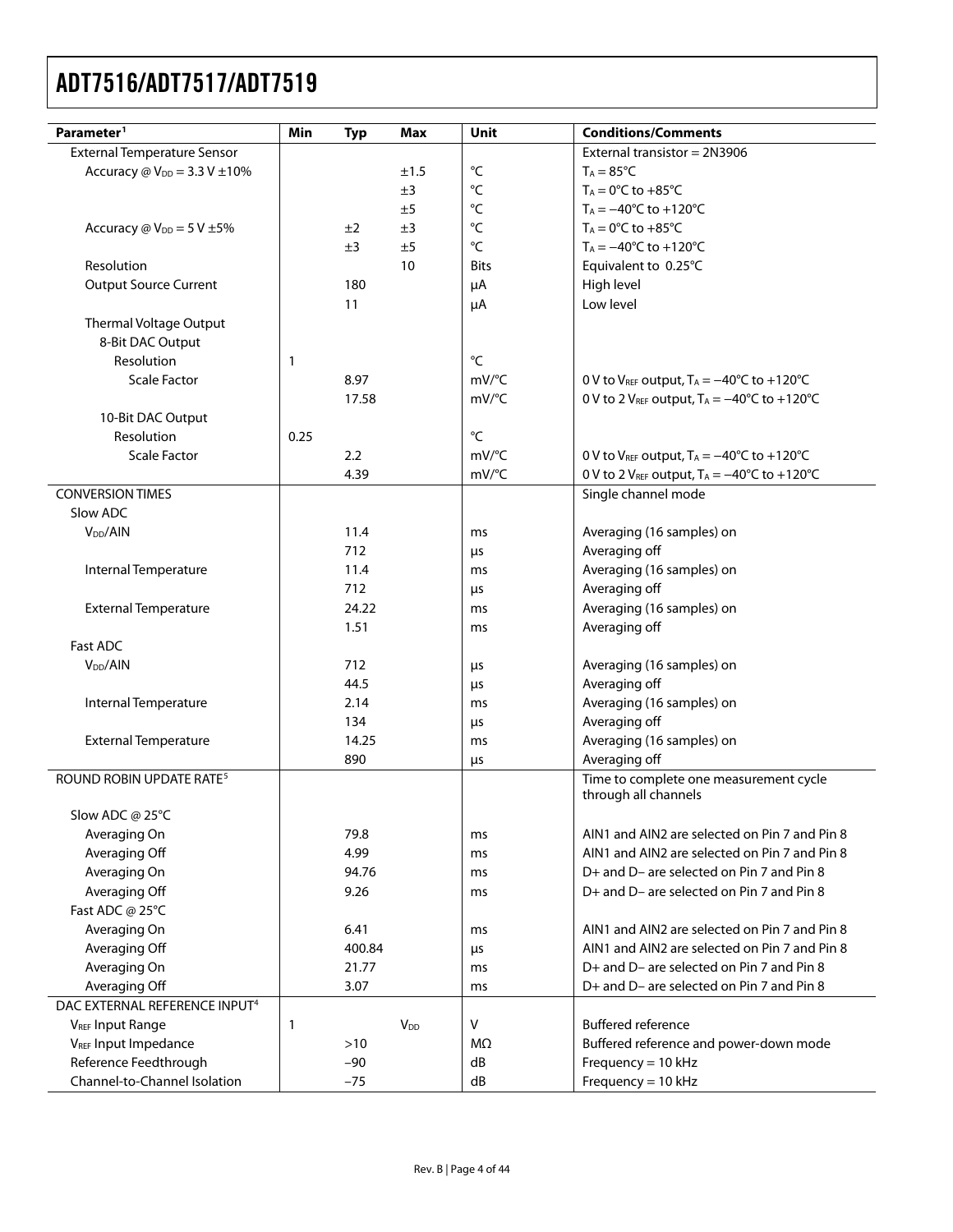| Parameter <sup>1</sup>                                                | Min    | <b>Typ</b>     | <b>Max</b>       | Unit         | <b>Conditions/Comments</b>                                                               |
|-----------------------------------------------------------------------|--------|----------------|------------------|--------------|------------------------------------------------------------------------------------------|
| ON-CHIP REFERENCE                                                     |        |                |                  |              |                                                                                          |
| Reference Voltage <sup>4</sup>                                        | 2.2662 | 2.28<br>2.2938 |                  | $\vee$       |                                                                                          |
| Temperature Coefficient <sup>4</sup>                                  |        | 80             |                  | ppm/°C       |                                                                                          |
| OUTPUT CHARACTERISTICS <sup>4</sup>                                   |        |                |                  |              |                                                                                          |
| Output Voltage <sup>6</sup>                                           | 0.001  |                | $V_{DD}$ - 0.1   | $\sf V$      | This is a measure of the minimum and maximum<br>drive capability of the output amplifier |
| DC Output Impedance                                                   |        | 0.5            |                  | Ω            |                                                                                          |
| <b>Short Circuit Current</b>                                          |        | 25             |                  | mA           | $V_{DD} = 5 V$                                                                           |
|                                                                       |        | 16             |                  | mA           | $V_{DD} = 3 V$                                                                           |
| Power-Up Time                                                         |        | 2.5            |                  | μs           | Coming out of power-down mode, $V_{DD} = 5 V$                                            |
|                                                                       |        | 5              |                  | μs           | Coming out of power-down mode, $V_{DD} = 3.3 V$                                          |
| <b>DIGITAL INPUTS4</b>                                                |        |                |                  |              |                                                                                          |
| Input Current                                                         |        |                | ±1               | $\mu A$      | $V_{IN} = 0 V$ to $V_{DD}$                                                               |
| V <sub>IL</sub> , Input Low Voltage                                   |        |                | 0.8              | ٧            |                                                                                          |
| V <sub>IH</sub> , Input High Voltage                                  | 1.89   |                |                  | v            |                                                                                          |
| Pin Capacitance                                                       |        | 3              | 10               | pF           | All digital inputs                                                                       |
| SCL, SDA Glitch Rejection                                             |        |                | 50               | ns           | Input filtering suppresses noise spikes of less<br>than 50 ns                            |
| <b>LDAC</b> Pulse Width                                               | 20     |                |                  | ns           | Edge triggered input                                                                     |
| <b>DIGITAL OUTPUT</b>                                                 |        |                |                  |              |                                                                                          |
| Digital High Voltage, VOH                                             | 2.4    |                |                  | v            | $I_{\text{SOWRCE}} = I_{\text{SINK}} = 200 \mu A$                                        |
| Output Low Voltage, VoL                                               |        |                | 0.4              | v            | $I_{OL} = 3 \text{ mA}$                                                                  |
| Output High Current, I <sub>OH</sub>                                  |        |                | 1                | mA           | $V_{OH} = 5 V$                                                                           |
| Output Capacitance, COUT                                              |        |                | 50               | pF           |                                                                                          |
| <b>INT/INT Output Saturation Voltage</b>                              |        |                | 0.8              | v            | $I_{\text{OUT}} = 4 \text{ mA}$                                                          |
| <sup>12</sup> C TIMING CHARACTERISTICS <sup>7, 8</sup>                |        |                |                  |              |                                                                                          |
| Serial Clock Period, t1                                               | 2.5    |                |                  | μs           | Fast mode I <sup>2</sup> C, see Figure 2                                                 |
| Data In Setup Time to SCL High, t2                                    | 50     |                |                  | ns           |                                                                                          |
| Data Out Stable after SCL Low, t3                                     | 0      |                | ns               | See Figure 2 |                                                                                          |
| SDA Low Setup Time to SCL<br>Low (Start Condition), t4                | 50     |                |                  | ns           | See Figure 2                                                                             |
| SDA High Hold Time after SCL<br>High (Stop Condition), t <sub>5</sub> | 50     |                |                  | ns           | See Figure 2                                                                             |
| SDA and SCL Fall Time, to                                             |        |                | 300              | ns           | See Figure 2                                                                             |
| SDA and SCL Rise Time, t7                                             |        |                | 300 <sup>9</sup> | ns           | See Figure 2                                                                             |
| SPITIMING CHARACTERISTICS <sup>4, 10</sup>                            |        |                |                  |              |                                                                                          |
| $\overline{\mathsf{CS}}$ to SCLK Setup Time, t <sub>1</sub>           | 0      |                |                  | ns           | See Figure 3                                                                             |
| SCLK High Pulse Width, t2                                             | 50     |                |                  | ns           | See Figure 3                                                                             |
| SCLK Low Pulse Width, t3                                              | 50     |                |                  | ns           | See Figure 3                                                                             |
| Data Access Time after SCLK<br>Falling Edge, t4 <sup>11</sup>         |        |                | 35               | ns           |                                                                                          |
| Data Setup Time Prior to SCLK<br>Rising Edge, t <sub>5</sub>          | 20     |                |                  | ns           | See Figure 3                                                                             |
| Data Hold Time after SCLK<br>Rising Edge, t <sub>6</sub>              | 0      |                |                  | ns           | See Figure 3                                                                             |
| $\overline{\mathsf{CS}}$ to SCLK Hold Time, t <sub>7</sub>            | 0      |                |                  | μs           | See Figure 3                                                                             |
| $\overline{\text{CS}}$ to DOUT High Impedance, t <sub>8</sub>         |        |                | 40               | ns           | See Figure 3                                                                             |
| POWER REQUIREMENTS                                                    |        |                |                  |              |                                                                                          |
| <b>V</b> <sub>DD</sub>                                                | 2.7    |                | 5.5              | $\vee$       |                                                                                          |
| V <sub>DD</sub> Settling Time                                         |        |                | 50               | ms           | V <sub>DD</sub> settles to within 10% of its final voltage level                         |
| I <sub>DD</sub> (Normal Mode) <sup>12</sup>                           |        |                | 3                | mA           | $V_{DD} = 3.3 V, V_{IH} = V_{DD}$ , and $V_{IL} = GND$                                   |
|                                                                       |        | 2.2            | 3                | mA           | $V_{DD} = 5 V$ , $V_{IH} = V_{DD}$ , and $V_{IL} = GND$                                  |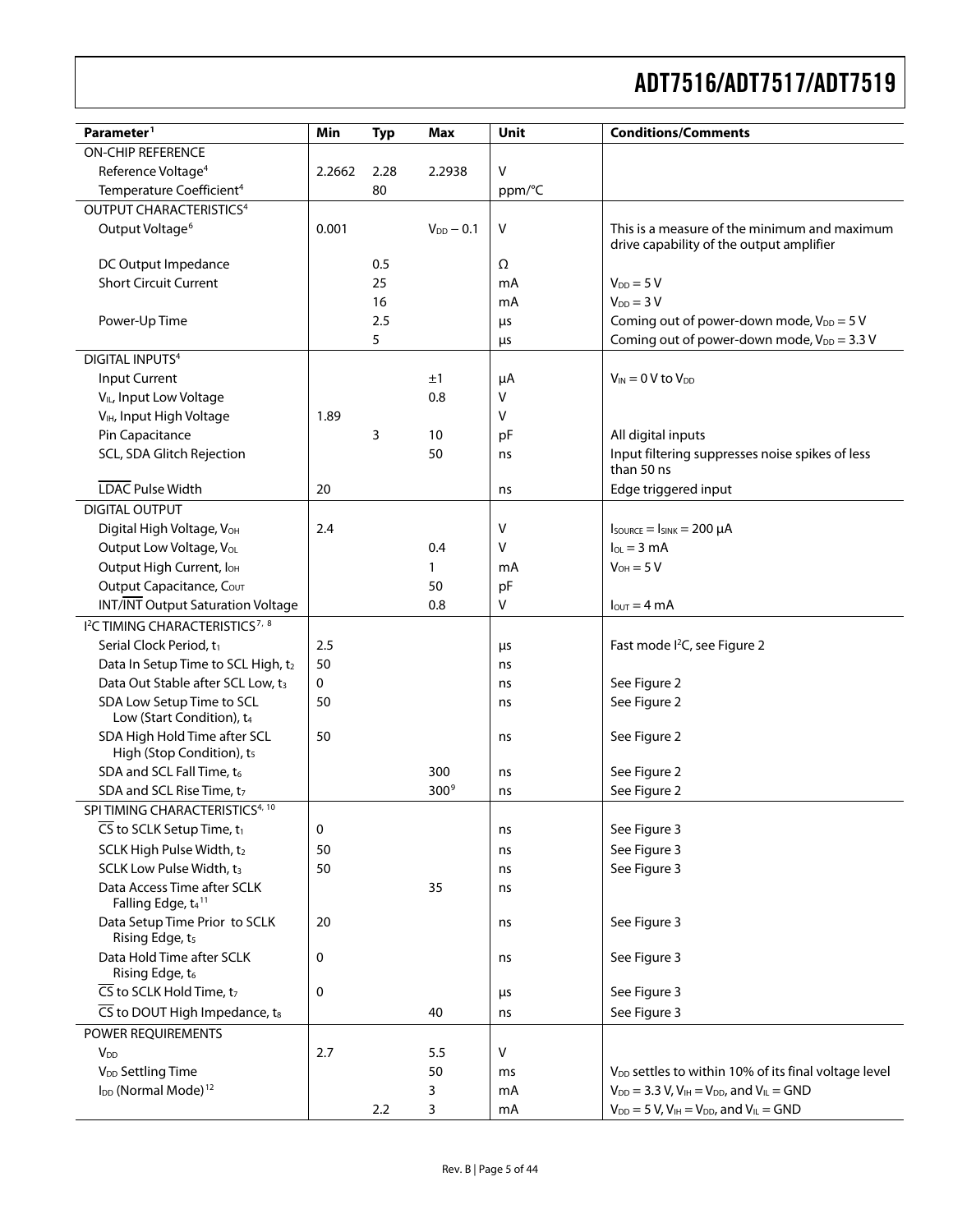<span id="page-5-0"></span>

| Parameter <sup>1</sup>            | Min | Tvɒ | Max | Unit | <b>Conditions/Comments</b>                              |
|-----------------------------------|-----|-----|-----|------|---------------------------------------------------------|
| I <sub>DD</sub> (Power-Down Mode) |     |     | 10  | μA   | $V_{DD} = 3.3 V, V_{IH} = V_{DD}$ , and $V_{IL} = GND$  |
|                                   |     |     | 10  | μA   | $V_{DD} = 5 V$ , $V_{IH} = V_{DD}$ , and $V_{IL} = GND$ |
| Power Dissipation                 |     |     | 10  | mW   | $V_{DD}$ = 3.3 V, normal mode                           |
|                                   |     |     | 33  | uW   | $V_{DD}$ = 3.3 V, shutdown mode                         |

1 See the Terminology section.

<sup>2</sup> DC specifications are tested with the outputs unloaded.

<sup>3</sup> Linearity is tested using a reduced code range: ADT7516 (Code 115 to 4095); ADT7517 (Code 28 to 1023); ADT7519 (Code 8 to 255).<br><sup>4</sup> Guaranteed by design and characterization, not production tested

Guaranteed by design and characterization, not production tested.

<sup>5</sup> Round robin is the continuous sequential measurement of the following channels: V<sub>DD</sub>, internal temperature, external temperature (AIN1, AIN2), AIN3, and AIN4.<br>6 Eor the amplifier output to reach its minimum voltage,

<sup>6</sup> For the amplifier output to reach its minimum voltage, the offset error must be negative. For the amplifier output to reach its maximum voltage (V<sub>REF</sub> = V<sub>DD</sub>), the offset plus gain error must be positive.

The SDA and SCL timing is measured with the input filters turned on to meet the fast mode I<sup>2</sup>C specification. Switching off the input filters improves the transfer rate but has a negative effect on the EMC behavior of the part.

 $^8$  Guaranteed by design, not production tested. All I<sup>2</sup>C timing specifications are for fast mode operation but the interface is still capable of handling the slower standard rate specifications.

<sup>9</sup> The interface is also capable of handling the <sup>12</sup>

<sup>10</sup> All input signals are specified with tr = tf = 5 ns (10% to 90% of V<sub>DD</sub>), and timed from a voltage level of 1.6 V. <sup>11</sup> Measured with the load circuit shown in Figure 4.

<sup>12</sup> The I<sub>DD</sub> specification is valid for all DAC codes and full-scale analog input voltages. Interface inactive. All DACs and ADCs active. Load currents excluded.

## **DAC AC CHARACTERISTICS**

 $V_{DD} = 2.7$  V to 5.5 V, R<sub>L</sub> = 4.7 kΩ to GND, C<sub>L</sub> = 200 pF to GND, 4.7 kΩ to V<sub>DD</sub>, all specifications T<sub>MIN</sub> to T<sub>MAX</sub>, unless otherwise noted.

| radie 2.                         |            |                   |     |           |                                                       |
|----------------------------------|------------|-------------------|-----|-----------|-------------------------------------------------------|
| Parameter <sup>1, 2</sup>        | <b>Min</b> | Type <sup>3</sup> | Max | Unit      | <b>Conditions/Comments</b>                            |
| Output Voltage Settling Time     |            |                   |     |           | $V_{\text{RFE}} = V_{\text{DD}} = 5 V$                |
| ADT7519                          |            | 6                 | 8   | μs        | 1/4 scale to 3/4 scale change (0x40 to 0xC0)          |
| ADT7517                          |            |                   | 9   | μs        | 1/4 scale to 3/4 scale change (0x100 to 0x300)        |
| ADT7516                          |            | 8                 | 10  | μs        | 1/4 scale to 3/4 scale change (0x400 to 0xC00)        |
| Slew Rate                        |            | 0.7               |     | $V/\mu s$ |                                                       |
| Major-Code Change Glitch Energy  |            | 12                |     | $nV-S$    | 1 LSB change around major carry                       |
| Digital Feedthrough              |            | 0.5               |     | nV-s      |                                                       |
| <b>Digital Crosstalk</b>         |            |                   |     | $nV-S$    |                                                       |
| Analog Crosstalk                 |            | 0.5               |     | nV-s      |                                                       |
| DAC-to-DAC Crosstalk             |            | 3                 |     | nV-s      |                                                       |
| Multiplying Bandwidth            |            | 200               |     | kHz       | $V_{REF} = 2 V \pm 0.1 V p-p$                         |
| <b>Total Harmonic Distortion</b> |            | $-70$             |     | dB        | $V_{REF}$ = 2.5 V $\pm$ 0.1 V p-p; frequency = 10 kHz |
|                                  |            |                   |     |           |                                                       |

1 See the Terminology section.

<sup>2</sup> Guaranteed by design and characterization, not production tested.

 $3$  At 25°C.

**Table 2. Part 2.**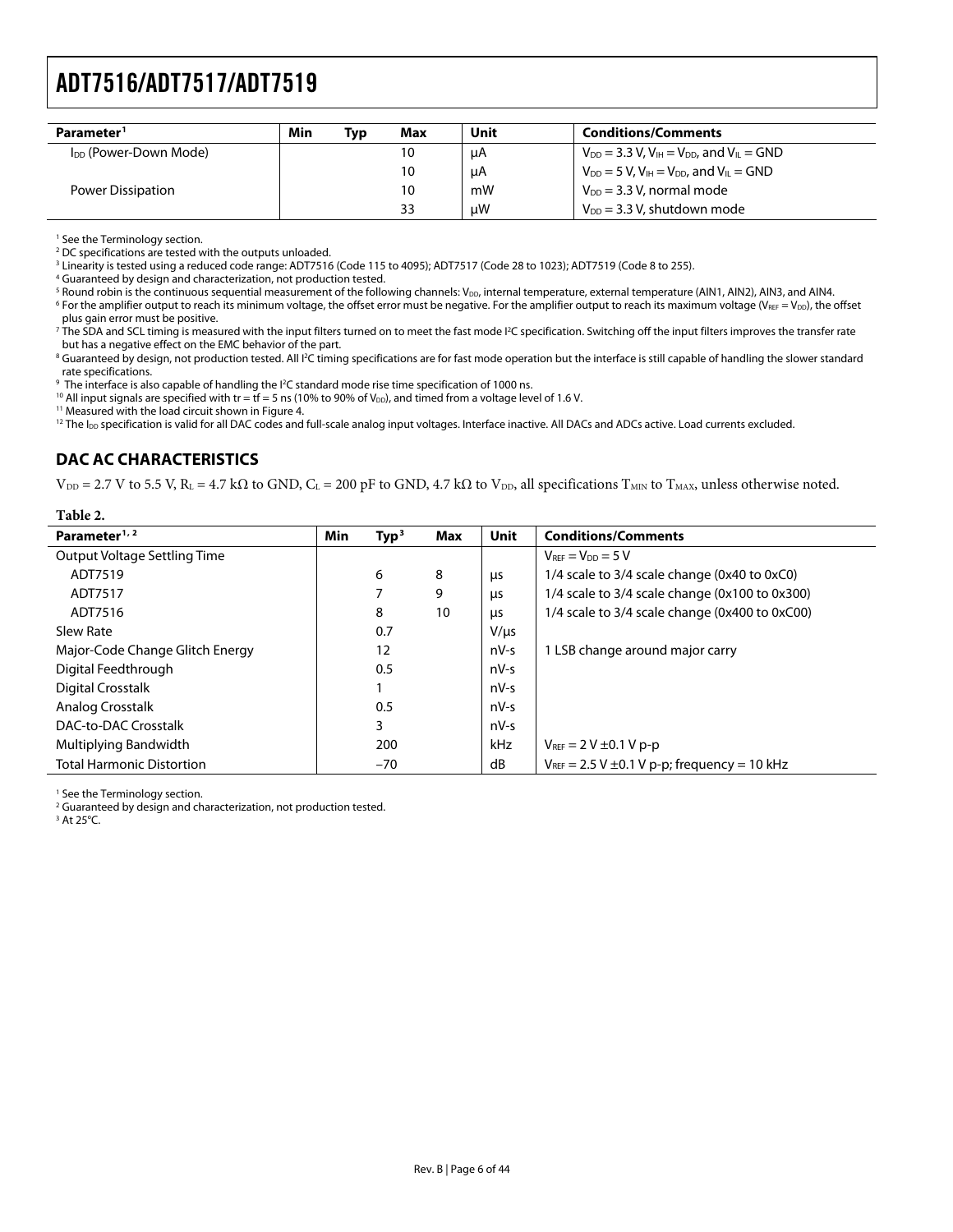## <span id="page-6-0"></span>**TIMING DIAGRAMS**



Figure 2. I<sup>2</sup>C Bus Timing Diagram

<span id="page-6-3"></span><span id="page-6-2"></span>



<span id="page-6-1"></span>Figure 4. Load Circuit for Access Time and Bus Relinquish Time

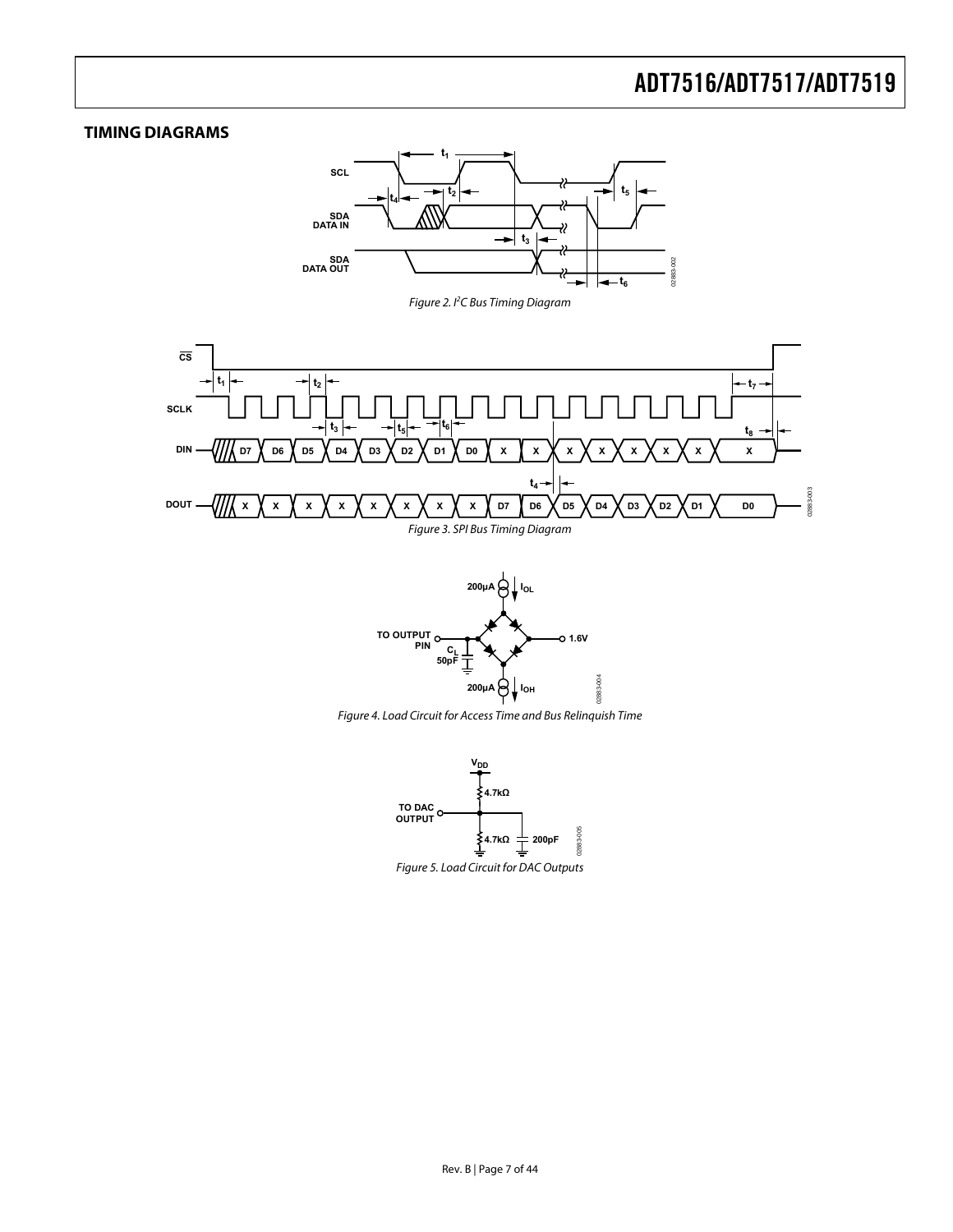## <span id="page-7-0"></span>FUNCTIONAL BLOCK DIAGRAM



Figure 6. Functional Block Diagram for the ADT7516/ADT7517/ADT7519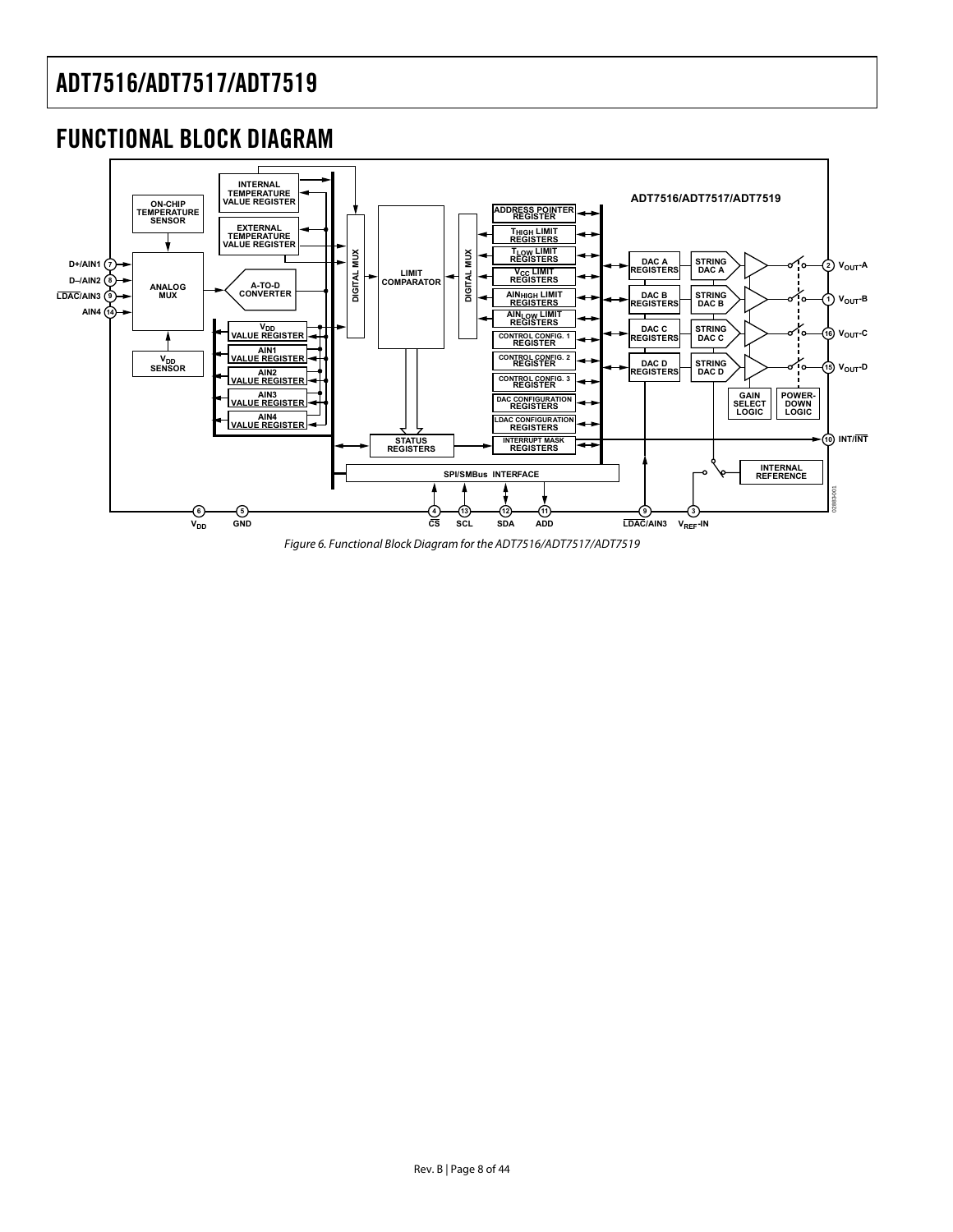## <span id="page-8-0"></span>ABSOLUTE MAXIMUM RATINGS

#### **Table 3.**

| <b>Parameter</b>                      | Rating                              |
|---------------------------------------|-------------------------------------|
| V <sub>DD</sub> to GND                | $-0.3 V$ to $+7 V$                  |
| Analog Input Voltage to GND           | $-0.3$ V to $V_{DD}$ + 0.3 V        |
| Digital Input Voltage to GND          | $-0.3$ V to $V_{DD}$ + 0.3 V        |
| Digital Output Voltage to GND         | $-0.3$ V to V <sub>DD</sub> + 0.3 V |
| Reference Input Voltage to GND        | $-0.3$ V to $V_{DD}$ + 0.3 V        |
| <b>Operating Temperature Range</b>    | $-40^{\circ}$ C to $+120^{\circ}$ C |
| Storage Temperature Range             | $-65^{\circ}$ C to $+150^{\circ}$ C |
| Junction Temperature                  | $150^{\circ}$ C                     |
| Power Dissipation <sup>1</sup>        | $(TJ max - TA)/\thetaJA$            |
| Thermal Impedance <sup>2</sup>        |                                     |
| $\theta_{IA}$ Junction-to-Ambient     | 105.44°C/W                          |
| $\theta_{\text{IC}}$ Junction-to-Case | 38.8°C/W                            |
| IR Reflow Soldering                   |                                     |
| Peak Temperature                      | 220°C (0°C/5°C)                     |
| Time at Peak Temperature              | 10 sec to 20 sec                    |
| Ramp-Up Rate                          | 3°C/sec maximum                     |
| Ramp-Down Rate                        | -6°C/sec maximum                    |
| Time 25°C to Peak Temperature         | 6 min maximum                       |
| IR Reflow Soldering (Pb-Free Package) |                                     |
| Peak Temperature                      | 260°C (+0°C)                        |
| Time at Peak Temperature              | 20 sec to 40 sec                    |
| Ramp-Up Rate                          | 3°C/sec maximum                     |
| Ramp-Down Rate                        | -6°C/sec maximum                    |
| Time 25°C to Peak Temperature         | 8 min maximum                       |

Stresses above those listed under Absolute Maximum Ratings may cause permanent damage to the device. This is a stress rating only; functional operation of the device at these or any other conditions above those indicated in the operational section of this specification is not implied. Exposure to absolute maximum rating conditions for extended periods may affect device reliability.

#### **Table 4. I2 C Address Selection**

| <b>ADD Pin</b> | I <sup>2</sup> C Address |
|----------------|--------------------------|
| Low            | 1001 000                 |
| Float          | 1001010                  |
| High           | 1001 011                 |

#### **ESD CAUTION**



ESD (electrostatic discharge) sensitive device. Charged devices and circuit boards can discharge without detection. Although this product features patented or proprietary protection circuitry, damage may occur on devices subjected to high energy ESD. Therefore, proper ESD precautions should be taken to avoid performance degradation or loss of functionality.

<sup>1</sup> Values relate to the package being used on a 4-layer board.

2 Junction-to-case resistance is applicable to components featuring a preferential flow direction, for example, components mounted on a heat sink. Junction-to-ambient resistance is more useful for air cooled PCBmounted components.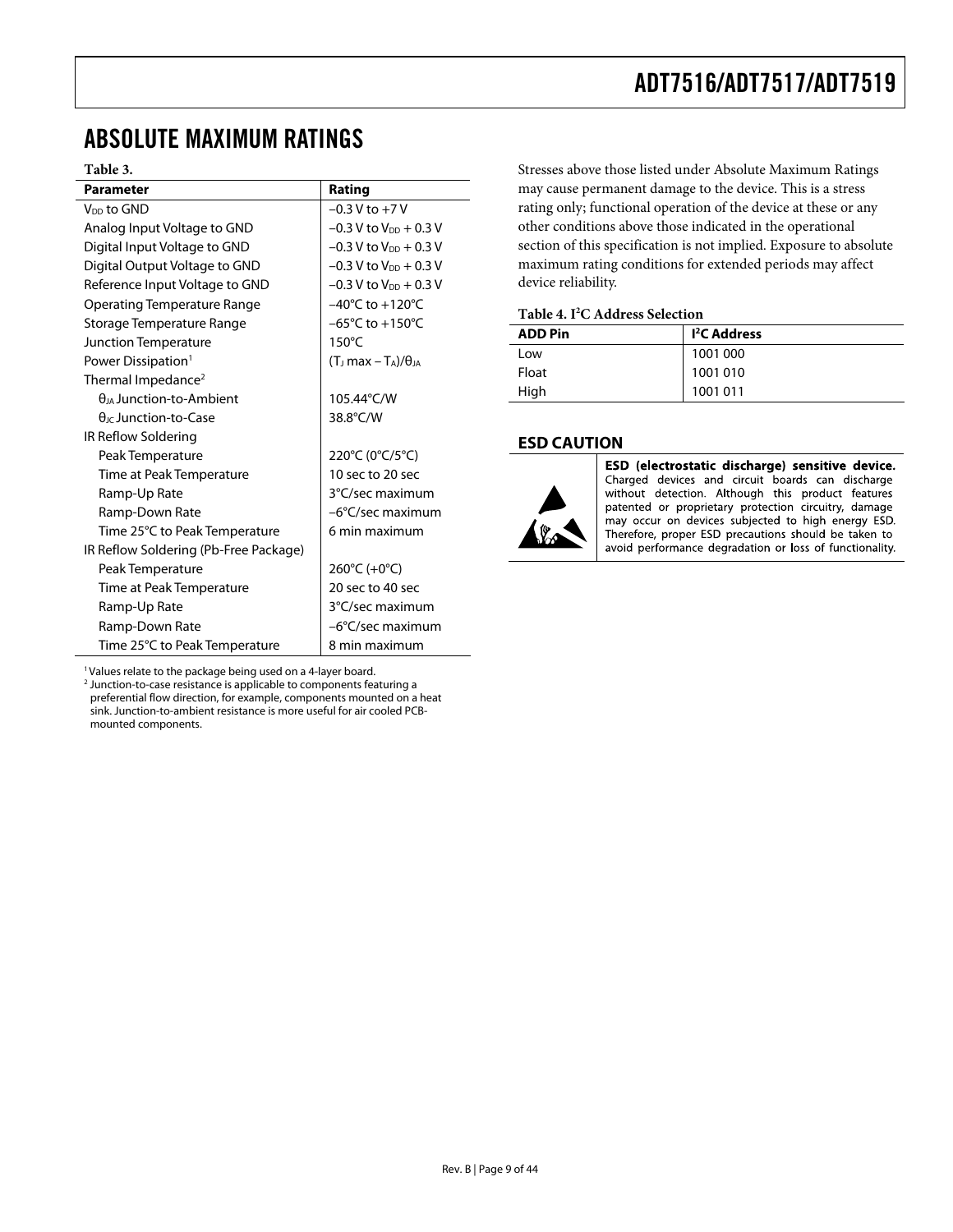## <span id="page-9-0"></span>PIN CONFIGURATION AND FUNCTIONAL DESCRIPTIONS



Figure 7. Pin Configuration (QSOP Package)

02883-006

#### **Table 5. Pin Function Descriptions Pin No. Mnemonic Description**

| PIN NO.        | <b>Mnemonic</b> | Description                                                                                                                                                                                                                                                                                                                                                                                                                                                                                                                                               |
|----------------|-----------------|-----------------------------------------------------------------------------------------------------------------------------------------------------------------------------------------------------------------------------------------------------------------------------------------------------------------------------------------------------------------------------------------------------------------------------------------------------------------------------------------------------------------------------------------------------------|
| $\mathbf{1}$   | $VOUT-B$        | Buffered Analog Output Voltage from DAC B. The output amplifier has rail-to-rail operation.                                                                                                                                                                                                                                                                                                                                                                                                                                                               |
| $\overline{2}$ | VOUT-A          | Buffered Analog Output Voltage from DAC A. The output amplifier has rail-to-rail operation.                                                                                                                                                                                                                                                                                                                                                                                                                                                               |
| 3              | $VREF$ -IN      | Reference Input Pin for All Four DACs. This input is buffered and has an input range from 1 V to V <sub>DD</sub> .                                                                                                                                                                                                                                                                                                                                                                                                                                        |
| $\overline{4}$ | $\overline{CS}$ | SPI Active Low Control Input. This is the frame synchronization signal for the input data. When $\overline{CS}$ goes low, it enables                                                                                                                                                                                                                                                                                                                                                                                                                      |
|                |                 | the input register, and data is transferred in on the rising edges and out on the falling edges of the subsequent serial<br>clocks. It is recommended that this pin be tied high to V <sub>DD</sub> when operating the serial interface in I <sup>2</sup> C mode.                                                                                                                                                                                                                                                                                         |
| 5              | <b>GND</b>      | Ground Reference Point. Ground reference point for all circuitry on the part. Analog and digital ground.                                                                                                                                                                                                                                                                                                                                                                                                                                                  |
| 6              | $V_{DD}$        | Positive Supply Voltage, 2.7 V to 5.5 V. The supply should be decoupled to ground.                                                                                                                                                                                                                                                                                                                                                                                                                                                                        |
| $\overline{7}$ | $D+$ /AIN1      | D+: Positive Connection to External Temperature Sensor.                                                                                                                                                                                                                                                                                                                                                                                                                                                                                                   |
|                |                 | AIN1: Analog Input. Single-ended analog input channel. Input range is 0 V to 2.28 V or 0 V to V <sub>DD</sub> .                                                                                                                                                                                                                                                                                                                                                                                                                                           |
| 8              | $D - / AIN2$    | D-: Negative Connection to External Temperature Sensor.                                                                                                                                                                                                                                                                                                                                                                                                                                                                                                   |
|                |                 | AIN2: Analog Input. Single-ended analog input channel. Input range is 0 V to 2.28 V or 0 V to V <sub>DD</sub> .                                                                                                                                                                                                                                                                                                                                                                                                                                           |
| 9              | LDAC/AIN3       | LDAC: Active Low Control Input. Transfers the contents of the input registers to their respective DAC registers. A<br>falling edge on this pin forces any or all DAC registers to be updated if the input registers have new data. A minimum<br>pulse width of 20 ns must be applied to the LDAC pin to ensure proper loading of a DAC register. This allows<br>simultaneous update of all DAC outputs. Bit C3 of the Control Configuration 3 register enables the LDAC pin. Default is                                                                   |
|                |                 | with the LDAC pin controlling the loading of the DAC registers.                                                                                                                                                                                                                                                                                                                                                                                                                                                                                           |
|                |                 | AIN3: Analog Input. Single-ended analog input channel. Input range is 0 V to 2.28 V or 0 V to V <sub>DD</sub> .                                                                                                                                                                                                                                                                                                                                                                                                                                           |
| 10             | INT/INT         | Over Limit Interrupt. The output polarity of this pin can be set to give an active low or active high interrupt when<br>temperature, V <sub>DD</sub> , or AIN limits are exceeded. The default is active low. Open-drain output, needs a pull-up resistor.                                                                                                                                                                                                                                                                                                |
| 11             | DOUT/ADD        | DOUT: SPI Serial Data Output. Logic output. Data is clocked out of any register at this pin. Data is clocked out on the<br>falling edge of SCLK. Open-drain output, needs a pull-up resistor.                                                                                                                                                                                                                                                                                                                                                             |
|                |                 | ADD: I <sup>2</sup> C Serial Bus Address Selection Pin. Logic input. A low on this pin gives the Address 1001 000; leaving it floating<br>gives the Address 1001 010; and setting it high gives the address 1001 011. The I <sup>2</sup> C address set up by the ADD pin is<br>not latched by the device until after this address has been sent twice. On the eighth SCL cycle of the second valid<br>communication, the serial bus address is latched in. Any subsequent change on this pin has no effect on the I <sup>2</sup> C serial<br>bus address. |
| 12             | SDA/DIN         | SDA: I <sup>2</sup> C Serial Data Input/Output. I <sup>2</sup> C serial data to be loaded into the registers of the part and read from these<br>registers is provided on this pin. Open-drain configuration, needs a pull-up resistor.                                                                                                                                                                                                                                                                                                                    |
|                |                 | DIN: SPI Serial Data Input. Serial data to be loaded into the part's registers is provided on this pin. Data is clocked into<br>a register on the rising edge of SCLK. Open-drain configuration, needs a pull-up resistor.                                                                                                                                                                                                                                                                                                                                |
| 13             | <b>SCL/SCLK</b> | Serial Clock Input. This is the clock input for the serial port. The serial clock is used to clock data out of any register of<br>the ADT7516/ADT7517/ADT7519, and also to clock data into any register that can be written to. Open-drain<br>configuration, needs a pull-up resistor.                                                                                                                                                                                                                                                                    |
| 14             | AIN4            | Analog Input. Single-ended analog input channel. Input range is 0 V to 2.28 V or 0 V to V <sub>DD</sub> .                                                                                                                                                                                                                                                                                                                                                                                                                                                 |
| 15             | VOUT-D          | Buffered Analog Output Voltage from DAC D. The output amplifier has rail-to-rail operation.                                                                                                                                                                                                                                                                                                                                                                                                                                                               |
| 16             | VOUT-C          | Buffered Analog Output Voltage from DAC C. The output amplifier has rail-to-rail operation.                                                                                                                                                                                                                                                                                                                                                                                                                                                               |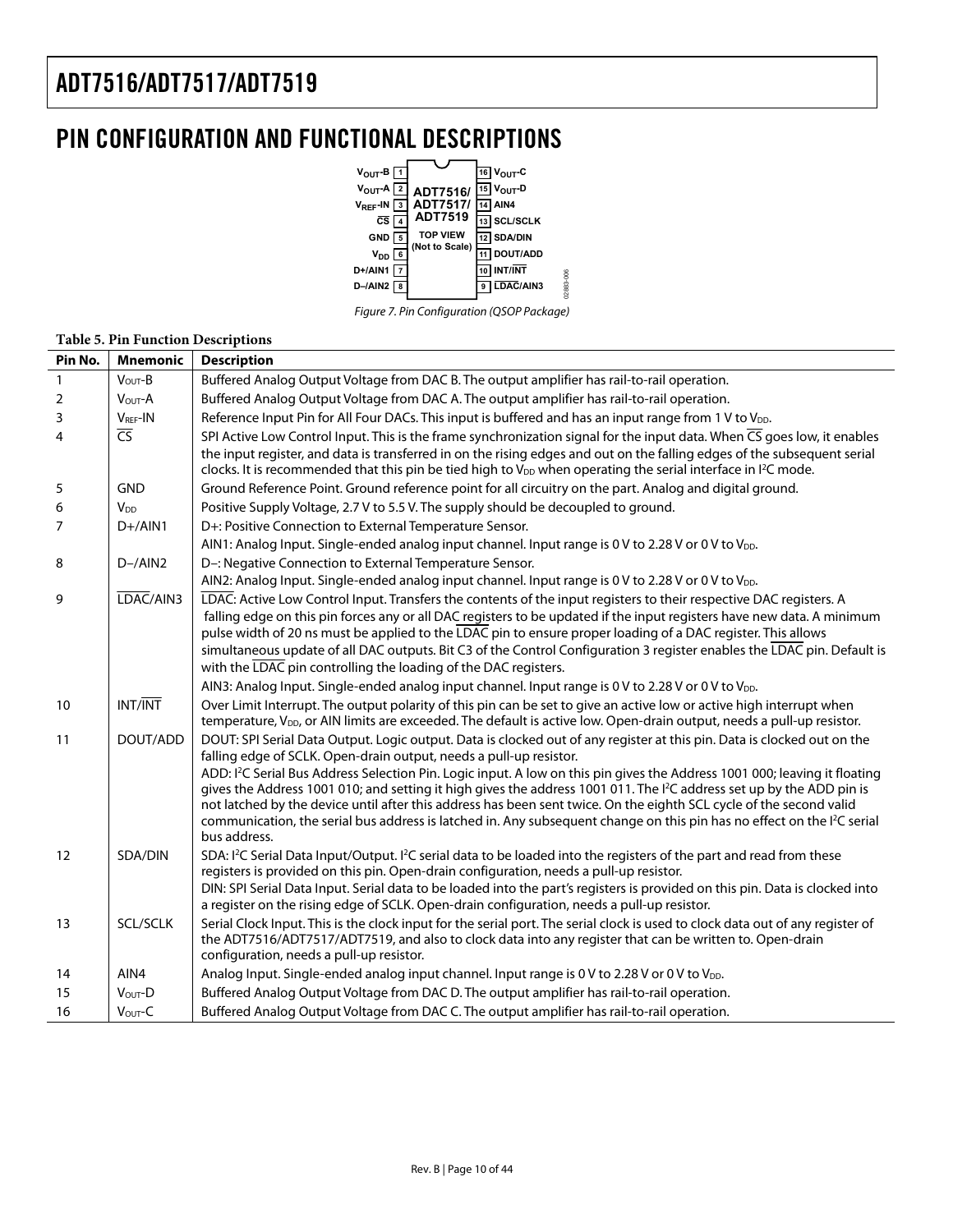## <span id="page-10-0"></span>TYPICAL PERFORMANCE CHARACTERISTICS



Figure 8. ADT7519 Typical DAC INL Plot

<span id="page-10-1"></span>

Figure 9. ADT7517 Typical DAC INL Plot

<span id="page-10-4"></span><span id="page-10-3"></span><span id="page-10-2"></span>



Figure 11. ADT7519 Typical DAC DNL Plot



Figure 12. ADT7517 Typical DAC DNL Plot



Figure 13. ADT7516 Typical DAC DNL Plot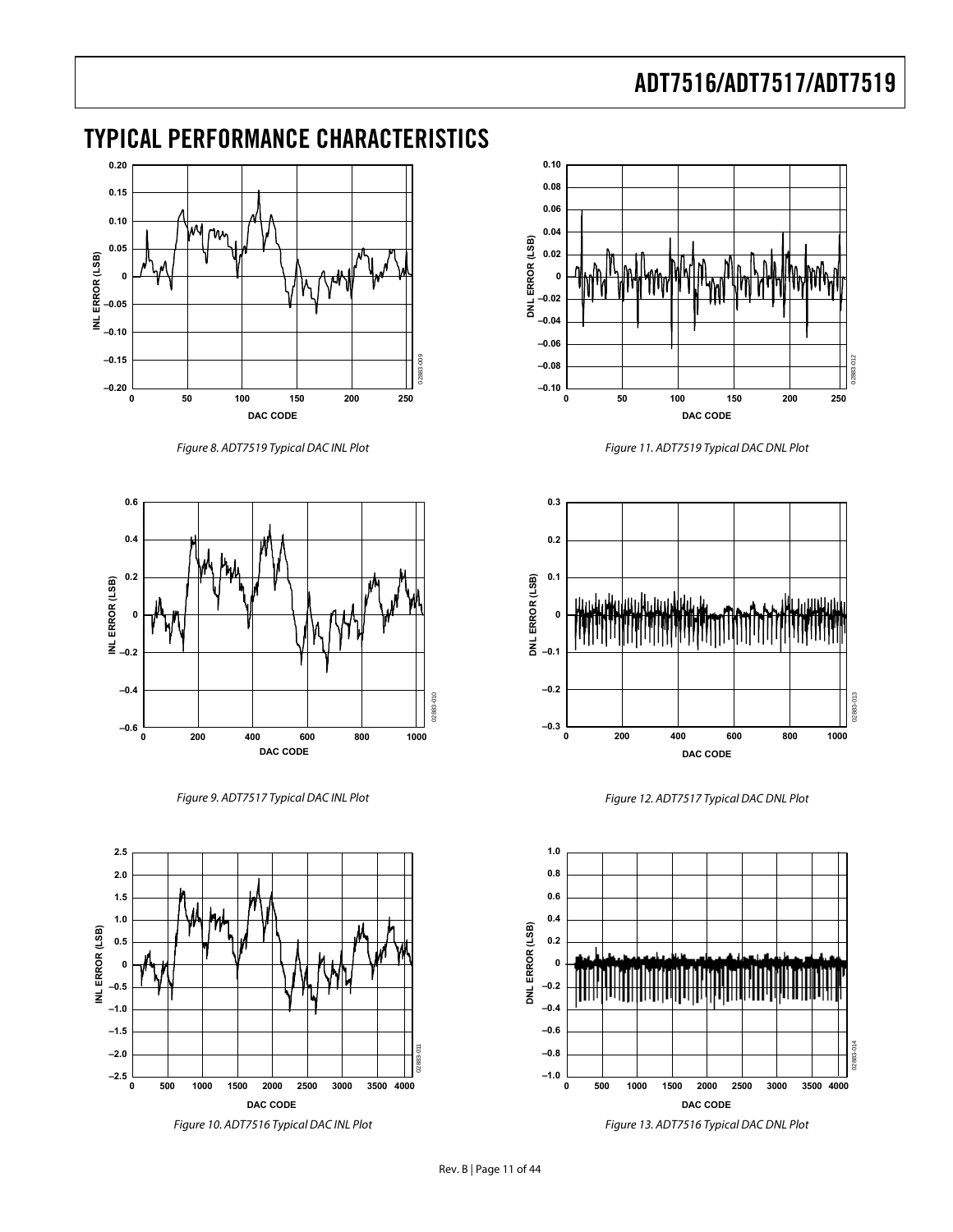

Figure 14. ADT7519 DAC INL and DNL Error vs. VREF



Figure 15. ADT7519 DAC INL Error and DNL Error vs. Temperature

<span id="page-11-0"></span>

Figure 16. DAC Offset Error and Gain Error vs. Temperature



Figure 17. DAC Offset Error and Gain Error vs. V<sub>DD</sub>



Figure 18. DAC Vout Source and Sink Current Capability



Figure 19. Supply Current vs. DAC Code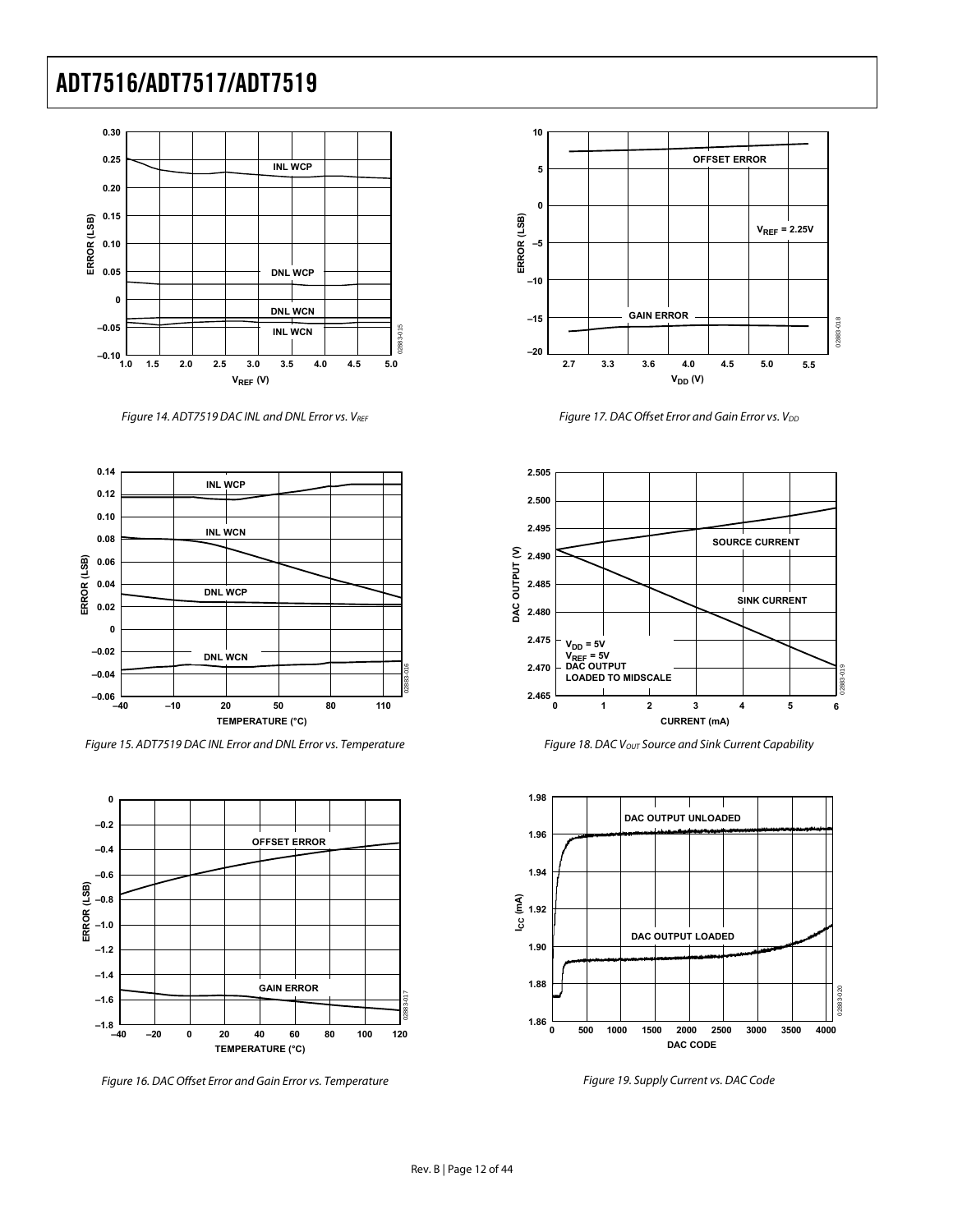

Figure 20. Supply Current vs. Supply Voltage @ 25°C





Figure 22. DAC Half-Scale Settling (1/4 to 3/4 Scale Code Change)

ADT7516/ADT7517/ADT7519



Figure 23. Exiting Power-Down to Midscale



Figure 24. ADT7516 DAC Major Code Transition Glitch Energy; 011...11 to 100...00



Figure 25. ADT7516 DAC Major Code Transition Glitch Energy; 100…00 to 011…11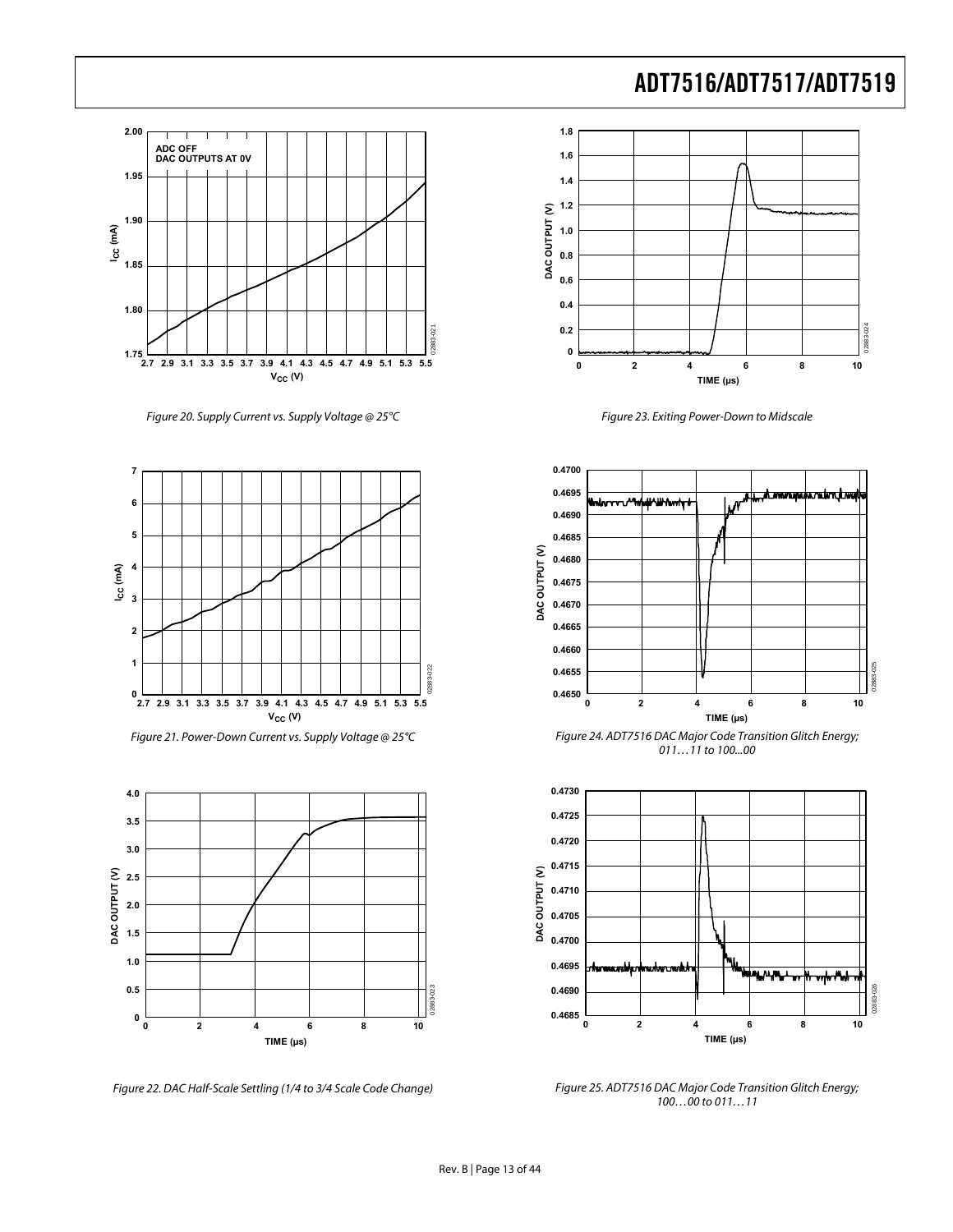

Figure 26. DAC Full-Scale Error vs. VREF



Figure 27. DAC-to-DAC Crosstalk





Figure 29. PSRR vs. Supply Ripple Frequency



Figure 30. Internal Temperature Error @ 3.3 V and 5 V



Figure 31. ADC Offset Error and Gain Error vs. Temperature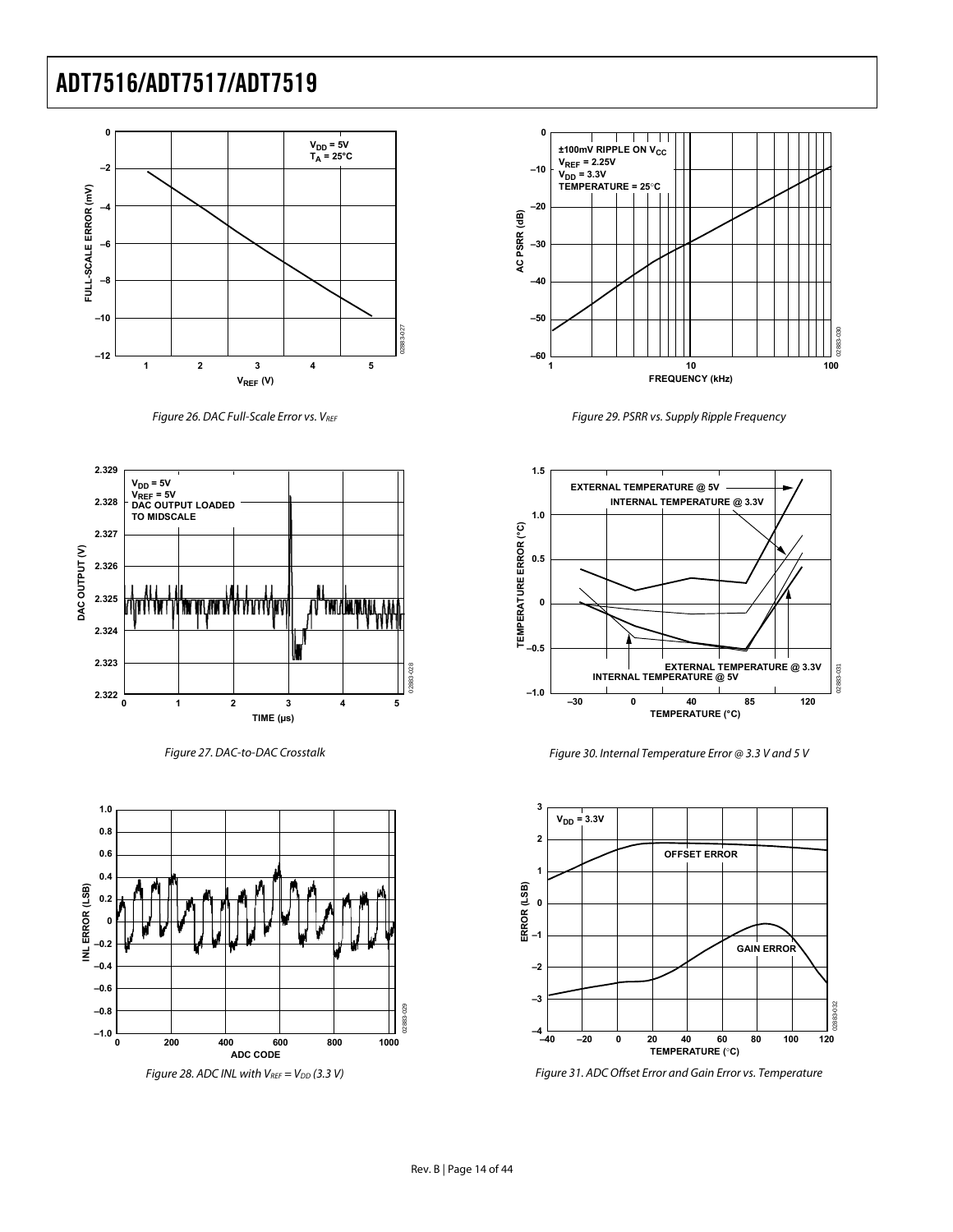

Figure 32. ADC Offset Error and Gain Error vs.  $V_{DD}$ 



Figure 33. External Temperature Error vs. PCB Leakage Resistance



Figure 34. External Temperature Error vs. Capacitance Between D+ and D–



Figure 35. External Temperature Error vs. Common-Mode Noise Frequency



Figure 36. External Temperature Error vs. Differential-Mode Noise Frequency



Figure 37. Internal Temperature Error vs. Power Supply Noise Frequency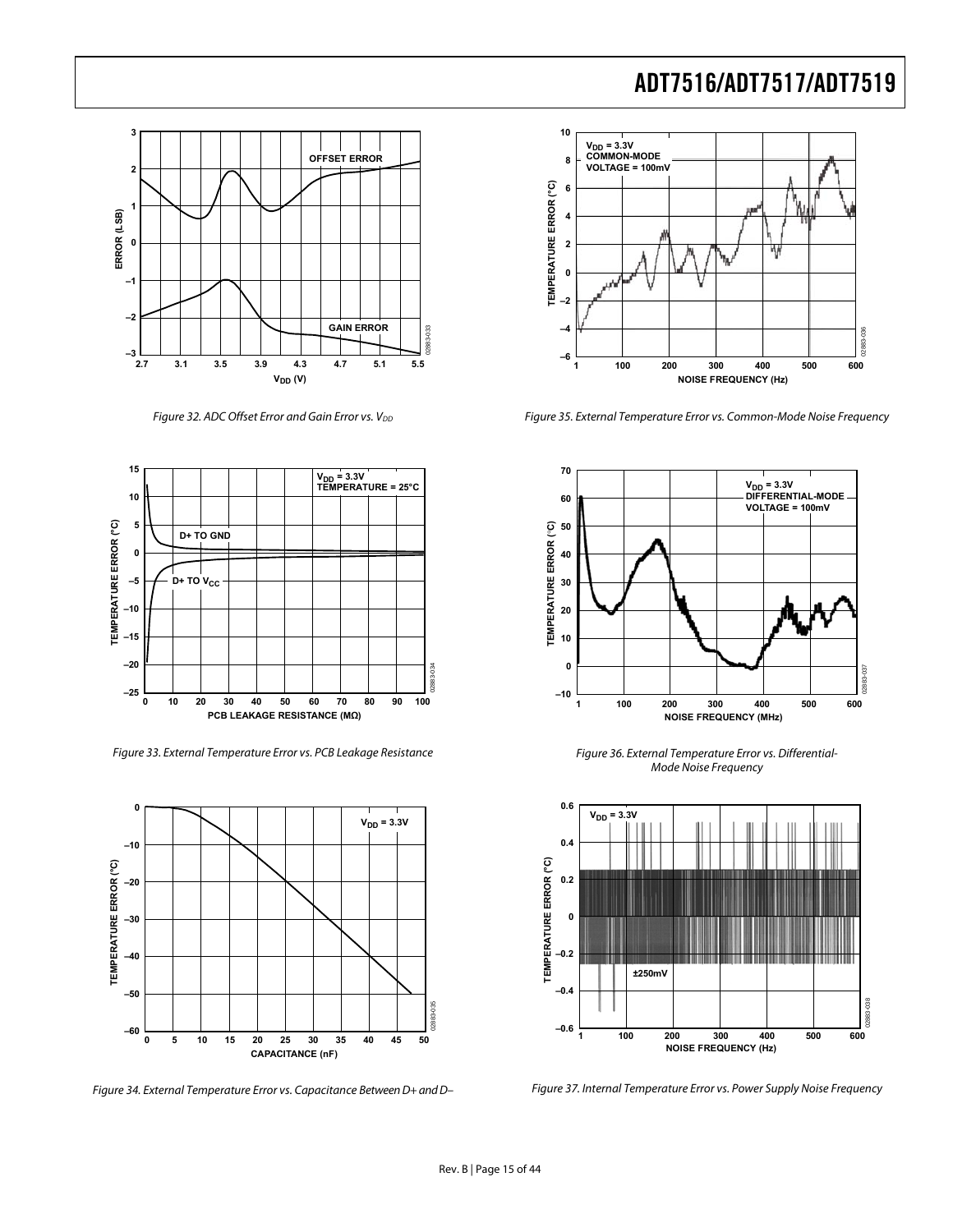



Figure 38. Temperature Sensor Response to Thermal Shock Figure 39. DAC Multiplying Bandwidth (Small Signal Frequency Response)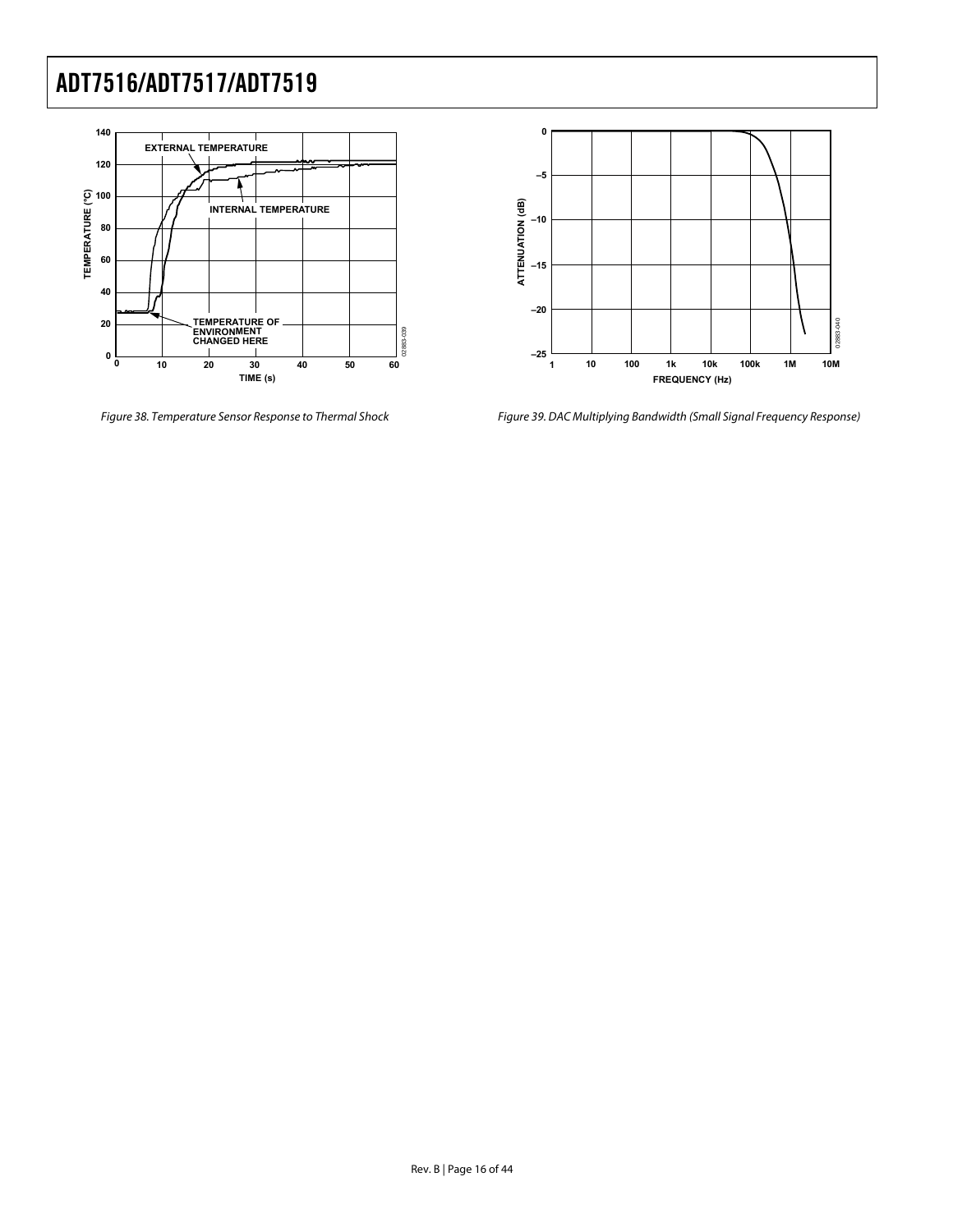## <span id="page-16-0"></span>**TERMINOLOGY**

## **Relative Accuracy**

Relative accuracy or integral nonlinearity (INL) is a measure of the maximum deviation, in LSBs, from a straight line passing through the endpoints of the transfer function. Typical INL vs. code plots are shown in [Figure 8](#page-10-1), [Figure 9,](#page-10-2) and [Figure 10](#page-10-3).

### **Differential Nonlinearity (DNL)**

Differential nonlinearity is the difference between the measured change and the ideal 1 LSB change between any two adjacent codes. A specified differential nonlinearity of ±0.9 LSB maximum ensures monotonicity. Typical DAC DNL vs. code plots can be seen in [Figure 11](#page-10-1), [Figure 12](#page-10-4), and [Figure 13.](#page-10-3)

### **Total Unadjusted Error (TUE)**

Total unadjusted error is a comprehensive specification that includes the sum of the relative accuracy error, gain error, and offset error under a specified set of conditions.

### **Offset Error**

Offset error is a measure of the offset error of the DAC and the output amplifier (see [Figure 40](#page-17-0) and [Figure 41\)](#page-17-1). It can be negative or positive, and it is expressed in mV.

### **Offset Error Match**

Offset error match is the difference in offset error between any two channels.

### **Gain Error**

Gain error is a measure of the span error of the DAC. It is the deviation in slope of the actual DAC transfer characteristic from the ideal expressed as a percentage of the full-scale range.

#### **Gain Error Match**

Gain error match is the difference in gain error between any two channels.

## **Offset Error Drift**

Offset error drift is a measure of the change in offset error with changes in temperature. It is expressed in ppm of full-scale range/°C.

## **Gain Error Drift**

Gain error drift is a measure of the change in gain error with changes in temperature. It is expressed in ppm of full-scale range/°C.

## **Long-Term Temperature Drift**

Long-term temperature drift is a measure of the change in temperature error with the passage of time. It is expressed in °C. The concept of long-term stability has been used for many years to describe the amount an IC parameter shifts during its lifetime. This is a concept that has typically been applied to both voltage references and monolithic temperature sensors.

Unfortunately, integrated circuits cannot be evaluated at room temperature (25°C) for 10 years or so to determine this shift. Manufacturers perform accelerated lifetime testing of integrated circuits by operating ICs at elevated temperatures (between 125°C and 150°C) over a shorter period (typically between 500 hours and 1000 hours). As a result, the lifetime of an integrated circuit is significantly accelerated due to the increase in rates of reaction within the semiconductor material.

### **DC Power Supply Rejection Ratio (PSRR)**

PSRR indicates how the output of the DAC is affected by changes in the supply voltage. PSRR is the ratio of the change in V<sub>OUT</sub> to a change in V<sub>DD</sub> for full-scale output of the DAC. It is measured in dB.  $V_{REF}$  is held at 2 V and  $V_{DD}$  is varied  $\pm 10\%$ .

### **DC Crosstalk**

DC crosstalk is the dc change in the output level of one DAC in response to a change in the output of another DAC. It is measured with a full-scale output change on one DAC while monitoring another DAC. It is expressed in μV.

### **Reference Feedthrough**

Reference feedthrough is the ratio of the amplitude of the signal at the DAC output to the reference input when the DAC output is not being updated (that is, LDAC is high). It is expressed in dB.

### **Channel-to-Channel Isolation**

Channel-to-channel isolation is the ratio of the amplitude of the signal at the output of one DAC to a sine wave on the reference input of another DAC. It is measured in dB.

## **Major Code Transition Glitch Energy**

Major code transition glitch energy is the energy of the impulse injected into the analog output when the code in the DAC register changes state. It is normally specified as the area of the glitch in nV-s and is measured when the digital code is changed by 1 LSB at the major carry transition (011 . . . 11 to 100 . . . 00 or  $100...00$  to  $011...11$ ).

#### **Digital Feedthrough**

Digital feedthrough is a measure of the impulse injected into the analog output of a DAC from the digital input pins of the device. However, it is measured when the DAC is not being written to. It is specified in nV-s and is measured with a fullscale change on the digital input pins, that is, from all 0s to all 1s or vice versa.

## **Digital Crosstalk**

Digital crosstalk is the glitch impulse transferred to the output of one DAC at midscale in response to a full-scale code change (all 0s to all 1s and vice versa) in the input register of another DAC. It is measured in standalone mode and is expressed in nV-s.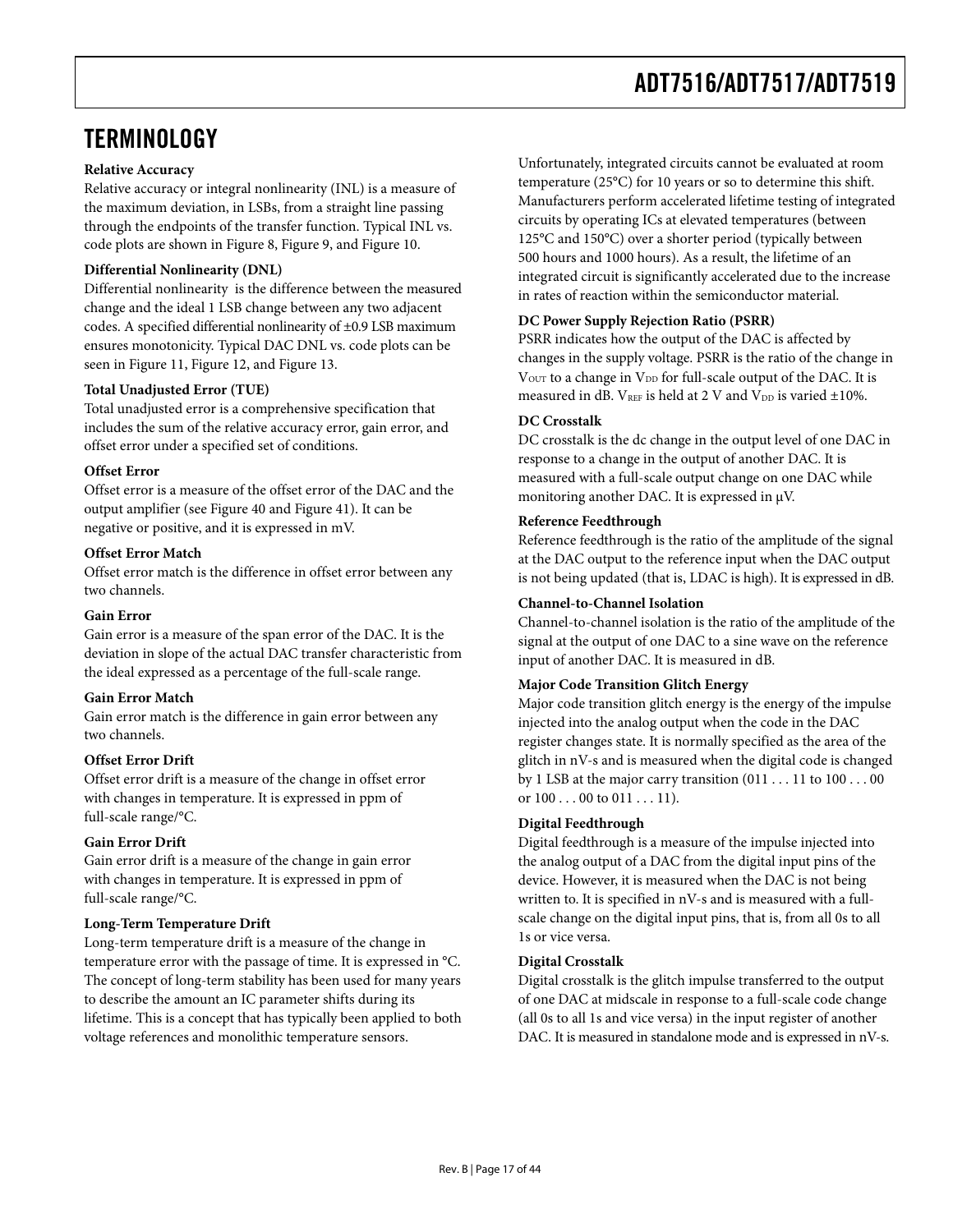## **Analog Crosstalk**

Analog crosstalk is the glitch impulse transferred to the output of one DAC due to a change in the output of another DAC. It is measured by loading one of the input registers with a full-scale code change (all 0s to all 1s and vice versa) while keeping LDAC high. Then pulse LDAC low and monitor the output of the DAC whose digital code was not changed. The area of the glitch is expressed in nV-s.

## **DAC-to-DAC Crosstalk**

DAC-to-DAC crosstalk is the glitch impulse transferred to the output of one DAC due to a digital code change and subsequent output change of another DAC. This includes both digital and analog crosstalk. It is measured by loading one of the DACs with a full-scale code change (all 0s to all 1s and vice versa) with LDAC low and monitoring the output of another DAC. The energy of the glitch is expressed in nV-s.

## **Multiplying Bandwidth**

The multiplying bandwidth is a measure of the finite bandwidth of the amplifiers within the DAC. A sine wave on the reference (with full-scale code loaded to the DAC) appears on the output. The multiplying bandwidth is the frequency at which the output amplitude falls to 3 dB below the input.

## <span id="page-17-0"></span>**Total Harmonic Distortion (THD)**

THD is the difference between an ideal sine wave and its attenuated version using the DAC. The sine wave is used as the reference for the DAC, and the THD is a measure of the harmonics present on the DAC output, expressed in dB.

## **Round Robin**

The term round robin is used to describe the ADT7516/ADT7517/ ADT7519 cycling through the available measurement channels in sequence, taking a measurement on each channel.

## **DAC Output Settling Time**

<span id="page-17-1"></span>DAC output settling time is the time required, following a prescribed data change, for the output of a DAC to reach and remain within ±0.5 LSB of the final value. A typical prescribed change is from 1/4 scale to 3/4 scale.





Figure 41. DAC Transfer Function with Positive Offset (VREF =  $V_{DD}$ )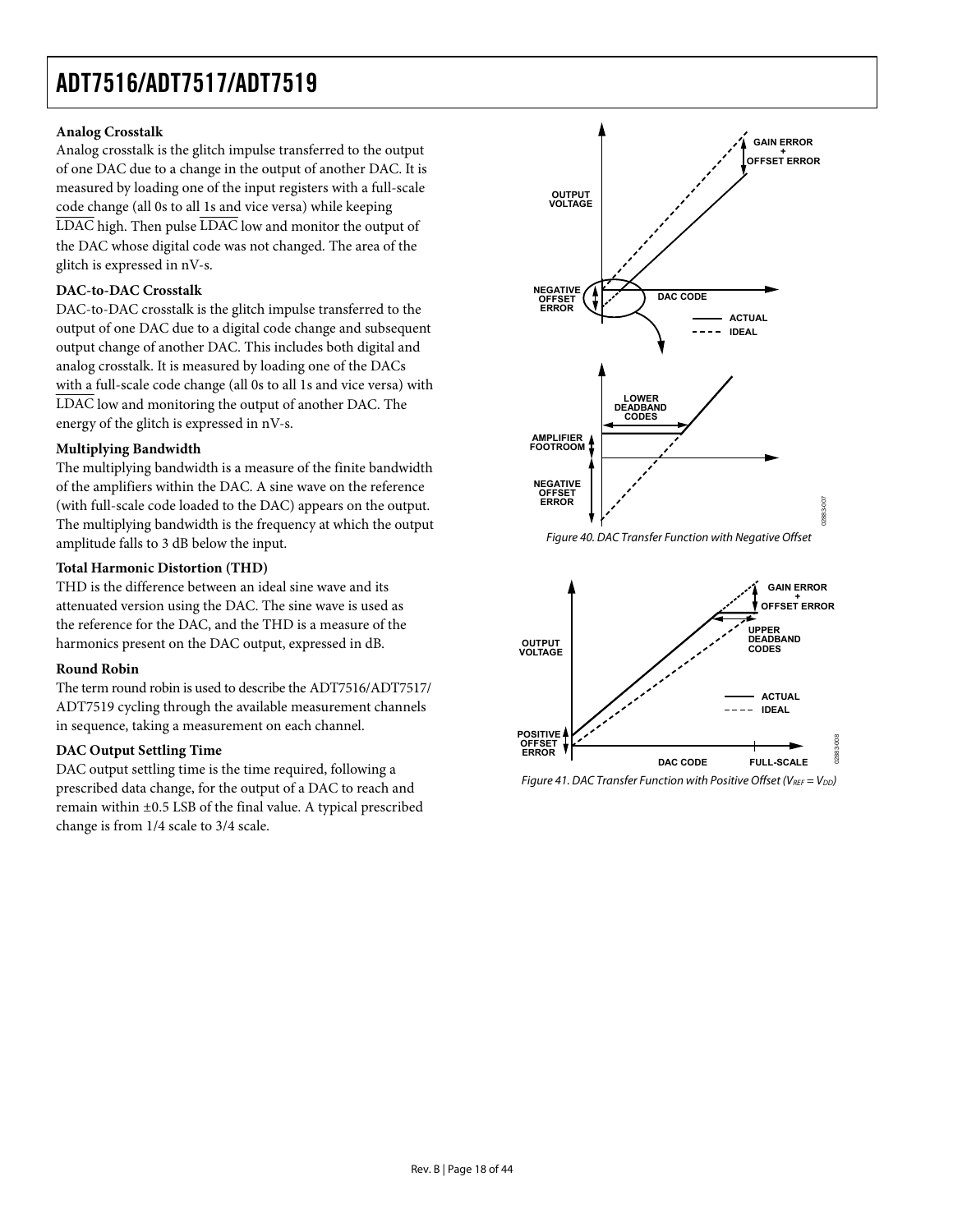## <span id="page-18-0"></span>THEORY OF OPERATION

Directly after the power-up calibration routine, the ADT7516/ ADT7517/ADT7519 go into idle mode. In this mode, the devices are not performing any measurements and are fully powered up. All four DAC outputs are at 0 V.

To begin monitoring, write to the Control Configuration 1 register (Address  $0x18$ ) and set Bit C0 = 1. The ADT7516/ ADT7517/ADT7519 go into the power-up default measurement mode (round robin). The devices proceed to take measurements on the  $V_{DD}$  channel, internal temperature sensor channel, external temperature sensor channel (AIN1 and AIN2), AIN3, and finally AIN4. After they finish taking measurements on the AIN4 channel, the devices immediately loop back to start taking measurements on the  $V_{DD}$  channel and repeat the same cycle as before. This loop continues until the monitoring is stopped by resetting Bit C0 of the Control Configuration 1 register to 0.

It is also possible to continue monitoring as well as switching to single-channel mode by writing to the Control Configuration 2 register (Address 0x19) and setting Bit C4 = 1. Further explanation of the single-channel and round robin measurement modes is given in later sections. All measurement channels have averaging enabled on them at power-up. Averaging forces the devices to take an average of 16 readings before giving a final measured result. To disable averaging and consequently decrease the conversion time by a factor of 16, set Bit  $C5 = 1$  in the Control Configuration 2 register.

There are four single-ended analog input channels on the ADT7516/ADT7517/ADT7519, AIN1 to AIN4. AIN1 and AIN2 are multiplexed with the external temperature sensor terminals (D+ and D−). Bit C1 and Bit C2 of the Control Configuration 1 register (Address 0x18) are used to select between AIN1/AIN2 and the external temperature sensor. The input range on the analog input channels is dependent on whether the ADC reference used is the internal  $V_{REF}$  or  $V_{DD}$ . To meet linearity specifications, it is recommended that the maximum V<sub>DD</sub> value is 5 V. Bit C4 of the Control Configuration 3 register be used to select between the internal reference and  $\rm V_{\scriptscriptstyle DD}$  as the ADC reference of the analog inputs.

Controlling the DAC outputs can be done by writing to the MSB and LSB registers of the DAC (Address 0x10 to Address 0x17). The power-up default setting is to have a low going pulse on the LDAC pin (Pin 9) controlling the updating of the DAC outputs from the DAC registers. Alternatively, one can configure the updating of the DAC outputs to be controlled by means other than the LDAC pin by setting Bit  $C3 = 1$  of the Control Configuration 3 register (Address 0x1A). The DAC configuration register (Address 0x1B) and the LDAC configuration register (Address 0x1C) can now be used to control the DAC updating. These two registers also control the output range of the DACs and select between the internal or external reference.

DAC A and DAC B outputs can be configured to give a voltage output proportional to the temperature of the internal and external temperature sensors, respectively.

The dual serial interface defaults to the I<sup>2</sup>C protocol on powerup. To select and lock in the SPI protocol, follow the selection process as described in the [Serial Interface Selection](#page-36-1) section. The I<sup>2</sup>C protocol cannot be locked in, though the SPI protocol is automatically locked in on selection. The interface can be switched back to be I<sup>2</sup>C on selection when the device is powered off and on. When using I<sup>2</sup>C, the CS pin should be tied to either V<sub>DD</sub> or GND.

There are a number of different operating modes on the ADT7516/ADT7517/ADT7519 devices and all of them can be controlled by the configuration registers. These features consist of enabling and disabling interrupts, polarity of the INT/INT pin, enabling and disabling the averaging on the measurement channels SMBus timeout, and software reset.

## **POWER-UP CALIBRATION**

It is recommended that no communication to the part be initiated until approximately 5 ms after  $V_{DD}$  has settled to within 10% of its final value. It is generally accepted that most systems take a maximum of 50 ms to power up. Power-up time is directly related to the amount of decoupling on the voltage supply line.

During the 5 ms after  $V_{DD}$  has settled, the part is performing a calibration routine. Any communication to the device during calibration interrupts this routine, and can cause erroneous temperature measurements. If it is not possible to have VDD at its nominal value by the time 50 ms has elapsed or if communication to the device has started prior to  $V_{DD}$  settling, it is recommended that a measurement be taken on the  $V_{DD}$  channel before a temperature measurement is taken. The  $V_{DD}$  measurement is used to calibrate out any temperature measurement error due to different supply voltage values.

## **CONVERSION SPEED**

The internal oscillator circuit used by the ADC has the capability to output two different clock frequencies. This means that the ADC is capable of running at two different speeds when doing a conversion on a measurement channel. Thus, the time taken to perform a conversion on a channel can be reduced by setting Bit C0 of the Control Configuration 3 register (Address 0x1A). This increases the ADC clock speed from 1.4 kHz to 22 kHz. At the higher clock speed, the analog filters on the D+ and D– input pins (external temperature sensors) are switched off. This is why the power-up default setting is to have the ADC working at the slow speed. The typical times for fast and slow ADC speeds are given in the [Specifications](#page-2-2) section.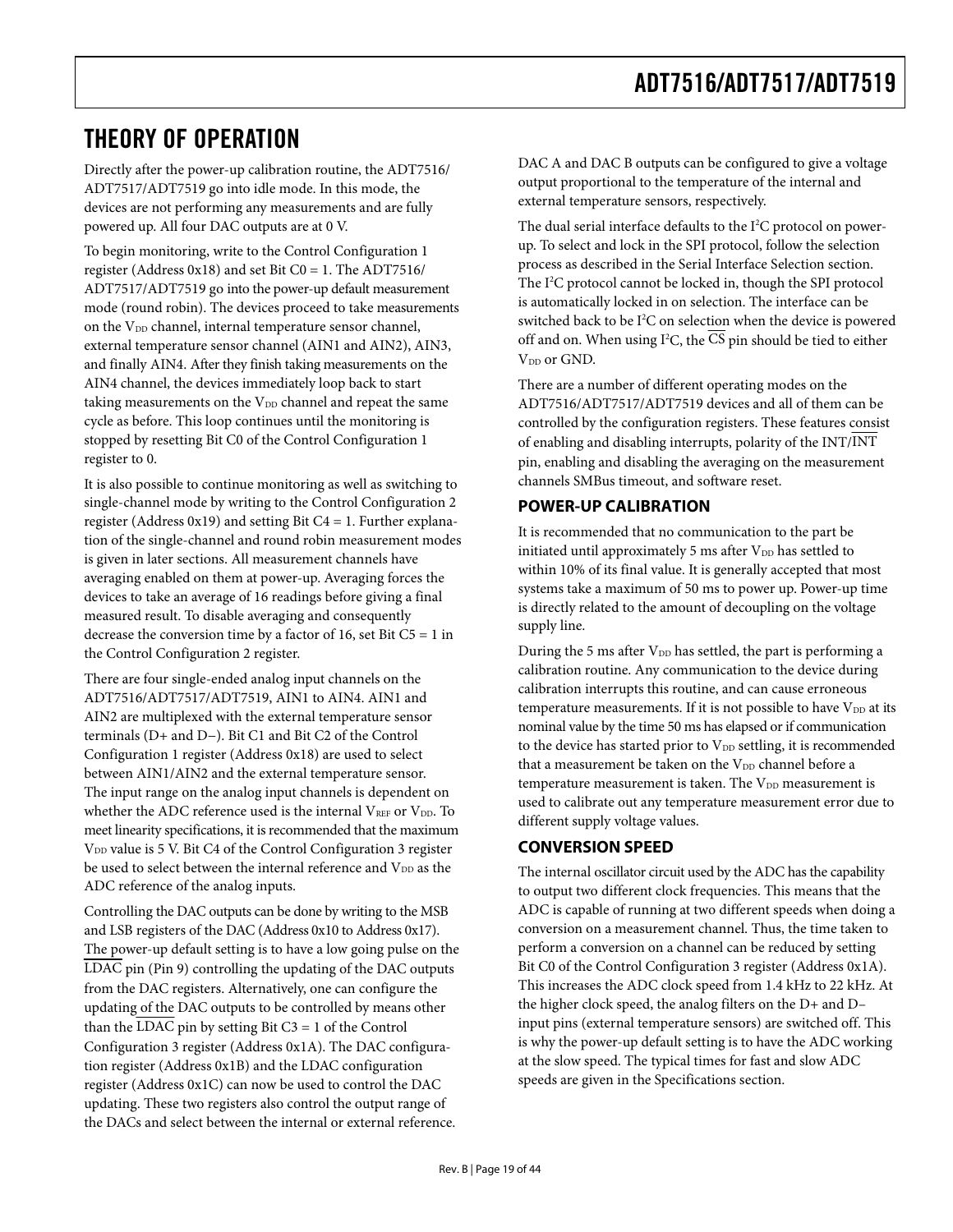<span id="page-19-0"></span>The ADT7516/ADT7517/ADT7519 power up with averaging on. This means every channel is measured 16 times and internally averaged to reduce noise. The conversion time can also be sped up by turning off the averaging. This is done by setting Bit C5 of the Control Configuration 2 register (Address 0x19) to 1.

## **FUNCTION DESCRIPTION—VOLTAGE OUTPUT Digital-to-Analog Converters**

The ADT7516/ADT7517/ADT7519 have four resistor string DACs fabricated on a CMOS process with resolutions of 12, 10, and 8 bits, respectively. They contain four output buffer amplifiers and are written to via I<sup>2</sup>C serial interface or SPI serial interface. See the [Serial Interface](#page-36-2) section for more information.

The ADT7516/ADT7517/ADT7519 operate from a single supply of 2.7 V to 5.5 V, and the output buffer amplifiers provide rail-to-rail output swing with a slew rate of 0.7 V/μs. All four DACs share a common reference input, VREF-IN. The reference input is buffered to draw virtually no current from the reference source because it offers the source a high impedance input. The devices have a power-down mode to completely turn off all DACs with a high impedance output.

<span id="page-19-1"></span>Each DAC output is not updated until it receives the LDAC command. Therefore, though the DAC registers would have been written to with a new value, this value is not represented by a voltage output until the DACs receive the LDAC command. Reading back from any DAC register prior to issuing an LDAC command results in the digital value that corresponds to the DAC output voltage. Thus, the digital value written to the DAC register cannot be read back until after the LDAC command has been initiated. This LDAC command can be given by either pulling the LDAC pin low (falling edge loads DACs), setting up Bit D4 and Bit D5 of the DAC configuration register (Address 0x1B), or using the LDAC register (Address 0x1C).

When using the  $\overline{\text{LDAC}}$  pin to control the DAC register loading, the low going pulse width should be 20 ns minimum. The LDAC pin has to go high and low again before the DAC registers can be reloaded.

## <span id="page-19-2"></span>**Digital-to-Analog Section**

The architecture of one DAC channel consists of a resistor string DAC followed by an output buffer amplifier. The voltage at the  $V<sub>REF</sub>$ -IN pin or the on-chip reference of 2.28 V provides the reference voltage for the corresponding DAC. [Figure 42](#page-19-1) shows a block diagram of the DAC architecture. Because the input coding to the DAC is straight binary, the ideal output voltage is given by

$$
V_{OUT} = \frac{V_{REF} \times D}{2^N}
$$

<span id="page-19-3"></span>where:  $D =$  decimal equivalent of the binary code that is loaded to the DAC register

0 to 255 for ADT7519 (8 bits) 0 to 1023 for ADT7517 (10 bits) 0 to 4095 for ADT7516 (12 bits)

*N* = DAC resolution.

## **Resistor String**

The resistor string section is shown in [Figure 43](#page-19-2). It is simply a string of resistors, each of approximately 603  $\Omega$ . The digital code loaded to the DAC register determines at which node on the string the voltage is tapped off to be fed into the output amplifier. The voltage is tapped off by closing one of the switches connecting the string to the amplifier. Because it is a string of resistors, it is guaranteed monotonic.



Figure 42. Single DAC Channel Architecture



Figure 44. DAC Reference Buffer Circuit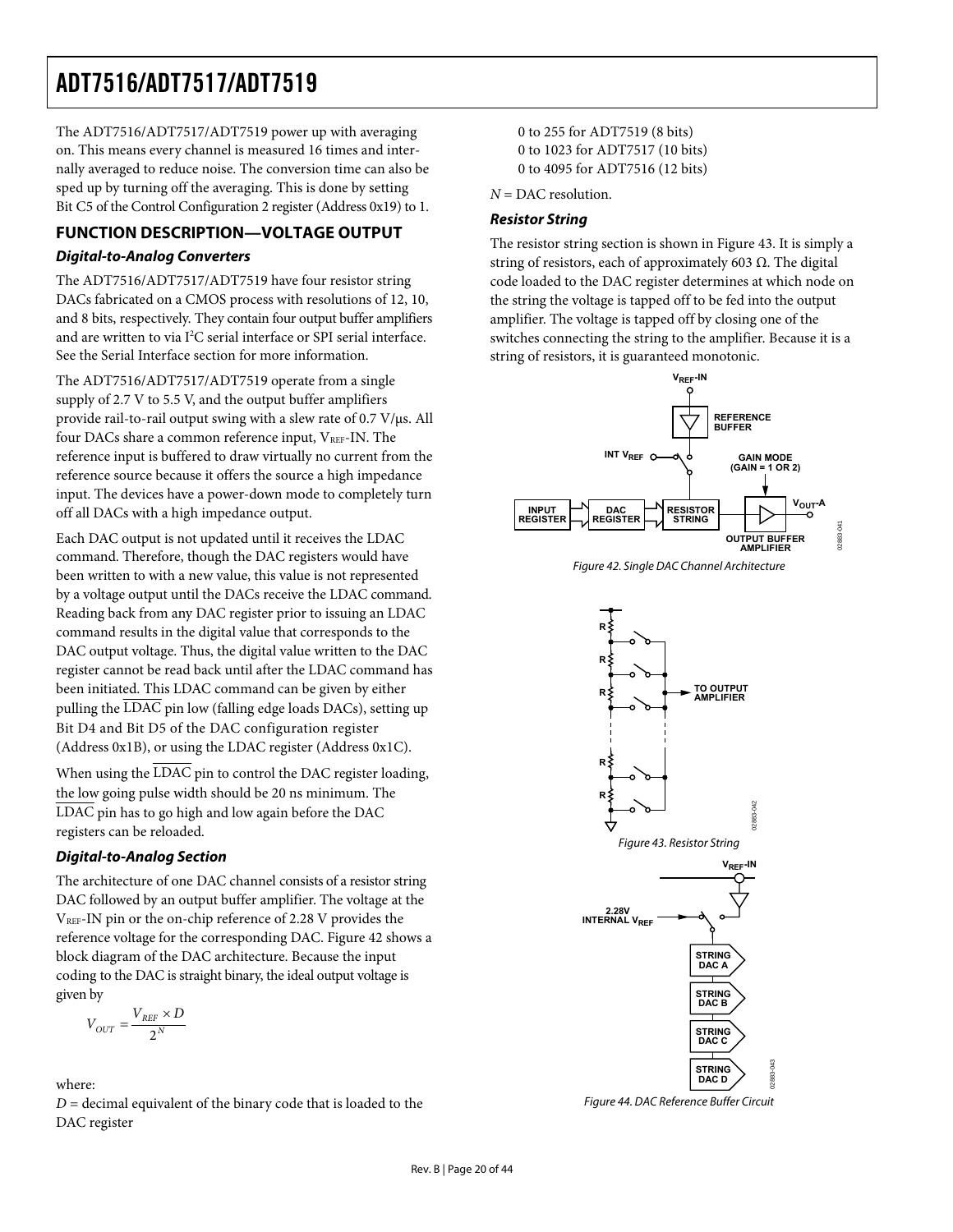### **DAC Reference Inputs**

There is an input reference pin for the DACs. This reference input is buffered (see [Figure 44](#page-19-3)).

The advantage of the buffered input is the high impedance it presents to the voltage source driving it. The user can have an external reference voltage as low as  $1$  V and as high as  $V_{DD}$ . The restriction of 1 V is due to the footroom of the reference buffer.

The  $\overline{\text{LDAC}}$  configuration register controls the option to select between internal and external voltage references. The default selection is external reference.

#### **Output Amplifier**

The output buffer amplifier can generate output voltages to within 1 mV of either rail. Its actual range depends on the value of  $V_{REF}$ , gain, and offset error.

If a gain of 1 is selected (Bit 0 to Bit 3 of the DAC configuration register = 0), the output range is 0.001 V to  $V_{REF}$ .

If a gain of 2 is selected (Bit 0 to Bit 3 of the DAC configuration register = 1), the output range is 0.001 V to 2  $V_{REF}$ . Because of clamping, however, the maximum output is limited to  $V_{DD}$  – 0.001 V.

The output amplifier can drive a load of 4.7 k $\Omega$  to GND or V<sub>DD</sub>, in parallel with 200 pF to GND or  $V_{DD}$  (see [Figure 5](#page-6-1)). The source and sink capabilities of the output amplifier can be seen in the plot of [Figure 18](#page-11-0).

<span id="page-20-0"></span>The slew rate is 0.7 V/μs with a half-scale settling time to  $\pm 0.5$  LSB (at 8 bits) of 6 μs.

## **Thermal Voltage Output**

<span id="page-20-1"></span>The ADT7516/ADT7517/ADT7519 can output voltages that are proportional to temperature. DAC A output can be configured to represent the temperature of the internal sensor and the DAC B output can be configured to represent the external temperature sensor. Bit C5 and Bit C6 of the Control Configuration 3 register select the temperature proportional output voltage. Each time a temperature measurement is taken, the DAC output is updated. The output resolution for the ADT7519 is 8 bits with 1°C change corresponding to 1 LSB change. The output resolution for the ADT7516 and ADT7517 is capable of 10 bits with 0.25°C change

corresponding to 1 LSB change. The default output resolution for the ADT7516 and ADT7517 is 8 bits. To increase this to 10 bits, set C1 = 1 in the Control Configuration 3 register. The default output range is  $0 \nabla$  to  $V_{REF}$  and this can be increased to 0 V to 2  $V<sub>REF</sub>$ . Increasing the output voltage span to 2  $V<sub>REF</sub>$  can be done by setting  $D0 = 1$  for DAC A (internal temperature sensor) and  $D1 = 1$  for DAC B (external temperature sensor) in the DAC configuration register (Address 0x1B).

The output voltage is capable of tracking a maximum temperature range of −128°C to +127°C, but the default setting is −40°C to +127°C. If the output voltage range is 0 V to VREF-IN  $(V<sub>REF</sub>-IN = 2.25 V)$ , then this corresponds to 0 V representing −40°C, and 1.48 V representing +127°C. This, of course, gives an upper deadband between 1.48 V and VREF.

The internal and external analog temperature offset registers can be used to vary this upper deadband and, consequently, the temperature that 0 V corresponds to. [Table 6](#page-20-0) and [Table 7](#page-21-0) give examples of how this is done using a DAC output voltage span of  $V_{REF}$  and 2  $V_{REF}$ , respectively. Simply write in the temperature value, in twos complement format, at which 0 V is to start. For example, if using the DAC A output and 0 V to start at −40°C, program 0xD8 into the internal analog temperature offset register (Address 0x21). This is an 8-bit register and has a temperature offset resolution of only 1°C for all device models. Use Equation 1 to Equation 4 to determine the value to program into the offset registers.

#### Table 6. Thermal Voltage Output (0 V to V<sub>REF</sub>)

| O/P Voltage (V) | Default °C       | Max °C | Sample °C        |
|-----------------|------------------|--------|------------------|
| 0               | $-40$            | $-128$ | 0                |
| 0.5             | $+17$            | $-71$  | $+56$            |
|                 | $+73$            | $-15$  | $+113$           |
| 1.12            | $+87$            | $-1$   | $+127$           |
| 1.47            | $+127$           | $+39$  | UDB <sup>1</sup> |
| 1.5             | UDB <sup>1</sup> | $+42$  | UDB <sup>1</sup> |
| $\overline{2}$  | UDB <sup>1</sup> | $+99$  | UDB <sup>1</sup> |
| 2.25            | UDB <sup>1</sup> | $+127$ | UDB <sup>1</sup> |
|                 |                  |        |                  |

<sup>1</sup> Upper deadband has been reached. DAC output is not capable of increasing. See Figure 41.



<span id="page-20-2"></span>Figure 45. Signal Conditioning for External Diode Temperature Sensor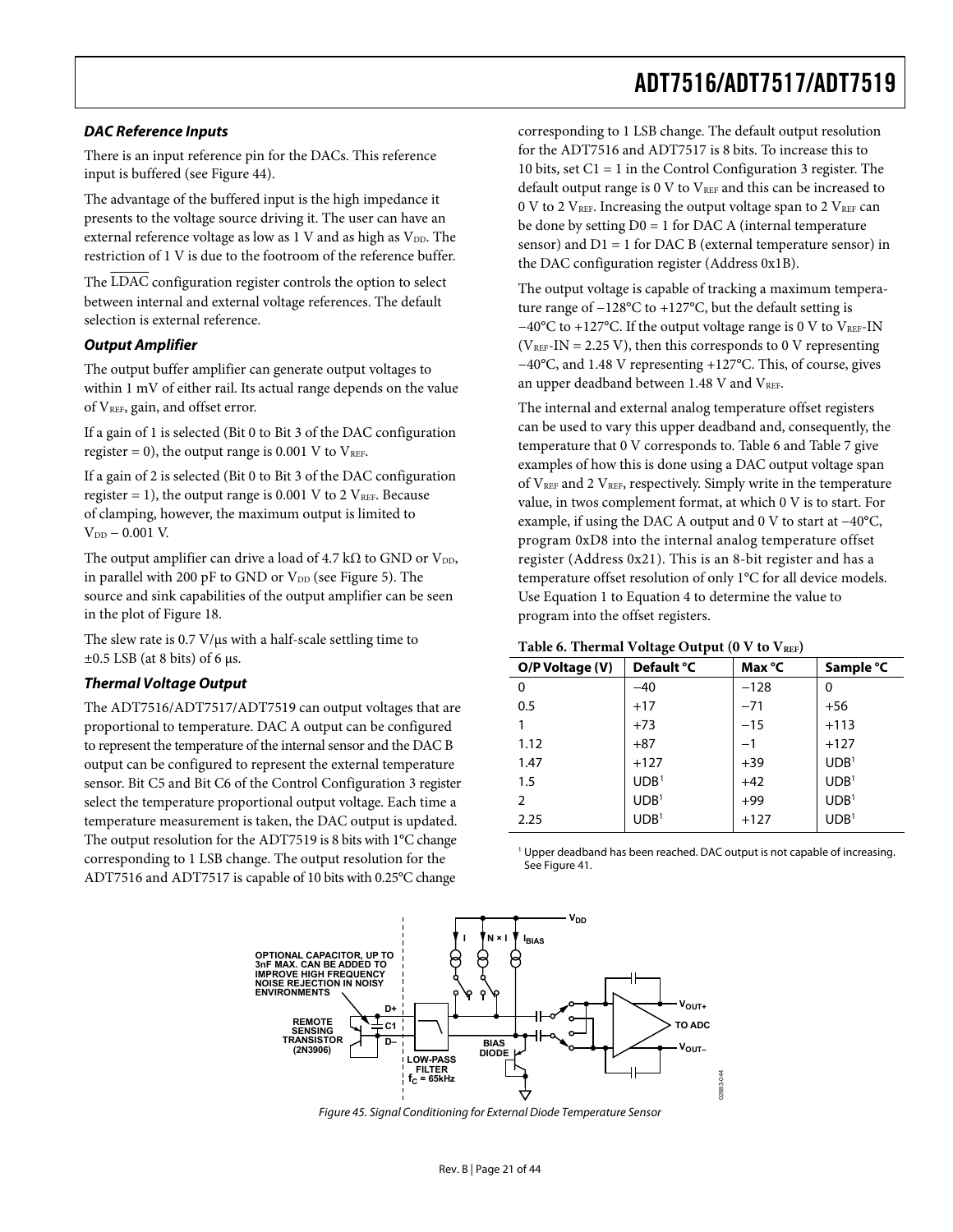

Figure 46. Top Level Structure of Internal Temperature Sensor

| Table 7. Thermal Voltage Output (0 V to 2 VREF) |  |
|-------------------------------------------------|--|
|-------------------------------------------------|--|

<span id="page-21-0"></span>

| O/P Voltage (V) | Default °C       | Max °C | Sample °C        |
|-----------------|------------------|--------|------------------|
| 0               | $-40$            | $-128$ | 0                |
| 0.25            | $-26$            | $-114$ | $+14$            |
| 0.5             | $+12$            | $-100$ | $+28$            |
| 0.75            | $+3$             | $-85$  | $+43$            |
| 1               | $+17$            | $-71$  | $+57$            |
| 1.12            | $+23$            | $-65$  | $+63$            |
| 1.47            | $+43$            | $-45$  | $+83$            |
| 1.5             | $+45$            | $-43$  | $+85$            |
| $\overline{2}$  | $+73$            | $-15$  | $+113$           |
| 2.25            | $+88$            | 0      | $+127$           |
| 2.5             | $+102$           | $+14$  | UDB <sup>1</sup> |
| 2.75            | $+116$           | $+28$  | UDB <sup>1</sup> |
| 3               | UDB <sup>1</sup> | $+42$  | UDB <sup>1</sup> |
| 3.25            | UDB <sup>1</sup> | $+56$  | UDB <sup>1</sup> |
| 3.5             | UDB <sup>1</sup> | $+70$  | UDB <sup>1</sup> |
| 3.75            | UDB <sup>1</sup> | $+85$  | UDB <sup>1</sup> |
| 4               | UDB <sup>1</sup> | $+99$  | UDB <sup>1</sup> |
| 4.25            | UDB <sup>1</sup> | $+113$ | UDB <sup>1</sup> |
| 4.5             | UDB <sup>1</sup> | $+127$ | UDB <sup>1</sup> |

<sup>1</sup> Upper deadband has been reached. DAC output is not capable of increasing. See [Figure 41.](#page-17-1)

For negative temperatures,

*Offset Register Code* (d) = (*0 V Temp*) + 128 (1)

where D7 of *Offset Register Code* is set to 1 for negative temperatures.

For example,

*Offset Register Code* (d) = −40 + 128 = 88d = 0x58

Since a negative temperature has been inserted into the equation, DB7 (MSB) of the offset register code is set to 1. Therefore, 0x58 becomes 0xD8.

 $0x58 + DB7(1) = 0xD8$ 

<span id="page-21-1"></span>For positive temperatures,

$$
Offset Register Code (d) = 0 \, V Temp \tag{2}
$$

For example,

*Offset Register Code* (d) = 10d = 0x0A

The following equation is used to work out the various temperatures for the corresponding 8-bit DAC output:

$$
8-Bit \text{ Temp} = (DAC \text{ O/P})/1 \text{ LSB} + (0 \text{ V} \text{ Temp}) \tag{3}
$$

For example, if the output is  $1.5$  V,  $V_{REF-IN} = 2.25$  V, 8-bit DAC has an LSB size = 2.25 V/256 =  $8.79 \times 10^{-3}$ , and 0 V temp is at −128°C, then the resultant temperature is

 $1.5/(8.79 \times 10^{-3}) + (-128) = +43$ °C

The following equation is used to work out the various temperatures for the corresponding 10-bit DAC output:

*10-Bit Temp* = [(*DAC O/P)*/1 LSB] × 0.25 + (0 V *Temp*) (4)

For example, if the output is 0.4991 V,  $V_{REF-IN} = 2.25$  V, 10-bit DAC has an LSB size = 2.25 V/1024 = 2.197  $\times$  10<sup>-3</sup>, and 0 V temperature is at −40°C, then the resulting temperature is

 $[0.4991/(2.197 \times 10^{-3})] \times 0.25 + (-40) = +16.75$ °C

[Figure 47](#page-21-1) shows a graph of the DAC output vs. temperature for a  $V_{REF}$ -IN = 2.25 V.



Figure 47. DAC Output vs. Temperature  $V_{REF}$ -IN = 2.25 V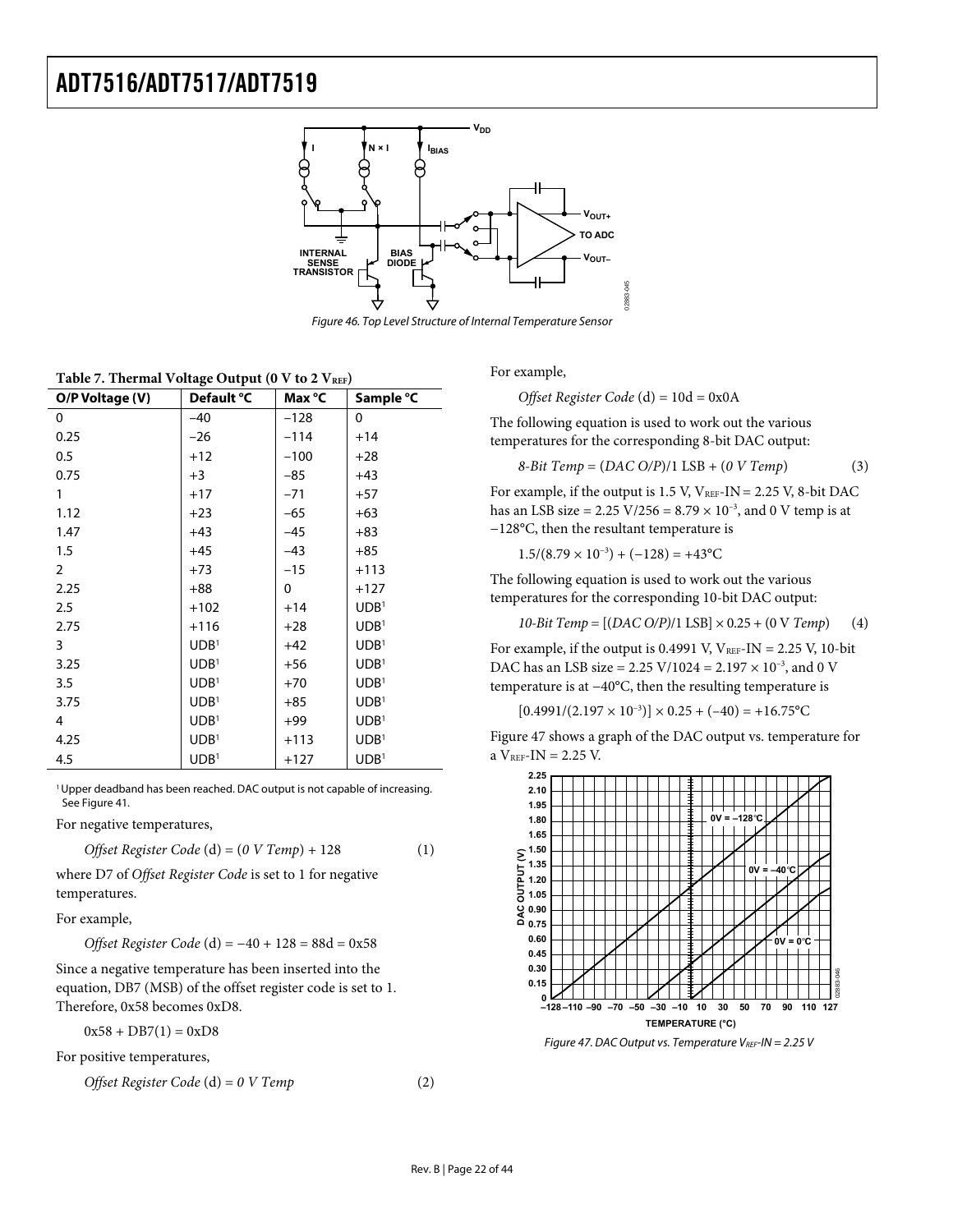## <span id="page-22-0"></span>**FUNCTIONAL DESCRIPTION—ANALOG INPUTS**

## **Single-Ended Inputs**

The ADT7516/ADT7517/ADT7519 offer four single-ended analog input channels. The analog input range is from 0 V to 2.28 V, or 0 V to  $V_{DD}$ . To maintain the linearity specification, it is recommended that the maximum  $V_{DD}$  value be set at 5 V. Selection between the two input ranges is done by Bit C4 of the Control Configuration 3 register (Address 0x1A). Setting this bit to 0 sets up the analog input ADC reference to be sourced from the internal voltage reference of 2.28 V. Setting the bit to 1 sets up the ADC reference to be sourced from V<sub>DD</sub>.

The ADC resolution is 10 bits and is mostly suitable for dc input signals. Bits[C1:C2] of the Control Configuration 1 register (Address 0x18) are used to set up Pin 7 and Pin 8 as AIN1 and AIN2. [Figure 48](#page-22-1) shows the overall view of the 4-channel analog input path.





#### <span id="page-22-1"></span>**Converter Operation**

<span id="page-22-4"></span>The analog input channels use a successive approximation ADC based on a capacitor DAC. [Figure 49](#page-22-2) and [Figure 50](#page-22-3) show simplified schematics of the ADC. [Figure 49](#page-22-2) shows the ADC during acquisition phase. SW2 is closed and SW1 is in Position A. The comparator is held in a balanced condition and the sampling capacitor acquires the signal on AIN.

<span id="page-22-2"></span>

<span id="page-22-5"></span><span id="page-22-3"></span>When the ADC eventually goes into conversion phase (see [Figure 50](#page-22-3)), SW2 opens and SW1 moves to Position B, causing the comparator to become unbalanced. The control logic and the DAC are used to add and subtract fixed amounts of charge from the sampling capacitor to bring the comparator back into a balanced condition. When the comparator is rebalanced, the conversion is complete. The control logic generates the ADC output code. [Figure 51](#page-22-4) shows the ADC transfer function for the analog inputs.

## **ADC TRANSFER FUNCTION**

The output coding of the ADT7516/ADT7517/ADT7519 analog inputs is straight binary. The designed code transitions occur midway between successive integer LSB values (that is, 1/2 LSB, 3/2 LSB). The LSB is  $V_{DD}/1024$  or internal  $V_{REF}/1024$ , internal  $V_{REF}$  = 2.28 V. The ideal transfer characteristic is shown in [Figure 51](#page-22-4).

![](_page_22_Figure_14.jpeg)

Figure 51. Single-Ended Transfer Function

To work out the voltage on any analog input channel, the following method can be used:

1 LSB = *reference* (V)/1024

Convert value read back from AIN value register into decimal.

*AIN voltage* = *AIN value* (d) × *LSB size*

where  $d = decimal$ .

For example, if internal reference is used,  $V_{REF} = 2.28$  V. AIN value = 512d *1 LSB size* = 2.28 V/1024 = 2.226 × 10<sup>-3</sup>

*AIN voltage* = 512 × 2.226 × 10−3 = 1.14 V

## **Analog Input ESD Protection**

[Figure 52](#page-22-5) shows the input structure on any of the analog input pins that provide ESD protection. The diode provides the main ESD protection for the analog inputs. Care must be taken that the analog input signal never drops below the GND rail by more than 200 mV. If this happens, the diode becomes forwardbiased and starts conducting current into the substrate. The 4 pF capacitor is the typical pin capacitance and the resistor is a lumped component made up of the on resistance of the multiplexer switch.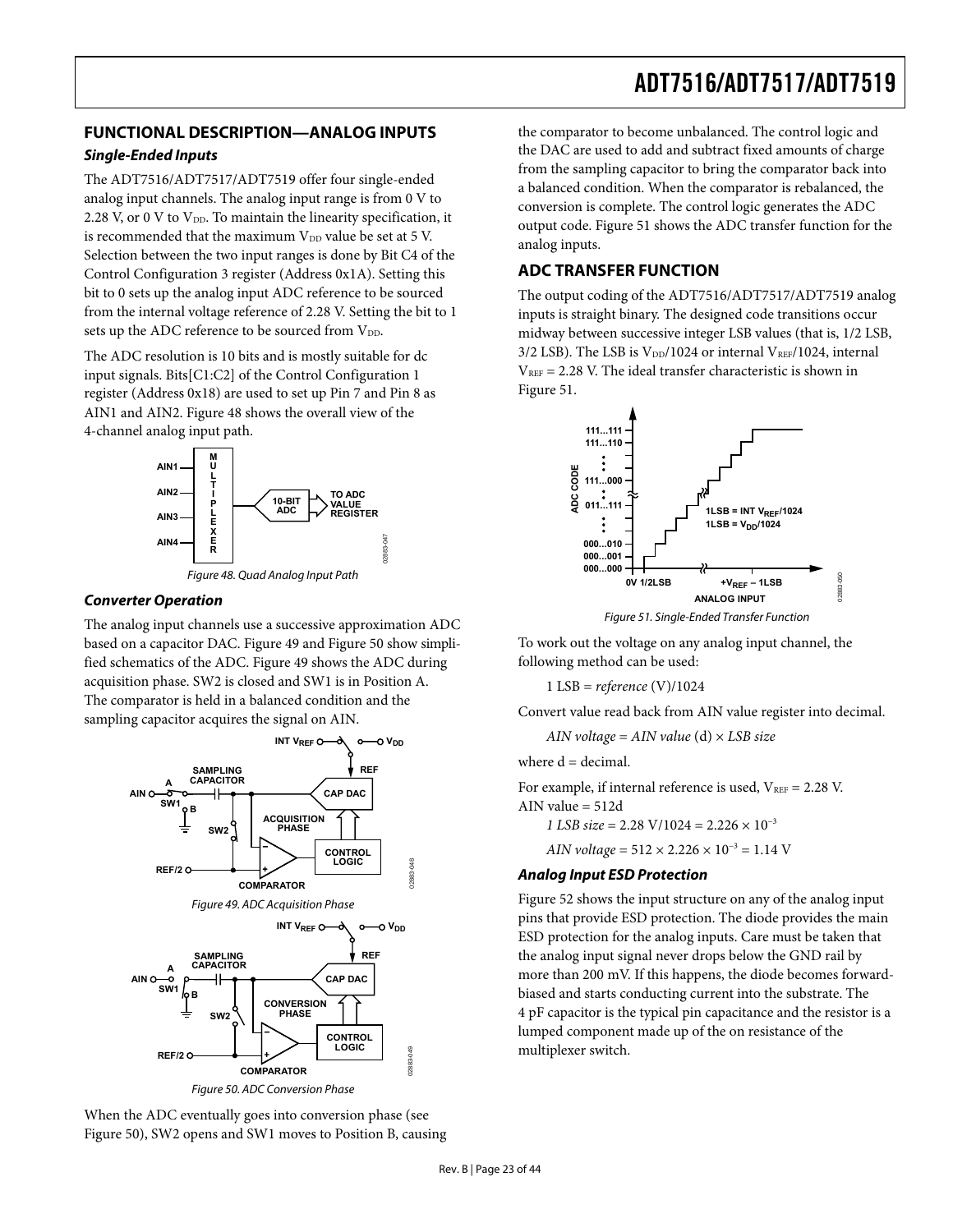![](_page_23_Figure_1.jpeg)

Figure 52. Equivalent Analog Input ESD Circuit

## **AIN Interrupts**

The measured results from the AIN inputs are compared with the AIN  $V<sub>HIGH</sub>$  (greater than comparison) and  $V<sub>LOW</sub>$  (less than or equal to comparison) limits. An interrupt occurs if the AIN inputs exceed or equal the limit registers. These voltage limits are stored in on-chip registers. Note that the limit registers are 8 bits long and the AIN conversion result is 10 bits long. If the

voltage limits are not masked out, then any out-of-limit comparisons generate flags that are stored in the Interrupt Status 1 register (Address = 0x00) and one or more out-of-limit results cause the INT/INT output to pull either high or low depending on the output polarity setting. It is good design practice to mask out interrupts for channels that are of no concern to the application. [Figure 53](#page-23-0) shows the interrupt structure for the ADT7516/ ADT7517/ADT7519. It gives a block diagram representation of how the various measurement channels affect the INT/INT pin.

![](_page_23_Figure_6.jpeg)

<span id="page-23-0"></span>Figure 53. ADT7516/ADT7517/ADT7519 Interrupt Structure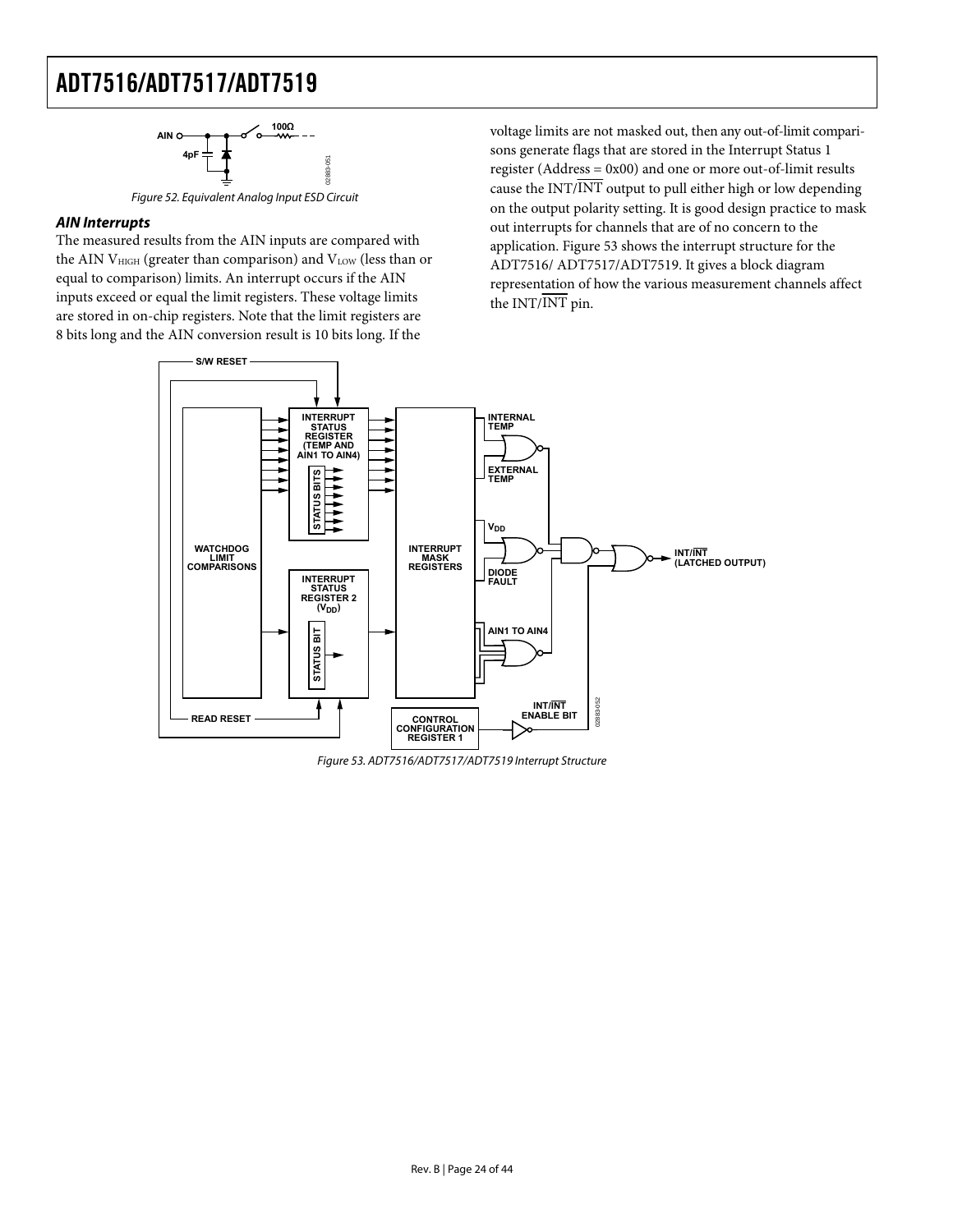## <span id="page-24-0"></span>**FUNCTIONAL DESCRIPTION—MEASUREMENT Temperature Sensor**

The ADT7516/ADT7517/ADT7519 contain an ADC with special input signal conditioning to enable operation with external and on-chip diode temperature sensors. When the ADT7516/ADT7517/ADT7519 operate in single-channel mode, the ADC continually processes the measurement taken on one channel only. This channel is preselected by Bits[C0:C2] in the Control Configuration 2 register (Address 0x19). When in round robin mode, the analog input multiplexer sequentially selects the  $V_{DD}$  input channel, the on-chip temperature sensor to measure its internal temperature, either the external temperature sensor or AIN1 and AIN2, AIN3, and then AIN4. These signals are digitized by the ADC and the results are stored in the various value registers.

The measured results from the temperature sensors are compared with the internal and external  $T<sub>HIGH</sub>$  and  $T<sub>LOW</sub>$  limits. These temperature limits are stored in on-chip registers. If the temperature limits are not masked, any out-of-limit comparisons generate flags that are stored in the Interrupt Status 1 register. One or more out-of-limit results cause the INT/INT output to pull either high or low depending on the output polarity setting.

Theoretically, the temperature measuring circuit can measure temperatures from −128°C to +127°C with a resolution of 0.25°C. However, temperatures outside  $T_A$  are outside the guaranteed operating temperature range of the device. Temperature measurement from −128°C to +127°C is possible using an external sensor.

Temperature measurement is initiated by three methods. The first method is applicable when the part is in single-channel measurement mode. The temperature is measured 16 times and internally averaged to reduce noise. In single-channel mode, the part is continuously monitoring the selected channel, that is, as soon as one measurement is taken another one is started on the same channel. The total time to measure a temperature channel with the ADC operating at slow speed is typically 11.4 ms (712  $\mu$ s × 16) for the internal temperature sensor and 24.22 ms  $(1.51 \text{ ms} \times 16)$  for the external temperature sensor. The new temperature value is stored in two 8-bit registers and is ready for reading by the I<sup>2</sup>C or SPI interface. The user has the option of disabling the averaging by setting Bit 5 in the Control Configuration 2 register (Address 0x19). The ADT7516/ ADT7517/ADT7519 default on power-up is with averaging enabled.

The second method is applicable when the part is in round robin measurement mode. The part measures both the internal and external temperature sensors as it cycles through all possible measurement channels. The two temperature channels are measured each time the part runs a round robin sequence. In round robin mode, the part is continuously measuring all channels.

Temperature measurement is also initiated after every read or write to the part when the part is in either single-channel measurement mode or round robin measurement mode.

Once serial communication has started, any conversion in progress stops and the ADC resets. Conversion restarts immediately after the serial communication has finished. The temperature measurement proceeds normally as described above.

## **V<sub>DD</sub>** Monitoring

The ADT7516/ADT7517/ADT7519 also have the ability to monitor their own power supply. The part measures the voltage on its  $V_{DD}$  pin to a resolution of 10 bits. The resulting value is stored in two 8-bit registers; the two LSBs are stored in register Address 0x03 and the eight MSBs are stored in register Address 0x06. This allows the option of doing just a 1-byte read if 10-bit resolution is not important. The measured result is compared with the  $V<sub>HIGH</sub>$  and  $V<sub>LOW</sub>$  limits. If the  $V<sub>DD</sub>$  interrupt is not masked, any out-of-limit comparison generates a flag in the Interrupt Status 2 register and one or more out-of-limit results cause the INT/INT output to pull either high or low, depending on the output polarity setting.

Measuring the voltage on the  $V_{DD}$  pin is regarded as monitoring a channel along with the internal, external, and AIN channels. The user can select the V<sub>DD</sub> channel for single-channel measurement by setting Bit  $C_4 = 1$  and setting Bits[C0:C2] to all 0s in the Control Configuration 2 register.

When measuring the  $V_{DD}$  value, the reference for the ADC is sourced from the internal reference. [Table 8](#page-25-0) shows the data format. As the maximum measurable  $V_{DD}$  voltage is 7 V, internal scaling is performed on the V<sub>DD</sub> voltage to match the 2.28 V internal reference value. Following is an example of how the transfer function works:

$$
V_{DD} = 5 \text{ V}
$$
  
ADC Reference = 2.28 V  
1 LSB = ADC Reference/2<sup>10</sup>  
= 2.28/1024  
= 2.226 mV  
Scale Factor = Full-Scale Vec/ADC Reference  
= 7/2.28  
= 3.07  
Conversion Result = V<sub>DD</sub>/(Scale Factor × LSB size)  
= 5/(3.07 × 2.226 mV)

 $= 0x2DC$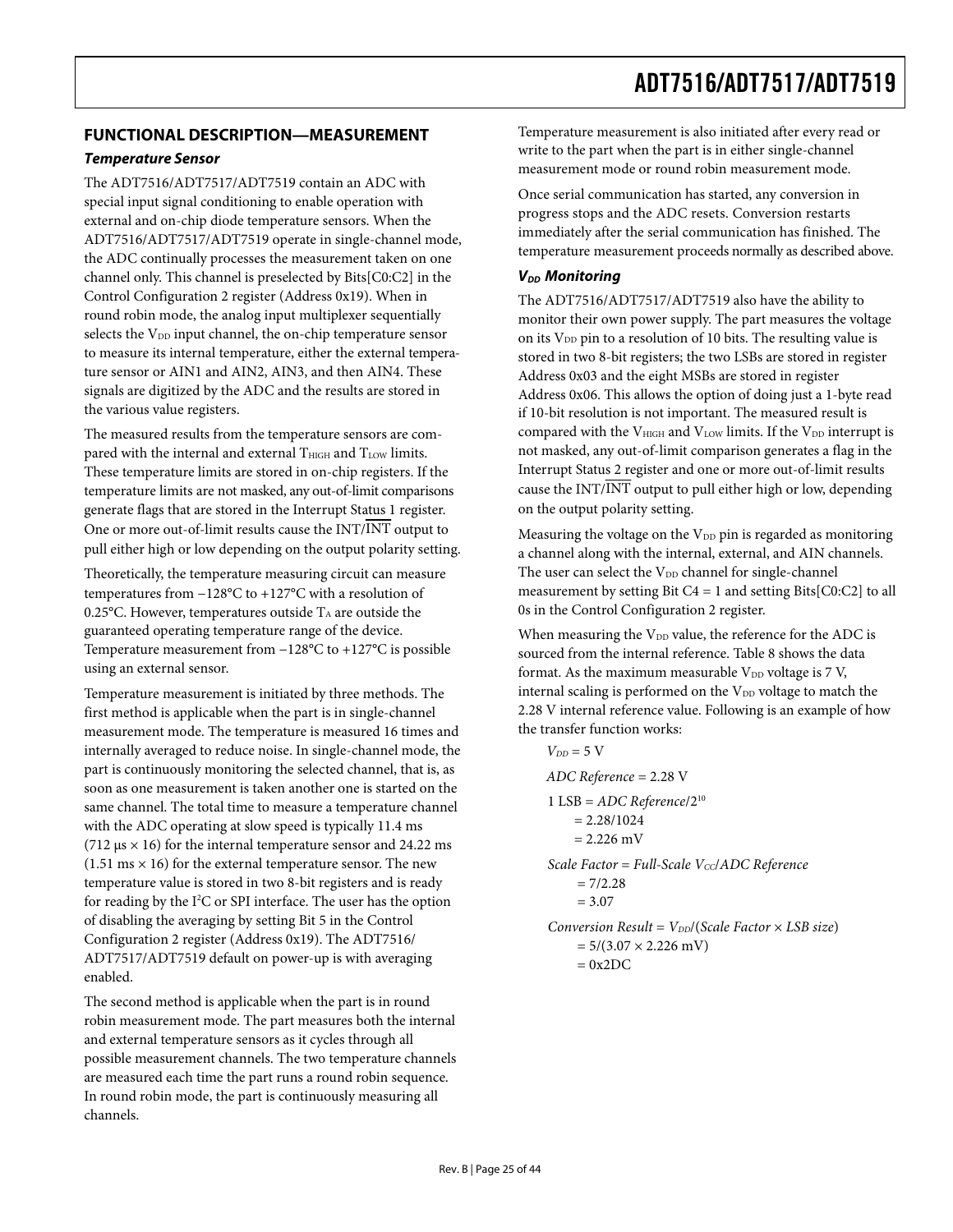<span id="page-25-0"></span>

| $\frac{1}{2}$ and $\frac{1}{2}$ . The state of the state $\frac{1}{2}$ and $\frac{1}{2}$ is the state of $\frac{1}{2}$ |                       |                 |  |  |
|------------------------------------------------------------------------------------------------------------------------|-----------------------|-----------------|--|--|
|                                                                                                                        | <b>Digital Output</b> |                 |  |  |
| $V_{DD}$ Value (V)                                                                                                     | <b>Binary</b>         | <b>Hex</b>      |  |  |
| 2.7                                                                                                                    | 01 1000 1011          | 18B             |  |  |
| 3                                                                                                                      | 01 1011 0111          | 1 <sub>B7</sub> |  |  |
| 3.5                                                                                                                    | 10 0000 0000          | 200             |  |  |
| 4                                                                                                                      | 10 0100 1001          | 249             |  |  |
| 4.5                                                                                                                    | 10 1001 0010          | 292             |  |  |
| 5                                                                                                                      | 10 1101 1100          | 2DC             |  |  |
| 5.5                                                                                                                    | 11 0010 0101          | 325             |  |  |
| 6                                                                                                                      | 11 0110 1110          | 36E             |  |  |
| 6.5                                                                                                                    | 11 1011 0111          | 3B7             |  |  |
| 7                                                                                                                      | 11 1111 1111          | 3FF             |  |  |

## Table 8.  $V_{DD}$  Data Format  $(V_{DEF} = 2.28 V)$

## **On-Chip Reference**

The ADT7516/ADT7517/ADT7519 have an on-chip 1.2 V band gap reference that is gained up by a switched capacitor amplifier to give an output of 2.28 V. The amplifier is powered up for the duration of the device monitoring phase and is powered down once monitoring is disabled. This saves on current consumption. The internal reference is used as the reference for the ADC. The ADC is used for measuring  $V_{DD}$ , internal temperature sensor, external temperature sensor, and AIN inputs. The internal reference is always used when measuring  $V_{DD}$ , and the internal and external temperature sensors. The external reference is the default power-up reference for the DACs.

#### **Round Robin Measurement**

On power-up, the ADT7516/ADT7517/ADT7519 go into round robin mode, but monitoring is disabled. Setting Bit C0 of the Control Configuration 1 register to 1 enables conversions. It sequences through all the available channels, taking a measurement from each in the following order:  $V_{DD}$ , internal temperature sensor, external temperature sensor (AIN1 and AIN2), AIN3, and AIN4. Pin 7 and Pin 8 can be configured to be either external temperature sensor pins or standalone analog input pins. Once conversion is completed on the AIN4 channel, the device loops around for another measurement cycle. This method of taking a measurement on all the channels in one cycle is called round robin. Setting Bit C4 of Control Configuration 2 (Address 0x19) disables the round robin mode and in turn sets up the single-channel mode. In single-channel mode, only one channel (for example, the internal temperature sensor) is measured in each conversion cycle.

The time taken to monitor all channels is normally not of interest, because the most recently measured value can be read at any time. For applications where the round robin time is important, typical times at 25°C are given in the [Specifications](#page-2-2) section.

## **Single Channel Measurement**

Setting C4 of the Control Configuration 2 register enables the single channel mode and allows the ADT7516/ADT7517/ ADT7519 to focus on one channel only. A channel is selected by writing to Bits[C0:C2] in the Control Configuration 2 register. For example, to select the V<sub>DD</sub> channel for monitoring, write to the Control Configuration 2 register and set C4 to 1 (if not done so already), then write all 0s to Bits[C0:C2]. All subsequent conversions are done on the  $V_{DD}$  channel only. To change the channel selection to the internal temperature channel, write to the Control Configuration 2 register and set  $Co = 1$ . When measuring in single channel mode, conversions on the channel selected occur directly after each other. Any communication to the ADT7516/ADT7517/ADT7519 stops the conversions, but they are restarted once the read or write operation is completed.

#### **Temperature Measurement Method**

#### **Internal Temperature Measurement**

The ADT7516/ADT7517/ADT7519 contain an on-chip band gap temperature sensor whose output is digitized by the on-chip ADC. The temperature data is stored in the internal temperature value register. Because both positive and negative temperatures can be measured, the temperature data is stored in twos complement format, as shown in [Table 9](#page-27-1). The thermal characteristics of the measurement sensor can change and, therefore, an offset is added to the measured value to enable the transfer function to match the thermal characteristics. This offset is added before the temperature data is stored. The offset value used is stored in the internal temperature offset register.

#### **External Temperature Measurement**

The ADT7516/ADT7517/ADT7519 can measure the temperature of one external diode sensor or diode-connected transistor.

The forward voltage of a diode or diode connected transistor, operated at a constant current, exhibits a negative temperature coefficient of about −2 mV/°C. Unfortunately, because the absolute value of  $V_{BE}$  varies from device to device, and individual calibration is required to null this out, the technique is unsuitable for mass production.

The technique used in the ADT7516/ADT7517/ADT7519 is to measure the change in V<sub>BE</sub> when the device is operated at two different currents. This is given by

 $\Delta V_{BE} = kT/q \times \ln(N)$ 

where:

*k* is Boltzmann's constant.

*q* is the charge on the carrier.

*T* is the absolute temperature in kelvins.

*N* is the ratio of the two currents.

[Figure 45](#page-20-2) shows the input signal conditioning used to measure the output of an external temperature sensor. This figure shows the external sensor as a substrate transistor, provided for temperature monitoring on some microprocessors, but it can equally well be a discrete transistor.

If a discrete transistor is used, the collector is not grounded, and should be linked to the base. If a PNP transistor is used, the base is connected to the D− input and the emitter to the D+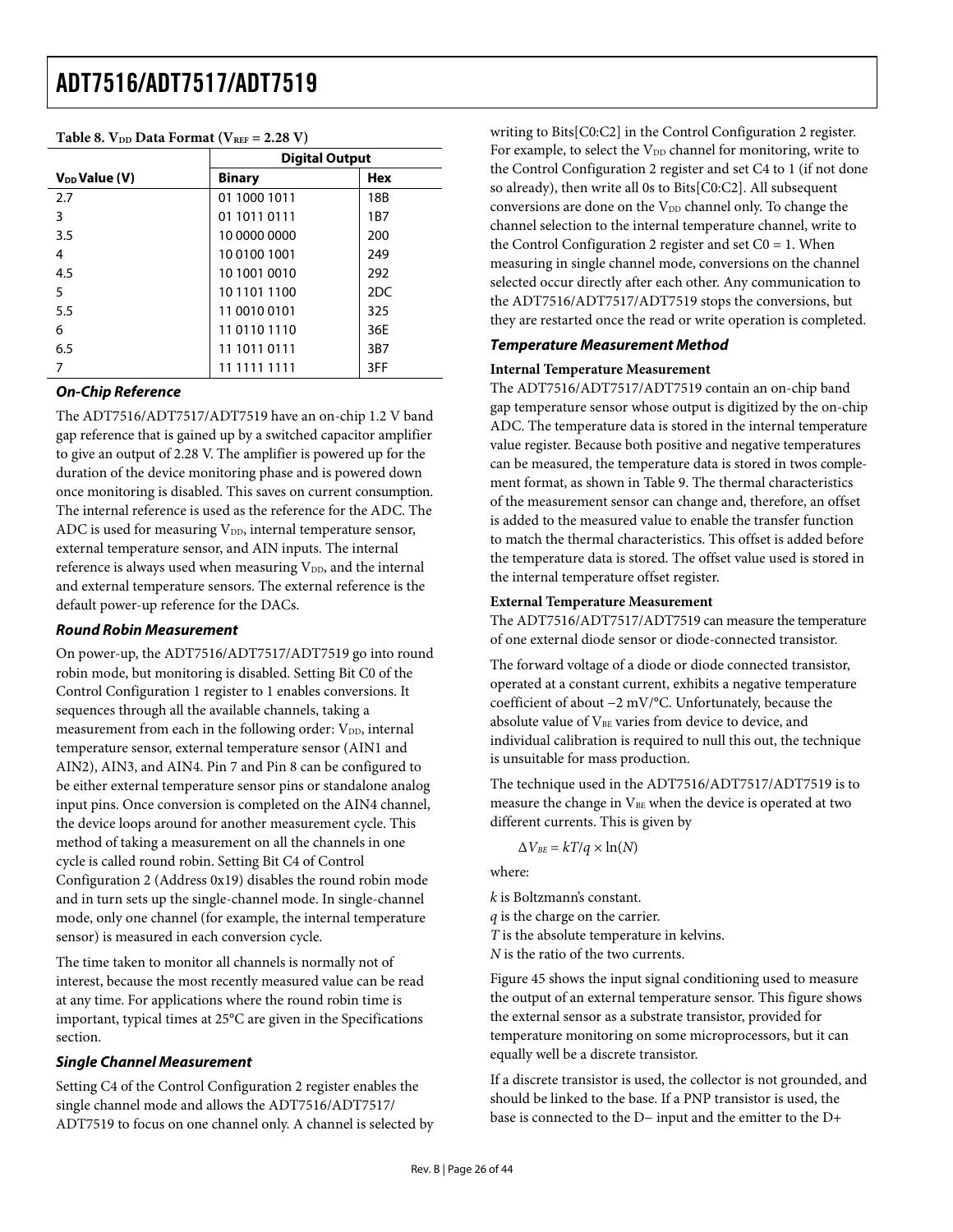input. If an NPN transistor is used, the emitter is connected to the D− input and the base to the D+ input.

A 2N3906 is recommended as the external transistor.

To prevent ground noise from interfering with the measurement, the more negative terminal of the sensor is not referenced to ground, but is biased above ground by an internal diode at the D− input. As the sensor is operating in a noisy environment, C1 is provided as a noise filter. See the [Layout](#page-26-0)  [Considerations](#page-26-0) section for more information on C1.

To measure  $\Delta V_{BE}$ , the sensor is switched between operating currents of I and  $N \times I$ . The resulting waveform is passed through a low-pass filter to remove noise, then to a chopper stabilized amplifier that performs the functions of amplification and rectification of the waveform to produce a dc voltage proportional to  $\Delta V_{BE}$ . This voltage is measured by the ADC to give a temperature output in 10-bit twos complement format. To further reduce the effects of noise, digital filtering is performed by averaging the results of 16 measurement cycles.

## <span id="page-26-0"></span>**Layout Considerations**

Digital boards can be electrically noisy environments and care must be taken to protect the analog inputs from noise, particularly when measuring the very small voltages from a remote diode sensor. The following precautions should be taken:

- Place the ADT7516/ADT7517/ADT7519 as close as possible to the remote sensing diode. Provided that the worst noise sources such as clock generators, data/address buses, and CRTs are avoided, this distance can be 4 inches to 8 inches.
- Route the D+ and D− tracks close together, in parallel, with grounded guard tracks on each side. Provide a ground plane under the tracks, if possible.
- Use wide tracks to minimize inductance and reduce noise pickup. A 10 mil track minimum width and spacing is recommended.

![](_page_26_Figure_10.jpeg)

• Try to minimize the number of copper/solder joints because they can cause thermocouple effects. Where copper/solder joints are used, make sure that they are in both the D+ and D− path and are at the same temperature.

Thermocouple effects should not be a major problem because 1°C corresponds to about 240 μV, and thermocouple voltages are about 3 μV/°C of temperature difference. Unless there are two thermocouples with a big temperature differential between them, thermocouple voltages should be much less than 200 mV.

- Place 0.1 μF bypass and 2200 pF input filter capacitors close to the ADT7516/ADT7517/ADT7519.
- If the distance to the remote sensor is more than 8 inches, the use of twisted-pair cable is recommended. This works up to about 6 feet to 12 feet.
- For long distances (up to 100 feet), use shielded twistedpair cable, such as Belden® #8451 microphone cable. Connect the twisted pair to D+ and D− and the shield to GND, close to the ADT7516/ADT7517/ADT7519. Leave the remote end of the shield unconnected to avoid ground loops.

Because the measurement technique uses switched current sources, excessive cable and/or filter capacitance can affect the measurement. When using long cables, the filter capacitor can be reduced or removed.

Cable resistance can also introduce errors. Series resistance of 1 Ω introduces about 0.5°C error.

#### **Temperature Value Format**

One LSB of the ADC corresponds to 0.25°C. The ADC can theoretically measure a temperature span of 255°C. The internal temperature sensor is guaranteed to a low value limit of −40°C. It is possible to measure the full temperature span using the external temperature sensor. The temperature data format is shown in [Table 9](#page-27-1).

The result of the internal or external temperature measurements is stored in the temperature value registers, and is compared with limits programmed into the internal or external high and low registers.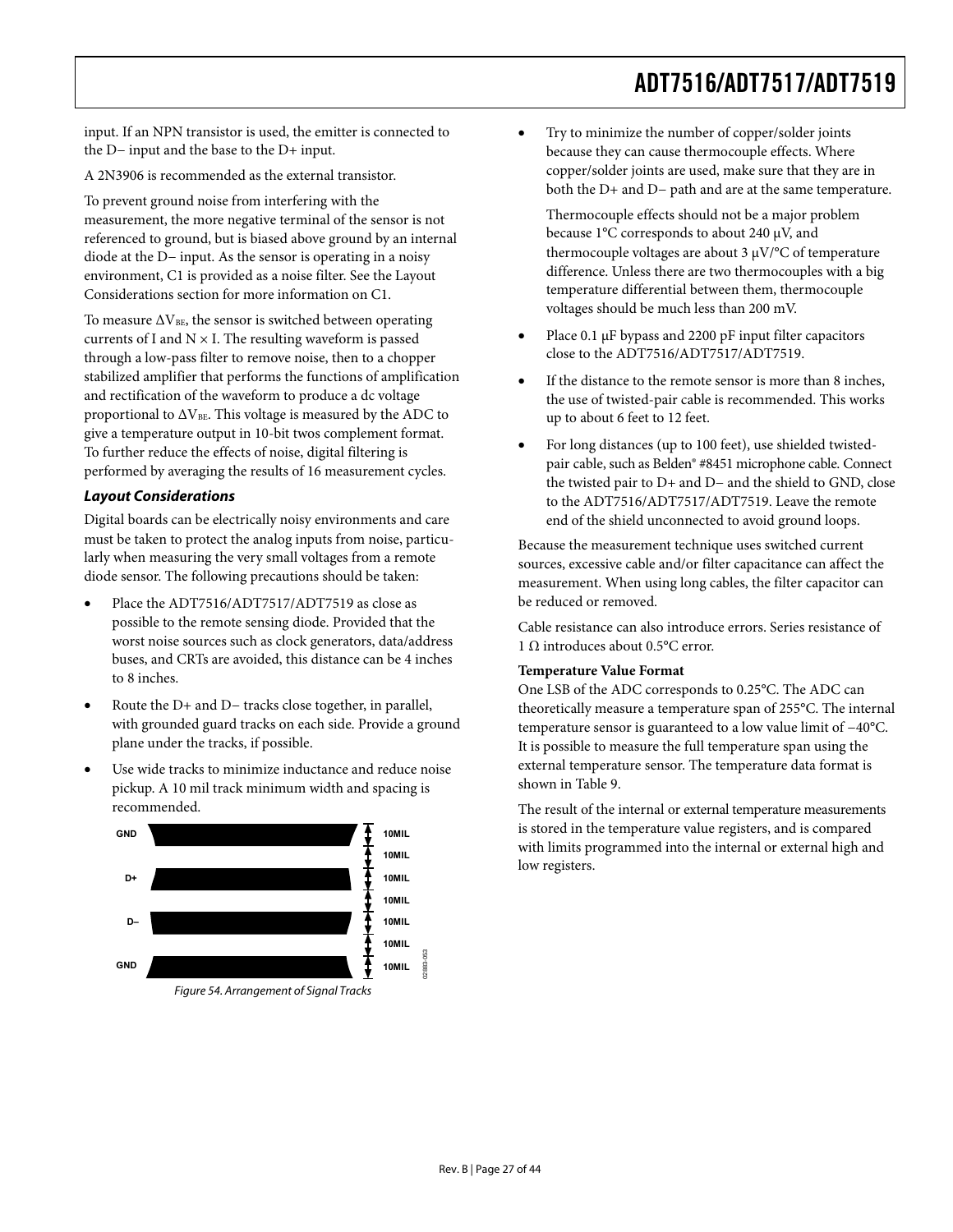<span id="page-27-1"></span>

| Tubic ). Temperature Duta I ormat   |                       |  |  |  |
|-------------------------------------|-----------------------|--|--|--|
| (Internal and External Temperature) |                       |  |  |  |
| <b>Temperature</b>                  | <b>Digital Output</b> |  |  |  |
| $-40^{\circ}$ C                     | 11 0110 0000          |  |  |  |
| $-25^{\circ}$ C                     | 11 1001 1100          |  |  |  |
| $-10^{\circ}$ C                     | 11 1101 1000          |  |  |  |
| $-0.25^{\circ}$ C                   | 11 1111 1111          |  |  |  |
| $0^{\circ}$ C                       | 00 0000 0000          |  |  |  |
| $+0.25^{\circ}$ C                   | 00 0000 0001          |  |  |  |
| $+10^{\circ}$ C                     | 00 0010 1000          |  |  |  |
| $+25^{\circ}$ C                     | 00 0110 0100          |  |  |  |
| $+50^{\circ}$ C                     | 00 1100 1000          |  |  |  |
| $+75^{\circ}$ C                     | 01 0010 1100          |  |  |  |
| $+100^{\circ}$ C                    | 01 1001 0000          |  |  |  |
| $+105^{\circ}$ C                    | 01 1010 0100          |  |  |  |
| $+125^{\circ}$ C                    | 01 1111 0100          |  |  |  |

<span id="page-27-0"></span>**Table 9. Temperature Data Format** 

Temperature conversion formula:

*Positive Temperature* = *ADC Code*/4

*Negative Temperature* = (*ADC Code* – 512)/4

where DB9 is removed from the *ADC Code* in the *Negative Temperature* equation.

### **Interrupts**

The measured results from the internal temperature sensor, external temperature sensor,  $V_{DD}$  pin, and AIN inputs are compared with the  $T_{\text{HIGH}}/V_{\text{HIGH}}$  (greater than comparison) and TLOW/VLOW (less than or equal to comparison) limits. An interrupt occurs if the measurement exceeds or equals the limit registers. These limits are stored in on-chip registers. Note that the limit registers are 8 bits long and the conversion results are 10 bits long. If the limits are not masked, any out-of-limit comparisons generate flags that are stored in the Interrupt Status 1 register (Address 0x00) and Interrupt Status 2 register (Address 0x01). One or more out-of-limit results cause the INT/INT output to pull either high or low depending on the output polarity setting. It is good design practice to mask out interrupts for channels that are of no concern to the application.

[Figure 53](#page-23-0) shows the interrupt structure for the ADT7516/ ADT7517/ADT7519. It gives a block diagram representation of how the various measurement channels affect the INT/INT pin.

## **ADT7516/ADT7517/ADT7519 REGISTERS**

The ADT7516/ADT7517/ADT7519 contain registers that are used to store the results of external and internal temperature measurements, V<sub>DD</sub> value measurements, analog input measurements, high and low temperature limits, supply voltage and analog input limits, set output DAC voltage levels, configure multipurpose pins, and generally to control the device. A description of these registers follows.

The register map is divided into registers of 8 bits. Each register has its own individual address, but some consist of data that is linked with other registers. These registers hold the 10-bit

conversion results of measurements taken on the temperature,  $\rm V_{DD}$  and AIN channels. For example, the eight MSBs of the  $\rm V_{DD}$ measurement are stored in Register Address 0x06 and the two LSBs are stored in Register Address 0x03. These types of registers are linked so that when the LSB register is read first, the MSB registers associated with that LSB register are locked to prevent any updates. To unlock these MSB registers, the user only has to read any one of them; this has the effect of unlocking all previously locked MSB registers. Therefore, for the preceding example, if Register 0x03 is read first, MSB Register 0x06 and Register 0x07 would be locked to prevent any updates to them. If Register 0x06 is read, this register and Register 0x07 would be subsequently unlocked.

![](_page_27_Figure_14.jpeg)

![](_page_27_Figure_15.jpeg)

If an MSB register is read first, its corresponding LSB register is not locked, leaving the user with the option of just reading back 8 bits (MSB) of a 10-bit conversion result. Reading an MSB register first does not lock other MSB registers, and likewise, reading an LSB register first does not lock other LSB registers.

|  | Table 10. ADT7516/ADT7517/ADT7519 Registers |  |  |  |
|--|---------------------------------------------|--|--|--|
|--|---------------------------------------------|--|--|--|

| R/W<br><b>Address</b> |                                        | Power-On<br><b>Default</b> |
|-----------------------|----------------------------------------|----------------------------|
|                       | Name                                   |                            |
| 0x00                  | Interrupt Status 1                     | 0x00                       |
| 0x01                  | Interrupt Status 2                     | 0x00                       |
| 0x02                  | Reserved                               |                            |
| 0x03                  | Internal Temp and V <sub>DD</sub> LSBs | 0x00                       |
| 0x04                  | External Temp and AIN1 to AIN4 LSBs    | 0x00                       |
| 0x05                  | Reserved                               | 0x00                       |
| 0x06                  | V <sub>DD</sub> MSBs                   | No default value           |
| 0x07                  | Internal Temp MSBs                     | 0x00                       |
| 0x08                  | External Temp MSBs/AIN1 MSBs           | 0x00                       |
| 0x09                  | AIN2 MSBs                              | 0x00                       |
| 0x0A                  | AIN3 MSBs                              | 0x00                       |
| 0x0B                  | AIN4 MSBs                              | 0x00                       |
| $0x0C$ to             | Reserved                               | 0x00                       |
| 0x0F                  |                                        |                            |
| 0x10                  | DAC A LSBs (ADT7516/ADT7517 Only)      | 0x00                       |
| 0x11                  | DAC A MSBs                             | 0x00                       |
| 0x12                  | DAC B LSBs (ADT7516/ADT7517 Only)      | 0x00                       |
| 0x13                  | DAC B MSBs                             | 0x00                       |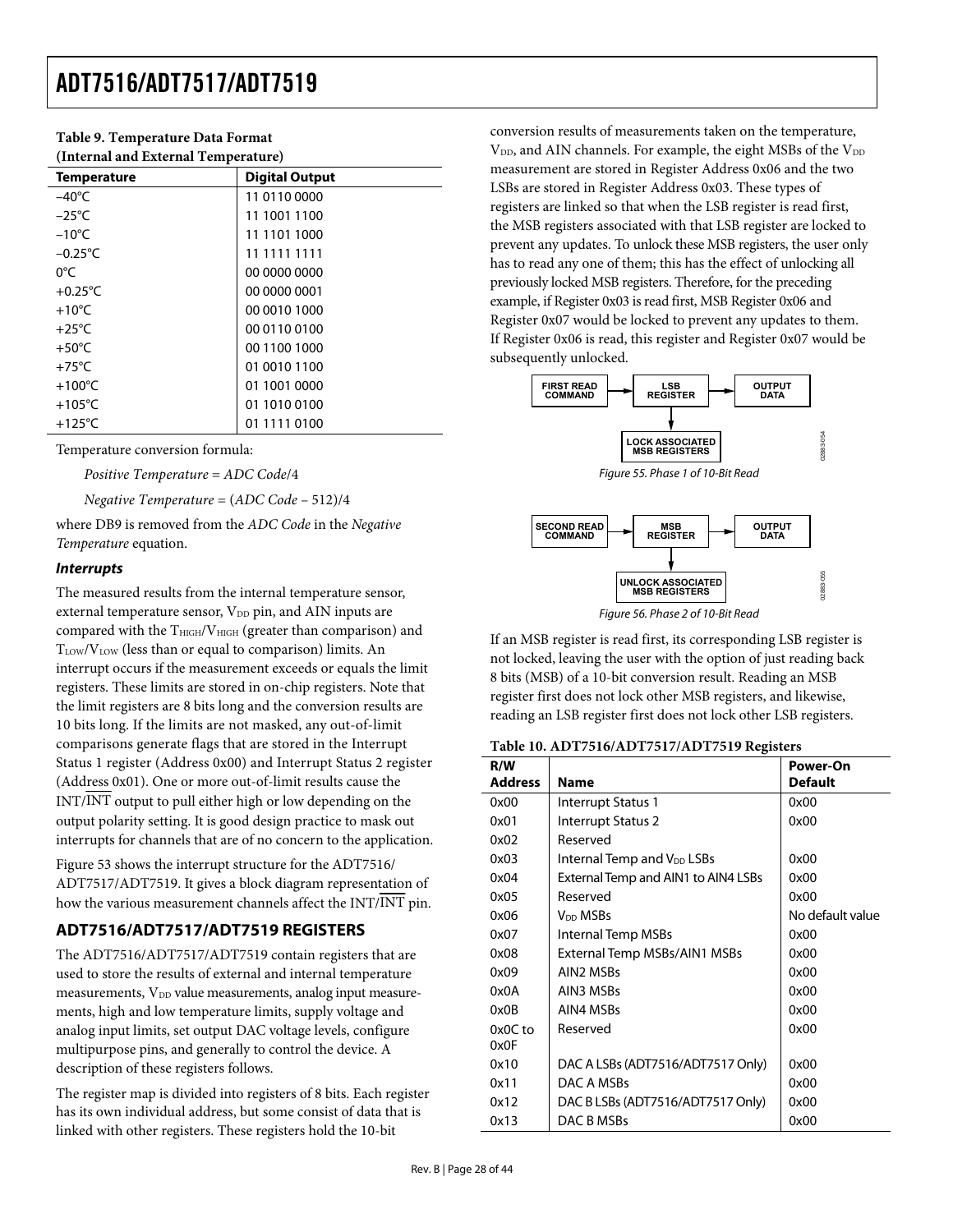| R/W<br>Address | Name                                                      | Power-On<br><b>Default</b>    |
|----------------|-----------------------------------------------------------|-------------------------------|
| 0x14           | DAC C LSBs (ADT7516/ADT7517 only)                         | 0x00                          |
| 0x15           | DAC C MSBs                                                | 0x00                          |
| 0x16           | DAC D LSBs (ADT7516/ADT7517 only)                         | 0x00                          |
| 0x17           | DAC D MSBs                                                | 0x00                          |
| 0x18           | <b>Control Configuration 1</b>                            | 0x00                          |
| 0x19           | <b>Control Configuration 2</b>                            | 0x00                          |
| 0x1A           | <b>Control Configuration 3</b>                            | 0x00                          |
| 0x1B           | <b>DAC Configuration</b>                                  | 0x00                          |
| 0x1C           | <b>LDAC Configuration</b>                                 | 0x00                          |
| 0x1D           | Interrupt Mask 1                                          | 0x00                          |
| 0x1E           | Interrupt Mask 2                                          | 0x00                          |
| 0x1F           | Internal Temp Offset                                      | 0x00                          |
| 0x20           | <b>External Temp Offset</b>                               | 0x00                          |
| 0x21           | Internal Analog Temp Offset                               | 0xD8                          |
| 0x22           | <b>External Analog Temp Offset</b>                        | 0xD8                          |
| 0x23           | V <sub>DD</sub> V <sub>HIGH</sub> Limit                   | 0xC7                          |
| 0x24           | V <sub>DD</sub> V <sub>LOW</sub> Limit                    | 0x62                          |
| 0x25           | Internal T <sub>HIGH</sub> Limit                          | 0x64                          |
| 0x26           | Internal T <sub>LOW</sub> Limit                           | 0xC9                          |
| 0x27           | External T <sub>HIGH</sub> /AIN1 V <sub>HIGH</sub> Limits | 0xFF                          |
| 0x28           | External T <sub>LOW</sub> /AIN1 V <sub>LOW</sub> Limits   | 0x00                          |
| $0x29$ to      | Reserved                                                  |                               |
| 0x2A           |                                                           |                               |
| 0x2B           | AIN2 V <sub>HIGH</sub> Limit                              | 0xFF                          |
| 0x2C           | AIN2 VLow Limit                                           | 0x 00                         |
| 0x2D           | AIN3 V <sub>HIGH</sub> Limit                              | 0xFF                          |
| 0x2E           | AIN3 V <sub>LOW</sub> Limit                               | 0x00                          |
| 0x2F           | AIN4 V <sub>HIGH</sub> Limit                              | 0xFF                          |
| 0x30           | AIN4 V <sub>LOW</sub> Limit                               | 0x00                          |
| $0x31$ to      | Reserved                                                  |                               |
| 0x4C           |                                                           |                               |
| 0x4D           | Device ID                                                 | 0x03/0x0B/0x07                |
| 0x4E           | Manufacturer's ID                                         | 0x41                          |
| 0x4F           | Silicon Revision                                          | Check register<br>for current |
|                |                                                           | silicon revision              |
| 0x50 to        | Reserved                                                  | 0x00                          |
| 0x7E           |                                                           |                               |
| 0x7F           | <b>SPI Lock Status</b>                                    | 0x00                          |
| 0x80 to        | Reserved                                                  | 0x00                          |
| 0xFF           |                                                           |                               |

## **Interrupt Status 1 Register (Read-Only) [Address 0x00]**

This 8-bit read-only register reflects the status of some of the interrupts that can cause the  $INT/INT$  pin to go active. This register is reset by a read operation, provided that any out-oflimit event has been corrected. It is also reset by a software reset.

| <b>D7</b> | $\overline{5}$ | $\overline{D5}$ | $\overline{)$ D4 | D3   D2   D1 | D <sub>0</sub> |
|-----------|----------------|-----------------|------------------|--------------|----------------|
| ΙO        |                |                 |                  |              |                |

<sup>1</sup> Default settings at power-up.

|                | Table 11.                                                                                                                                                                                                                                                                                                                                                                                                                                                                                  |  |  |  |
|----------------|--------------------------------------------------------------------------------------------------------------------------------------------------------------------------------------------------------------------------------------------------------------------------------------------------------------------------------------------------------------------------------------------------------------------------------------------------------------------------------------------|--|--|--|
| <b>Bit</b>     | <b>Function</b>                                                                                                                                                                                                                                                                                                                                                                                                                                                                            |  |  |  |
| D <sub>0</sub> | 1 when the internal temperature value exceeds T <sub>HIGH</sub> limit.<br>Any internal temperature reading greater than the set limit<br>causes an out-of-limit event.                                                                                                                                                                                                                                                                                                                     |  |  |  |
| D <sub>1</sub> | 1 when internal temperature value exceeds T <sub>LOW</sub> limit. Any<br>internal temperature reading less than or equal to the set<br>limit causes an out-of-limit event.                                                                                                                                                                                                                                                                                                                 |  |  |  |
| D <sub>2</sub> | This status bit is linked to the configuration of Pin 7 and<br>Pin 8. If configured for external temperature sensor, this bit<br>is 1 when the external temperature value exceeds THIGH<br>limit. The default value for this limit register is -1°C, so any<br>external temperature reading greater than the set limit<br>causes an out-of-limit event. If configured for AIN1 and<br>AIN2, this bit is 1 when AIN1 input voltage exceeds V <sub>HIGH</sub> or<br>V <sub>LOW</sub> limits. |  |  |  |
| D <sub>3</sub> | 1 when external temperature value exceeds TLOW limit. The<br>default value for this limit register is 0°C, so any external<br>temperature reading less than or equal to the set limit<br>causes an out-of-limit event.                                                                                                                                                                                                                                                                     |  |  |  |
| D <sub>4</sub> | 1 indicates a fault (open or short) for the external<br>temperature sensor.                                                                                                                                                                                                                                                                                                                                                                                                                |  |  |  |
| D <sub>5</sub> | 1 when AIN2 voltage is greater than its corresponding V <sub>HIGH</sub><br>limit. 1 when AIN2 voltage is less than or equal to its<br>corresponding VLow limit.                                                                                                                                                                                                                                                                                                                            |  |  |  |
| D <sub>6</sub> | 1 when AIN3 voltage is greater than its corresponding V <sub>HIGH</sub><br>limit. 1 when AIN3 voltage is less than or equal to its<br>corresponding V <sub>LOW</sub> limit.                                                                                                                                                                                                                                                                                                                |  |  |  |
| D7             | 1 when AIN4 voltage is greater than its corresponding V <sub>HIGH</sub><br>limit. 1 when AIN4 voltage is less than or equal to its<br>corresponding VLOW limit.                                                                                                                                                                                                                                                                                                                            |  |  |  |
|                | Interrupt Status 2 Register (Read-Only) [Address = 0x01]                                                                                                                                                                                                                                                                                                                                                                                                                                   |  |  |  |
|                | This 8-bit read-only register reflects the status of the VDD                                                                                                                                                                                                                                                                                                                                                                                                                               |  |  |  |
|                | interrupt that can cause the INT/INT pin to go active. This                                                                                                                                                                                                                                                                                                                                                                                                                                |  |  |  |
|                | register is reset by a read operation, provided that any out-of-                                                                                                                                                                                                                                                                                                                                                                                                                           |  |  |  |
|                | limit event has been corrected. It is also reset by a software reset.                                                                                                                                                                                                                                                                                                                                                                                                                      |  |  |  |

N/A N/A N/A 01 N/A N/A N/A N/A <sup>1</sup> Default settings at power-up.

## **Table 12.**

| <b>Bit</b> | <b>Function</b>                                                                                                                                                          |
|------------|--------------------------------------------------------------------------------------------------------------------------------------------------------------------------|
| D4         | 1 when V <sub>DD</sub> value is greater than its corresponding V <sub>HIGH</sub> limit. 1 when V <sub>DD</sub> is less than or equal to its corresponding<br>VLow limit. |

**D7 D6 D5 D4 D3 D2 D1 D0** 

## **Internal Temperature Value/V<sub>DD</sub> Value Register LSBs (Read-Only) [Address = 0x03]**

This 8-bit read-only register stores the two LSBs of the 10-bit temperature reading from the internal temperature sensor and the two LSBs of the 10-bit supply voltage reading.

| D7  | D <sub>6</sub> | D <sub>5</sub> | D4  | D <sub>3</sub> | D <sub>2</sub> | D <sub>1</sub> | D <sub>0</sub> |
|-----|----------------|----------------|-----|----------------|----------------|----------------|----------------|
| N/A | N/A            | N/A            | N/A | V <sub>1</sub> | LSB            |                | LSB            |
| N/A | N/A            | N/A            | N/A | 0 <sup>1</sup> | 01             | $0^{\circ}$    | 0 <sup>1</sup> |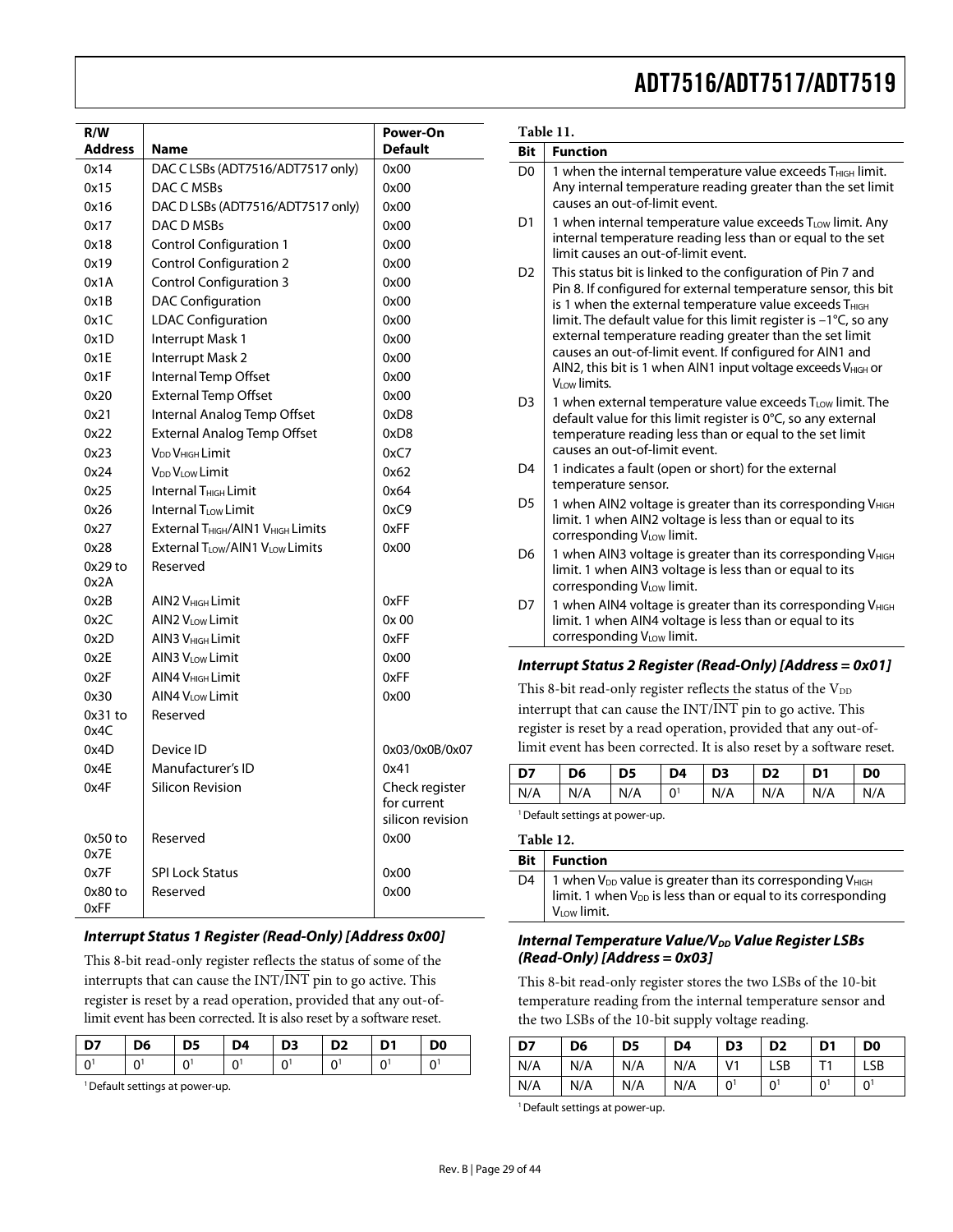|                | Table 13.                            |  |  |  |  |  |  |
|----------------|--------------------------------------|--|--|--|--|--|--|
| <b>Bit</b>     | <b>Function</b>                      |  |  |  |  |  |  |
| D <sub>0</sub> | LSB of internal temperature value.   |  |  |  |  |  |  |
| D1             | Bit 1 of internal temperature value. |  |  |  |  |  |  |
| D <sub>2</sub> | LSB of $V_{DD}$ value.               |  |  |  |  |  |  |
| D <sub>3</sub> | Bit 1 of V <sub>DD</sub> value.      |  |  |  |  |  |  |
|                |                                      |  |  |  |  |  |  |

## **External Temperature Value and Analog Input 1 to Analog Input 4 Register LSBs (Read-Only) [Address = 0x04]**

This is an 8-bit, read-only register. Bits[D2:D7] store the two LSBs of the analog inputs AIN2 to AIN4. Bits[D0:D1] store the two LSBs of either the external temperature value or AIN1 input value. The type of input for D0 and D1 is selected by Bits[C1:C2] of the Control Configuration Register 1.

| D7             | D6                  | D5 | D4                | D <sub>3</sub> | D <sub>2</sub>    | D <sub>1</sub>             | D <sub>0</sub>             |
|----------------|---------------------|----|-------------------|----------------|-------------------|----------------------------|----------------------------|
| A4             | $AA$ <sub>LSB</sub> | A3 | A3 <sub>LSB</sub> | A <sub>2</sub> | A2 <sub>LSB</sub> | T/A                        | $T/A_{LSB}$                |
| $\overline{0}$ | 01                  | 0  | $0^1$             |                | $\Omega$          | $0^{\scriptscriptstyle 1}$ | $0^{\scriptscriptstyle 1}$ |

<sup>1</sup> Default settings at power-up.

#### **Table 14.**

| <b>Bit</b>     | <b>Function</b>                                    |
|----------------|----------------------------------------------------|
| D <sub>0</sub> | LSB of external temperature value or AIN1 value.   |
| D <sub>1</sub> | Bit 1 of external temperature value or AIN1 value. |
| D <sub>2</sub> | LSB of AIN2 value.                                 |
| D <sub>3</sub> | Bit 1 of AIN2 value.                               |
| D <sub>4</sub> | LSB of AIN3 value.                                 |
| D <sub>5</sub> | Bit 1 of AIN3 value.                               |
| D <sub>6</sub> | LSB of AIN4 value.                                 |
| D7             | Bit 1 of AIN4 value.                               |
|                |                                                    |

## **V<sub>DD</sub> Value Register MSBs (Read-Only) [Address = 0x06]**

This 8-bit read-only register stores the supply voltage value. The eight MSBs of the 10-bit value are stored in this register.

| D7             | D6                | D5                                       | D4                | D <sub>3</sub> | D <sub>2</sub>    | D1                | D <sub>0</sub>    |
|----------------|-------------------|------------------------------------------|-------------------|----------------|-------------------|-------------------|-------------------|
| V <sub>9</sub> | V8                | V <sub>7</sub>                           | V6                | V <sub>5</sub> | V4                | V٩                | $\mathsf{V}$      |
| $\lambda$      | $\mathbf{v}$<br>◠ | $\mathbf{v}$<br>$\overline{\phantom{a}}$ | $\mathbf{v}$<br>◠ | $\lambda$<br>◠ | $\checkmark$<br>́ | $\checkmark$<br>́ | $\mathbf{v}$<br>́ |

 $1$  Loaded with  $V_{DD}$  value after power-up.

### **Internal Temperature Value Register MSBs (Read-Only) [Address = 0x07]**

This 8-bit read-only register stores the internal temperature value from the internal temperature sensor in twos complement format. The eight MSBs of the 10-bit value are stored in this register.

| D7 | D <sub>6</sub> | D <sub>5</sub> | D4 | D <sub>3</sub> | D <sub>2</sub> | D <sub>1</sub> | D <sub>0</sub> |
|----|----------------|----------------|----|----------------|----------------|----------------|----------------|
| T9 | T8             |                | T6 |                | Т4             |                | $T^{\prime}$   |
| n  | $\Omega$       |                | n  | 0              |                | 01             | $\overline{0}$ |

<sup>1</sup> Default settings at power-up.

## **External Temperature Value or Analog Input AIN1 Register MSBs (Read-Only) [Address = 0x08]**

This 8-bit read-only register stores, if selected, the external temperature value or the analog input AIN1 value. Selection is done in the Control Configuration 1 register. The external

temperature value is stored in twos complement format. The eight MSBs of the 10-bit value are stored in this register.

| D7       | D <sub>6</sub> | D5             | D4             | D <sub>3</sub> | D <sub>2</sub> | D <sub>1</sub> | D <sub>0</sub> |
|----------|----------------|----------------|----------------|----------------|----------------|----------------|----------------|
| T/AB     | T/AB           | T/A7           | T/A6           | T/AS           | T/A4           | T/A3           | T/A2           |
| $\Omega$ | ∩1             | 0 <sup>1</sup> | 0 <sup>1</sup> | 01             |                | 0              | 01             |

<sup>1</sup> Default settings at power-up.

## **AIN2 Register MSBs (Read) [Address = 0x09]**

This 8-bit read register contains the eight MSBs of the AIN2 analog input voltage word. The value in this register is combined with Bits[D2:D3] of the external temperature value and Analog Input 1 to Analog Input 4 register LSBs, Address 0x04, to give the full 10-bit conversion result of the analog value on the AIN2 pin.

| D7         | D6             | D5 | D4           | D <sub>3</sub> | D <sub>2</sub> | D <sub>1</sub>            | D <sub>0</sub> |
|------------|----------------|----|--------------|----------------|----------------|---------------------------|----------------|
| <b>MSB</b> | A8             | A7 | A6           | A5             | A4             | A3                        | A2             |
| 0          | 0 <sup>1</sup> | 0  | $0^{\prime}$ | 0 <sup>1</sup> | 0              | $\mathbf{0}^{\mathsf{i}}$ | 0 <sup>1</sup> |

<sup>1</sup> Default settings at power-up.

## **AIN3 Register MSBs (Read) [Address = 0x0A]**

This 8-bit read register contains the eight MSBs of the AIN3 analog input voltage word. The value in this register is combined with Bits[D4:D5] of the external temperature value and Analog Input 1 to Analog Input 4 register LSBs, Address 0x04, to give the full 10-bit conversion result of the analog value on the AIN3 pin.

| D7             | D <sub>6</sub> | D <sub>5</sub> | D4             | D <sub>3</sub> | D <sub>2</sub> | D <sub>1</sub> | D <sub>0</sub> |
|----------------|----------------|----------------|----------------|----------------|----------------|----------------|----------------|
| <b>MSB</b>     | A8             | A7             | A6             | A5             | A4             | A <sub>3</sub> | A <sub>2</sub> |
| 0 <sup>1</sup> |                | $0^{\dagger}$  | 0 <sup>1</sup> | 0 <sup>1</sup> |                | 0 <sup>1</sup> | 0              |

<sup>1</sup> Default settings at power-up.

## **AIN4 Register MSBs (Read) [Address = 0x0B]**

This 8-bit read register contains the eight MSBs of the AIN4 analog input voltage word. The value in this register is combined with Bits[D6:D7] of the external temperature value and Analog Input 1 to Analog Input 4 register LSBs, Address 0x04, to give the full 10-bit conversion result of the analog value on the AIN4 pin.

| D7         | D6 | D <sub>5</sub> | D4 | D <sub>3</sub> | D <sub>2</sub> | D <sub>1</sub> | D <sub>0</sub>            |
|------------|----|----------------|----|----------------|----------------|----------------|---------------------------|
| <b>MSB</b> | A8 | A7             | A6 | A5             | A4             | A3             | A2                        |
| $\Omega$   | ∩  | 0              | n١ | ∩1             | 0              | U.             | $\mathbf{0}^{\mathsf{i}}$ |

<sup>1</sup> Default settings at power-up.

## **DAC A Register LSBs (Read/Write) [Address = 0x10]**

This 8-bit read/write register contains the 4/2 LSBs of the ADT7516/ADT7517 DAC A word, respectively. The value in this register is combined with the value in the DAC A register MSBs and converted to an analog voltage on the  $V<sub>OUT</sub> - A$  pin. On power-up, the voltage output on the  $V<sub>OUT</sub> - A$  pin is 0 V.

### **ADT7516**

| D7             | D <sub>6</sub> | D5             | D <sub>4</sub> | D <sub>3</sub> | D <sub>2</sub> | D <sub>1</sub> | D <sub>0</sub> |
|----------------|----------------|----------------|----------------|----------------|----------------|----------------|----------------|
| <b>B3</b>      | B <sub>2</sub> | B <sub>1</sub> | LSB            | N/A            | N/A            | N/A            | N/A            |
| 0 <sup>1</sup> | 0 <sup>1</sup> | 0 <sup>1</sup> | 0 <sup>1</sup> | N/A            | N/A            | N/A            | N/A            |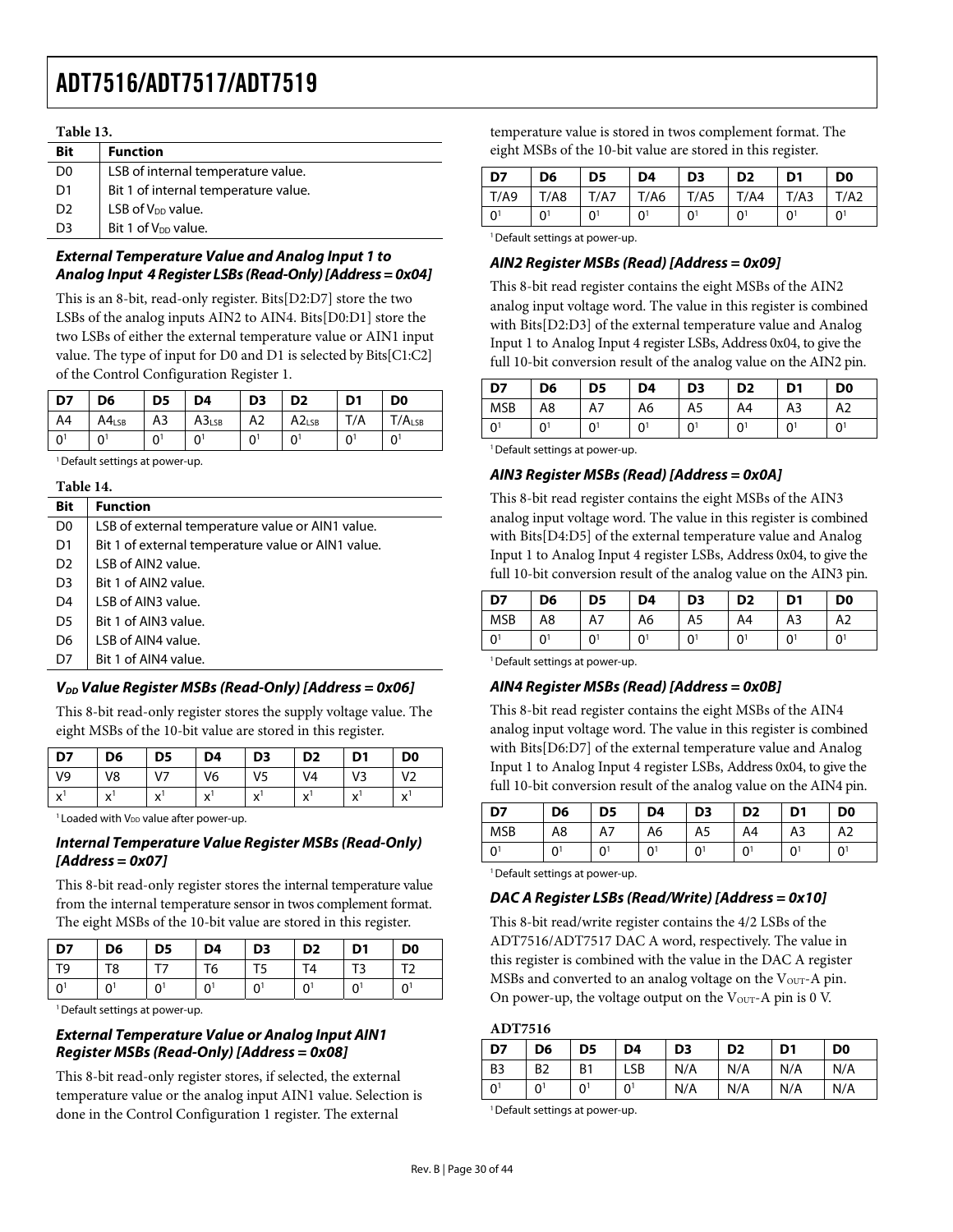#### **ADT7517**

| D7             | D6             | D <sub>5</sub> | D <sub>4</sub> | D <sub>3</sub> | D <sub>2</sub> | D <sub>1</sub> | D <sub>0</sub> |
|----------------|----------------|----------------|----------------|----------------|----------------|----------------|----------------|
| - B1           | LSB            | N/A            | N/A            | N/A            | N/A            | N/A            | N/A            |
| $\overline{0}$ | 0 <sup>1</sup> | N/A            | N/A            | N/A            | N/A            | N/A            | N/A            |

<sup>1</sup> Default settings at power-up.

#### **DAC A Register MSBs (Read/Write) [Address = 0x11]**

This 8-bit read/write register contains the eight MSBs of the DAC A word. The value in this register is combined with the value in the DAC A register LSBs and converted to an analog voltage on the V<sub>OUT</sub>-A pin. On power-up, the voltage output on the  $V_{\text{OUT}}-A$  pin is 0 V.

| D7           | D <sub>6</sub> | D <sub>5</sub> | D4             | D <sub>3</sub> | D <sub>2</sub> | D <sub>1</sub> | D <sub>0</sub> |
|--------------|----------------|----------------|----------------|----------------|----------------|----------------|----------------|
| <b>MSB</b>   | B8             | B7             | B <sub>6</sub> | B <sub>5</sub> | B <sub>4</sub> | B <sub>3</sub> | B <sub>2</sub> |
| $\mathbf{0}$ | 0              | 0              | $0^{\circ}$    | 01             | 0              | 01             | $0^1$          |

<sup>1</sup> Default settings at power-up.

#### **DAC B Register LSBs (Read/Write) [Address = 0x12]**

This 8-bit read/write register contains the 4/2 LSBs of the ADT7516/ADT7517 DAC B word, respectively. The value in this register is combined with the value in the DAC B register MSBs and converted to an analog voltage on the  $V_{\text{OUT}}-B$  pin. On power-up, the voltage output on the  $V_{\text{OUT}}-B$  pin is 0 V.

#### **ADT7516**

| D7             | D <sub>6</sub> | D <sub>5</sub> | D4             | D3  | D <sub>2</sub> | D <sub>1</sub> | D <sub>0</sub> |
|----------------|----------------|----------------|----------------|-----|----------------|----------------|----------------|
| <b>B3</b>      | B <sub>2</sub> | <b>B1</b>      | <b>LSB</b>     | N/A | N/A            | N/A            | N/A            |
| 0 <sup>1</sup> | 0 <sup>1</sup> | 0 <sup>1</sup> | 0 <sup>1</sup> | N/A | N/A            | N/A            | N/A            |

<sup>1</sup> Default settings at power-up.

| v |  |
|---|--|
|---|--|

| D7             | D6    | D <sub>5</sub> | D4  | D <sub>3</sub> | D <sub>2</sub> | D <sub>1</sub> | D <sub>0</sub> |
|----------------|-------|----------------|-----|----------------|----------------|----------------|----------------|
| <b>B</b> 1     | LSB   | N/A            | N/A | N/A            | N/A            | N/A            | N/A            |
| 0 <sup>1</sup> | $0^1$ | N/A            | N/A | N/A            | N/A            | N/A            | N/A            |

<sup>1</sup> Default settings at power-up.

## **DAC B Register MSBs (Read/Write) [Address = 0x13]**

This 8-bit read/write register contains the eight MSBs of the DAC B word. The value in this register is combine with the value in the DAC B register LSBs and converts to an analog voltage on the V<sub>OUT</sub>-B pin. On power-up, the voltage output on the V<sub>OUT</sub>-B pin is 0 V.

| D7             | D6             | D5       | D4 | D <sub>3</sub> | D <sub>2</sub> | D <sub>1</sub> | D <sub>0</sub> |
|----------------|----------------|----------|----|----------------|----------------|----------------|----------------|
| <b>MSB</b>     | B <sub>8</sub> | B7       | B6 | B <sub>5</sub> | B <sub>4</sub> | B <sub>3</sub> | B <sub>2</sub> |
| $\overline{0}$ |                | $\Omega$ | ∩  | 0              | n              |                |                |

<sup>1</sup> Default settings at power-up.

#### **DAC C Register LSBs (Read/Write) [Address = 0x14]**

This 8-bit read/write register contains the 4/2 LSBs of the ADT7516/ADT7517 DAC C word, respectively. The value in this register is combined with the value in the DAC C register MSBs and converted to an analog voltage on the  $V<sub>OUT</sub>$ -C pin. On power-up, the voltage output on the  $V<sub>OUT</sub>-C$  pin is 0 V.

#### **ADT7516**

| D7             | D <sub>6</sub> | D <sub>5</sub> | D4             | D <sub>3</sub> | D <sub>2</sub> | D <sub>1</sub> | D <sub>0</sub> |
|----------------|----------------|----------------|----------------|----------------|----------------|----------------|----------------|
| B <sub>3</sub> | B <sub>2</sub> | B <sub>1</sub> | LSB            | N/A            | N/A            | N/A            | N/A            |
| 0 <sup>1</sup> | 0 <sup>1</sup> | 0 <sup>1</sup> | 0 <sup>1</sup> | N/A            | N/A            | N/A            | N/A            |
|                |                |                |                |                |                |                |                |

<sup>1</sup> Default settings at power-up.

#### **ADT7517**

| .              |     |     |     |                |                |                |                |
|----------------|-----|-----|-----|----------------|----------------|----------------|----------------|
| $\overline{D}$ | D6  | D5  | D4  | D <sub>3</sub> | D <sub>2</sub> | D <sub>1</sub> | D <sub>0</sub> |
| B <sub>1</sub> | LSB | N/A | N/A | N/A            | N/A            | N/A            | N/A            |
| 0 <sup>1</sup> | 01  | N/A | N/A | N/A            | N/A            | N/A            | N/A            |

<sup>1</sup> Default settings at power-up.

#### **DAC C Register MSBs (Read/Write) [Address = 0x15]**

This 8-bit read/write register contains the eight MSBs of the DAC C word. The value in this register is combined with the value in the DAC C register LSBs and converted to an analog voltage on the  $V_{\text{OUT}}-C$  pin. On power-up, the voltage output on the  $V_{\text{OUT}}-C$  pin is 0 V.

| D7          | D6 | D5 | D4             | D <sub>3</sub> | D <sub>2</sub> | D <sub>1</sub> | D <sub>0</sub> |
|-------------|----|----|----------------|----------------|----------------|----------------|----------------|
| MSB         | B8 | B7 | B <sub>6</sub> | B <sub>5</sub> | B <sub>4</sub> | B <sub>3</sub> | B <sub>2</sub> |
| $0^{\circ}$ | 0  | ∩  | 01             | 0              | 0              | 0              | $0^1$          |

<sup>1</sup> Default settings at power-up.

#### **DAC D Register LSBs (Read/Write) [Address = 0x16]**

This 8-bit read/write register contains the 4/2 LSBs of the ADT7516/ADT7517 DAC D word, respectively. The value in this register is combined with the value in the DAC D register MSBs and converted to an analog voltage on the  $V<sub>OUT</sub>-D$  pin. On power-up, the voltage output on the  $V<sub>OUT</sub> - D$  pin is 0 V.

#### **ADT7516**

| D7             | D <sub>6</sub> | D <sub>5</sub> | D4             | D <sub>3</sub> | D <sub>2</sub> | D <sub>1</sub> | D <sub>0</sub> |
|----------------|----------------|----------------|----------------|----------------|----------------|----------------|----------------|
| B <sub>3</sub> | B <sub>2</sub> | B <sub>1</sub> | LSB            | N/A            | N/A            | N/A            | N/A            |
| 0 <sup>1</sup> | 0 <sup>1</sup> | 0 <sup>1</sup> | 0 <sup>1</sup> | N/A            | N/A            | N/A            | N/A            |

<sup>1</sup> Default settings at power-up.

#### **ADT7517**

| D7             | D6         | D <sub>5</sub> | D4  | D <sub>3</sub> | D <sub>2</sub> | D <sub>1</sub> | D <sub>0</sub> |
|----------------|------------|----------------|-----|----------------|----------------|----------------|----------------|
| <b>B1</b>      | <b>LSB</b> | N/A            | N/A | N/A            | N/A            | N/A            | N/A            |
| 0 <sup>1</sup> | 01         | N/A            | N/A | N/A            | N/A            | N/A            | N/A            |

<sup>1</sup> Default settings at power-up.

#### **DAC D Register MSBs (Read/Write) [Address = 0x17]**

This 8-bit read/write register contains the eight MSBs of the DAC D word. The value in this register combines with the value in the DAC D register LSBs and converts to an analog voltage on the  $V<sub>OUT</sub>-D$  pin. On power-up, the voltage output on the V<sub>OUT</sub>-D pin is 0 V.

| D7           | D6             | D <sub>5</sub> | D <sub>4</sub> | D <sub>3</sub> | D <sub>2</sub> | D <sub>1</sub> | D <sub>0</sub> |
|--------------|----------------|----------------|----------------|----------------|----------------|----------------|----------------|
| <b>MSB</b>   | B <sub>8</sub> | B7             | B <sub>6</sub> | B <sub>5</sub> | B <sub>4</sub> | B <sub>3</sub> | B <sub>2</sub> |
| $\mathbf{0}$ | n              | U              | ∩1             |                | U              |                | 01             |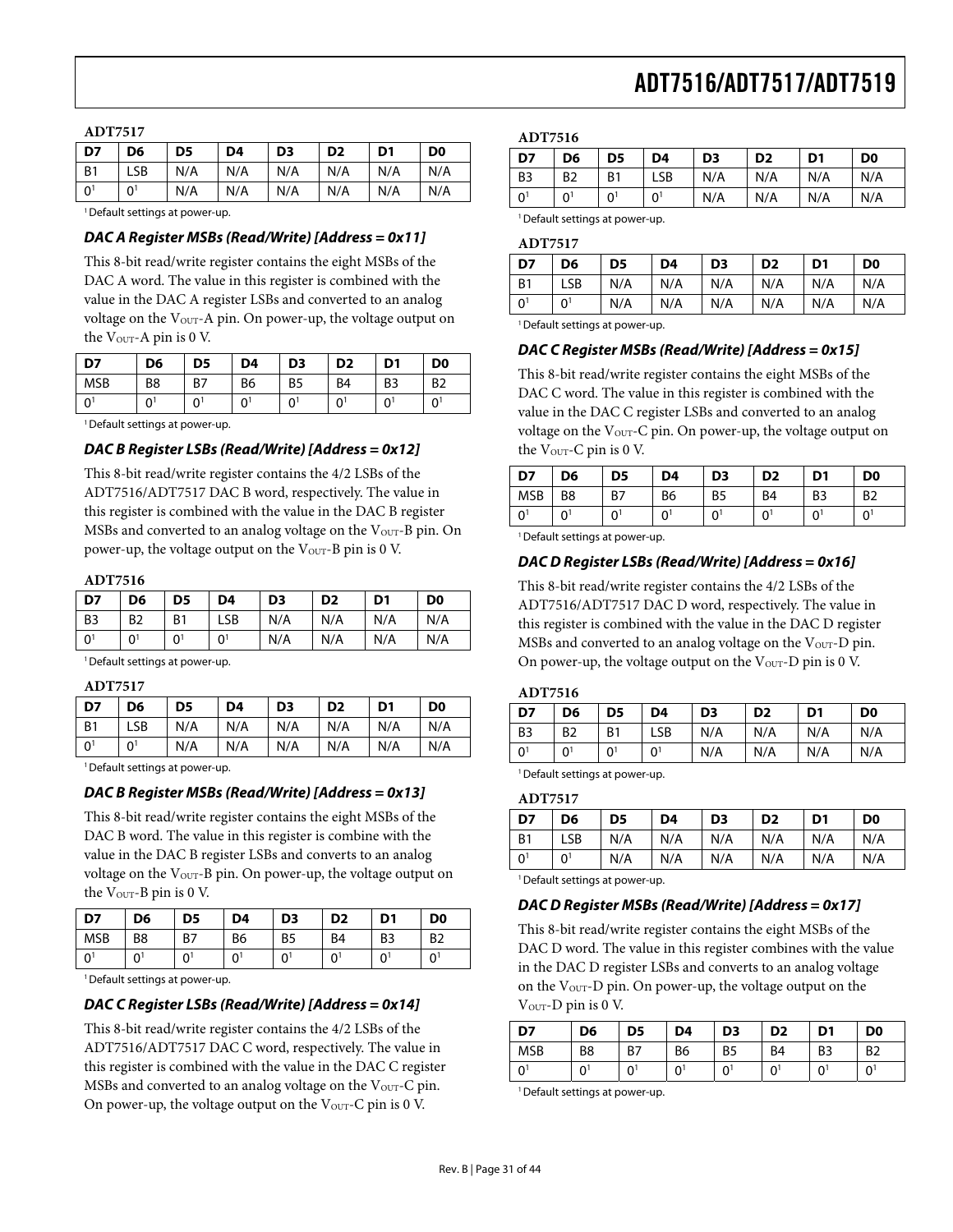## **Control Configuration 1 Register (Read/Write) [Address = 0x18]**

This configuration register is an 8-bit read/write register that is used to set up some of the operating modes of the ADT7516/ ADT7517/ADT7519.

#### **Table 15. Control Configuration 1**

| D7   | D <sub>6</sub> | D <sub>5</sub> | D4 | D <sub>3</sub> | D <sub>2</sub> | D <sub>1</sub> | D <sub>0</sub>        |
|------|----------------|----------------|----|----------------|----------------|----------------|-----------------------|
| l PD | C <sub>6</sub> | C5             | C4 | C <sub>3</sub> | C <sub>2</sub> |                | C0                    |
| l oʻ | ΩÎ             | 0              |    |                | $\mathbf{0}$   |                | $\Omega$ <sup>1</sup> |

<sup>1</sup> Default settings at power-up.

#### **Table 16.**

| <b>Bit</b>     | <b>Function</b>                                                                                                                                                                                                                                                                                 |
|----------------|-------------------------------------------------------------------------------------------------------------------------------------------------------------------------------------------------------------------------------------------------------------------------------------------------|
| C <sub>0</sub> | This bit enables/disables conversions in round robin<br>and single-channel mode.<br>ADT7516/ADT7517/ADT7519 powers up in round<br>robin mode but monitoring is not initiated until this bit<br>is set. The default $= 0$ .<br>$0 = stop$ monitoring.                                            |
| [C1:C2]        | $1 =$ start monitoring.<br>Selects between the two different analog inputs on<br>Pin 7 and Pin 8. ADT7516/ADT7517/ADT7519 powers<br>up with AIN1 and AIN2 selected.<br>$00 = AIN1$ and $AIN2$ selected.<br>$01 =$ undefined.<br>$10 =$ external TDM selected.                                   |
| C <sub>3</sub> | $11 =$ undefined.<br>Selects between digital (LDAC) and analog inputs<br>(AIN3) on Pin 9. When AIN3 is selected, Bit C3 of the<br>Control Configuration 3 register is masked and has no<br>effect until LDAC is selected as the input on Pin 9.<br>$0 =$ LDAC selected.<br>$1 = AIN3$ selected. |
| C4             | Reserved. Write 0 only.                                                                                                                                                                                                                                                                         |
| C <sub>5</sub> | $0 =$ enable INT/INT output.<br>$1 =$ disable INT/INT output.                                                                                                                                                                                                                                   |
| C <sub>6</sub> | Configures INT/INT output polarity.<br>$0 =$ active low.<br>$1 =$ active high.                                                                                                                                                                                                                  |
| PD             | Power-Down Bit. Setting this bit to 1 puts the<br>ADT7516/ADT7517/ADT7519 into standby mode. In<br>this mode, both ADC and DACs are fully powered<br>down, but the serial interface is still operational. To<br>power up the part again, just write 0 to this bit.                              |

### **Control Configuration 2 Register (Read/Write) [Address = 0x19]**

This configuration register is an 8-bit read/write register that is used to set up some of the operating modes of the ADT7516/ ADT7517/ADT7519.

| <b>D7</b>      | D <sub>6</sub>  | $\overline{D5}$ | D4                    | D3             | D <sub>2</sub>        | D1 | D <sub>0</sub> |
|----------------|-----------------|-----------------|-----------------------|----------------|-----------------------|----|----------------|
| C7             | $\overline{C6}$ | $\overline{C5}$ | $\overline{C4}$       | $\overline{C}$ | $\overline{C}$        |    | C <sub>0</sub> |
| $\overline{0}$ | $\bigcap$       | ΩÎ              | $\Omega$ <sup>1</sup> | $\Omega$       | $\Omega$ <sup>1</sup> | ΩÎ | 0 <sup>1</sup> |

1 Default settings at power-up.

## **Table 17.**

| <b>Bit</b>     | <b>Function</b>                                                                                                                                                                                                                         |
|----------------|-----------------------------------------------------------------------------------------------------------------------------------------------------------------------------------------------------------------------------------------|
| [CO:C2]        | In single-channel mode, these bits select between V <sub>DD</sub> ,<br>the internal temperature sensor, external temperature<br>sensor/AIN1, AIN2, AIN3, and AIN4 for conversion. The<br>default is V <sub>pp</sub> .<br>$000 = V_{DD}$ |
|                | $001$ = internal temperature sensor.                                                                                                                                                                                                    |
|                | 010 = external temperature sensor/AIN1.<br>(Bits[C1:C2] of the Control Configuration 1 register<br>affect this selection).                                                                                                              |
|                | $011 = AIN2$ .                                                                                                                                                                                                                          |
|                | $100 = AIN3$ .                                                                                                                                                                                                                          |
|                | $101 = AIN4$ .                                                                                                                                                                                                                          |
|                | 110 to $111 =$ reserved.                                                                                                                                                                                                                |
| C <sub>3</sub> | Reserved.                                                                                                                                                                                                                               |
| C <sub>4</sub> | Selects between single-channel and round robin<br>conversion cycle. The default is round robin.<br>$0 =$ round robin.<br>$1 =$ single channel.                                                                                          |
| C <sub>5</sub> | Default condition is to average every measurement on<br>all channels 16 times. This bit disables this averaging.<br>Channels affected are temperature, analog inputs, and<br>V <sub>DD</sub> .                                          |
|                | $0 =$ enable averaging.<br>$1 =$ disable averaging.                                                                                                                                                                                     |
| C <sub>6</sub> | SMBus timeout on the serial clock puts a 25 ms limit<br>on the pulse width of the clock, ensuring that a fault<br>on the master SCL does not lock up the SDA line.<br>$0 =$ disable SMBus timeout.                                      |
| C7             | $1 =$ enable SMBus timeout.<br>Software Reset. Setting this bit to 1 causes a software<br>reset. All registers and DAC outputs reset to their<br>default settings.                                                                      |

## **Control Configuration 3 Register (Read/Write) [Address = 0x1A]**

This configuration register is an 8-bit read/write register that is used to set up some of the operating modes of the ADT7516/ ADT7517/ADT7519.

| $\overline{D7}$ | D <sub>6</sub> | D <sub>5</sub> | D <sub>4</sub> | D <sub>3</sub> | D <sub>2</sub> | D <sub>1</sub> | D <sub>0</sub> |
|-----------------|----------------|----------------|----------------|----------------|----------------|----------------|----------------|
|                 | C <sub>6</sub> | C <sub>5</sub> | C4             | C <sub>3</sub> | C <sub>2</sub> |                | C <sub>0</sub> |
| $\sim$          | ΩÎ             | $\Omega$       |                | $\cap$         |                |                |                |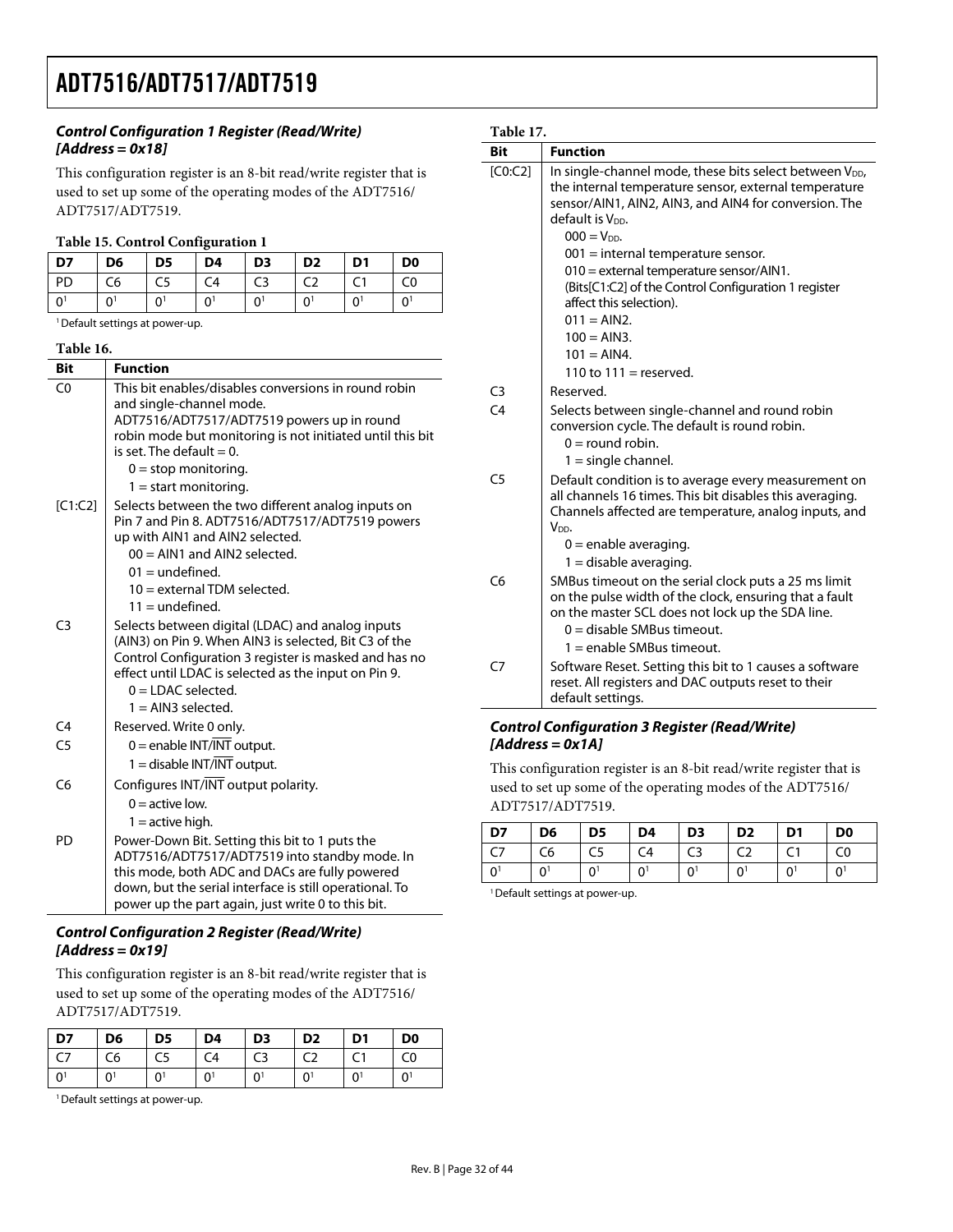## **Table 18. Bit Function**   $CO$  Selects between fast and slow ADC conversion speeds.  $0 = ADC$  clock at 1.4 kHz.  $1 = ADC$  clock at 22.5 kHz. D+ and D- analog filters are disabled. C1  $\vert$  On the ADT7516 and ADT7517, this bit selects between 8-bit and 10-bit DAC output resolution on the thermal voltage output feature. The default is 8 bits. This bit has no effect on the ADT7519 output because this part has only an 8-bit DAC. For the ADT7519, write 0 to this bit.  $0 = 8$ -bit resolution.  $1 = 10$ -bit resolution. C2 | Reserved. Write 0 only. C3  $\vert$  0 = LDAC pin controls updating of DAC outputs. 1 = DAC configuration register and LDAC configuration register control updating of DAC outputs. C4 Selects the ADC reference to be either internal VREF or V<sub>DD</sub> for analog inputs.  $0 =$  internal  $V_{REF}$  $1 = V_{DD}$ . C5  $\vert$  Setting this bit selects DAC A voltage output to be proportional to the internal temperature measurement.  $C6$  Setting this bit selects DAC B voltage output to be proportional to the external temperature measurement. C7 | Reserved. Write 0 only.

## **DAC Configuration Register (Read/Write) [Address = 0x1B]**

This configuration register is an 8-bit read/write register that is used to control the output ranges of all four DACs and also to control the loading of the DAC registers if the LDAC pin is disabled (Bit C3 = 1, Control Configuration 3 register).

| D7  | D <sub>6</sub> | D <sub>5</sub> | D <sub>4</sub> | D <sub>3</sub> | D <sub>2</sub> | D1 | D <sub>0</sub> |
|-----|----------------|----------------|----------------|----------------|----------------|----|----------------|
| D7  | D <sub>6</sub> | D <sub>5</sub> | D <sub>4</sub> | D <sub>3</sub> | D <sub>2</sub> |    | D <sub>0</sub> |
| l o | $\cap$ 1       | 0              | 0              |                | 0 <sup>1</sup> |    | $0^{\dagger}$  |

<sup>1</sup> Default settings at power-up.

#### **Table 19.**

| Bit | <b>Function</b>                    |
|-----|------------------------------------|
| D0  | Selects the output range of DAC A. |
|     | $0 = 0$ V to $V_{\text{REF}}$ .    |
|     | $1 = 0$ V to 2 V <sub>REE</sub> .  |
| D1  | Selects the output range of DAC B. |
|     | $0 = 0$ V to V <sub>RFF</sub> .    |
|     | $1 = 0$ V to 2 V <sub>REE</sub> .  |
| D2  | Selects the output range of DAC C. |
|     | $0 = 0$ V to V <sub>RFF</sub> .    |
|     | $1 = 0$ V to 2 $V_{BFE}$ .         |
| D3  | Selects the output range of DAC D. |
|     | $0 = 0$ V to V <sub>RFF</sub> .    |
|     | $1 = 0$ V to 2 $V_{BFE}$ .         |

| Bit     | <b>Function</b>                                                                          |
|---------|------------------------------------------------------------------------------------------|
| [D4:D5] | 00 = MSB write to any DAC register generates LDAC<br>command that updates that DAC only. |
|         | 01 = MSB write to DAC B or DAC D register generates                                      |
|         | LDAC command that updates DAC A and DAC B or                                             |
|         | DAC C and DAC D, respectively.                                                           |
|         | 10 = MSB write to DAC D register generates LDAC                                          |
|         | command that updates all four DACs.                                                      |
|         | 11 = LDAC command generated from LDAC register.                                          |
|         | Reserved. Write 0s only.                                                                 |

## **LDAC Configuration Register (Write-Only)[Address = 0x1C]**

This configuration register is an 8-bit write register that is used to control the updating of the quad DAC outputs if the LDAC pin is disabled and Bits[D4:D5] of the DAC configuration register are both set to 1. Also selects either the internal or the external V<sub>REF</sub> for all four DACs. Bits[D0:D3] in this register are self-clearing, that is, reading back from this register always gives 0s for these bits.

| D7             | D <sub>6</sub> | D <sub>5</sub> | D <sub>4</sub> | D <sub>3</sub> | D <sub>2</sub> | D <sub>1</sub> | D <sub>0</sub> |
|----------------|----------------|----------------|----------------|----------------|----------------|----------------|----------------|
| D7             | D6             | D5             | D4             | D3             | D <sub>2</sub> |                | D <sub>0</sub> |
| 0 <sup>1</sup> | U              | $\Omega$       | 0              |                |                |                | 0 <sup>1</sup> |

<sup>1</sup> Default settings at power-up.

### **Table 20.**

| Bit            | <b>Function</b>                                                                                                                    |
|----------------|------------------------------------------------------------------------------------------------------------------------------------|
| D <sub>0</sub> | Writing a 1 to this bit generates the LDAC command<br>to update DAC A output only.                                                 |
| D1             | Writing a 1 to this bit generates the LDAC command<br>to update DAC B output only.                                                 |
| D <sub>2</sub> | Writing a 1 to this bit generates the LDAC command<br>to update DAC C output only.                                                 |
| D3             | Writing a 1 to this bit generates the LDAC command<br>to update DAC D output only.                                                 |
| D4             | Selects either internal V <sub>REE</sub> or external V <sub>REE</sub> for DAC A<br>and DAC B.<br>$0 =$ external $V_{\text{REF}}$ . |
|                | $1 =$ internal $V_{BFE}$ .                                                                                                         |
| D5             | Selects either internal VREE Or external VREE for DAC C<br>and DAC D.                                                              |
|                | $0 =$ external $V_{BFE}$ .                                                                                                         |
|                | $1 =$ internal $V_{BFE}$ .                                                                                                         |
| ID6:D71        | Reserved. Write 0s only.                                                                                                           |

### **Interrupt Mask 1 Register (Read/Write) [Address = 0x1D]**

This mask register is an 8-bit read/write register that can be used to mask any interrupts that can cause the  $INT/INT$  pin to go active.

| $\overline{D7}$  | D <sub>6</sub> | D <sub>5</sub> | D <sub>4</sub> | D <sub>3</sub> | D <sub>2</sub> | D <sub>1</sub> | D <sub>0</sub> |
|------------------|----------------|----------------|----------------|----------------|----------------|----------------|----------------|
| $1\overline{D7}$ | D6             | D <sub>5</sub> | D4             | D <sub>3</sub> | D <sub>2</sub> | D <sub>1</sub> | D <sub>0</sub> |
|                  |                | 0              |                | U.             |                | ∩1             | 0 <sup>1</sup> |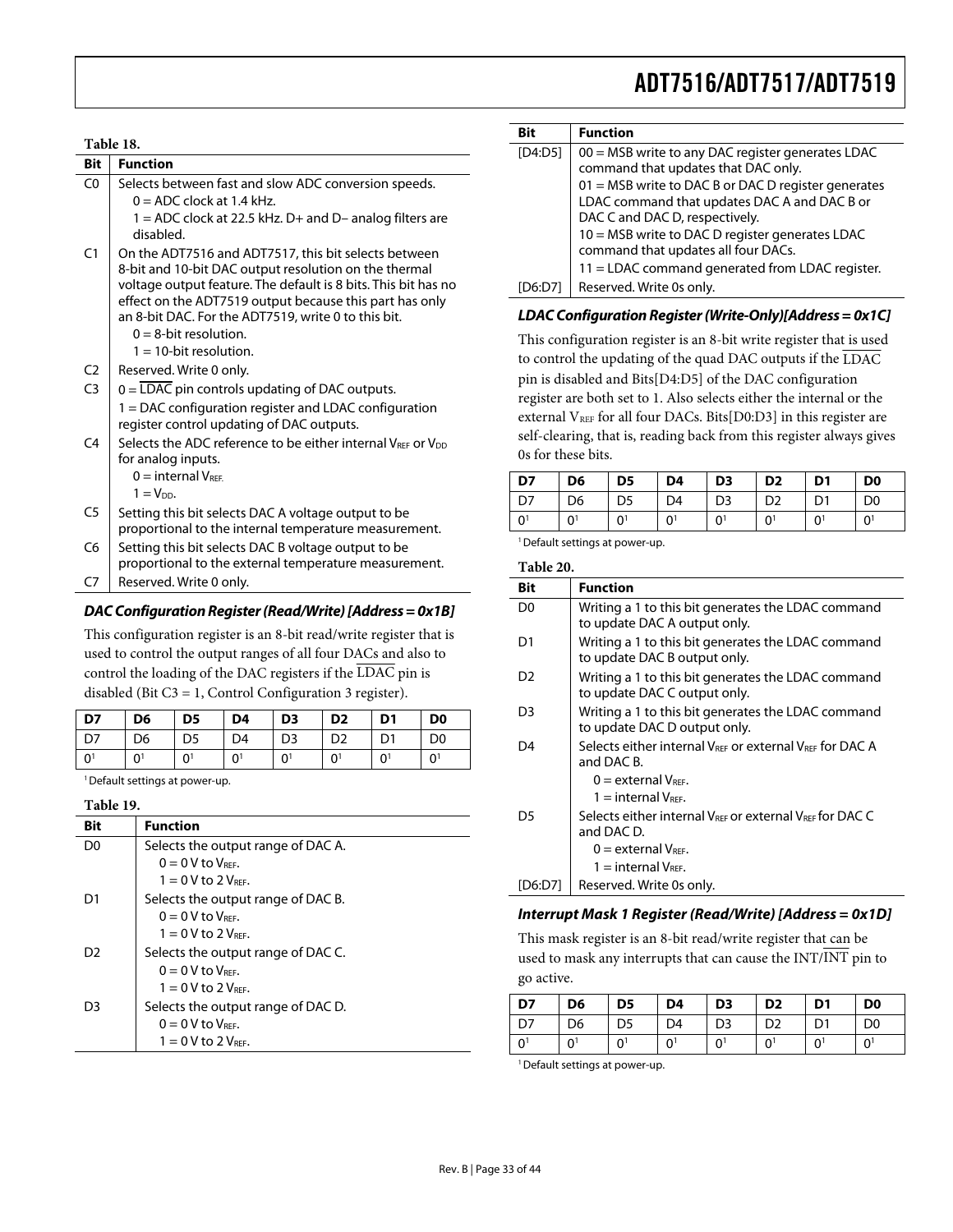### **Table 21.**

| Bit            | <b>Function</b>                                                       |
|----------------|-----------------------------------------------------------------------|
| D0             | $0 =$ enable internal $T_{\text{HIGH}}$ interrupt.                    |
|                | $1 =$ disable internal $T_{\text{HIGH}}$ interrupt.                   |
| D1             | $0 =$ enable internal $T_{LOW}$ interrupt.                            |
|                | $1 =$ disable internal $T_{LOW}$ interrupt.                           |
| D <sub>2</sub> | $0$ = enable external $T_{HIGH}$ interrupt or AIN1 interrupt.         |
|                | $1 =$ disable external $T_{\text{HIGH}}$ interrupt or AIN1 interrupt. |
| D <sub>3</sub> | $0 =$ enable external $T_{LOW}$ interrupt.                            |
|                | 1 = disable external $T_{\text{Low}}$ interrupt.                      |
| D4             | $0$ = enable external temperature fault interrupt.                    |
|                | 1 = disable external temperature fault interrupt.                     |
| D5             | $0 =$ enable AIN2 interrupt.                                          |
|                | 1 = disable AIN2 interrupt.                                           |
| D6             | $0 =$ enable AIN3 interrupt.                                          |
|                | 1 = disable AIN3 interrupt.                                           |
| D7             | $0 =$ enable AIN4 interrupt.                                          |
|                | $1 =$ disable AIN4 interrupt.                                         |

## **Interrupt Mask 2 Register (Read/Write) [Address = 0x1E]**

This mask register is an 8-bit read/write register that can be used to mask any interrupts that can cause the INT/INT pin to go active.

| D7              | D <sub>6</sub> | D <sub>5</sub> | D4             | D <sub>3</sub> | D <sub>2</sub> | D1           | D <sub>0</sub> |
|-----------------|----------------|----------------|----------------|----------------|----------------|--------------|----------------|
| $\overline{D7}$ | D <sub>6</sub> | D <sub>5</sub> | D4             | D <sub>3</sub> | D <sub>2</sub> | D1           | D <sub>0</sub> |
| l o             | $\sim$         | U.             | 0 <sup>1</sup> | ΩÎ             | 0 <sup>1</sup> | $\mathbf{0}$ | 0 <sup>1</sup> |

<sup>1</sup> Default settings at power-up.

#### **Table 22.**

| Bit     | <b>Function</b>                                                       |
|---------|-----------------------------------------------------------------------|
| [DO:DS] | Reserved. Write 0s only.                                              |
| D4      | $0 =$ enable $V_{DD}$ interrupts.<br>1 = disable $V_{DD}$ interrupts. |
| [D5:D7] | Reserved. Write 0s only.                                              |
|         |                                                                       |

## **Internal Temperature Offset Register (Read/Write) [Address = 0x1F]**

This register contains the offset value for the internal temperature channel. A twos complement number can be written to this register and then added to the measured result before it is stored or compared to limits. In this way, a one-point calibration can be done, whereby the whole transfer function of the channel can be moved up or down. From a software point of view, this can be a very simple method to vary the characteristics of the measurement channel if the thermal characteristics change. Because it is an 8-bit register, the temperature resolution is 1°C.

| D7             | D <sub>6</sub> | D <sub>5</sub> | D <sub>4</sub> | D <sub>3</sub> | D <sub>2</sub> | D <sub>1</sub> | D <sub>0</sub> |
|----------------|----------------|----------------|----------------|----------------|----------------|----------------|----------------|
| D <sub>7</sub> | D6             |                | D4             | D3             | D <sub>2</sub> |                | D0             |
| ∩              | U              |                |                |                | 0              |                |                |

<sup>1</sup> Default settings at power-up.

## **External Temperature Offset Register (Read/Write) [Address = 0x20]**

This register contains the offset value for the external temperature channel. A twos complement number can be written to this register and is then added to the measured result before it is stored or compared to limits. In this way, a one-point calibration can be done, whereby the whole transfer function of the channel can be moved up or down. From a software point of view, this can be a very simple method to vary the characteristics of the measurement channel if the thermal characteristics change. Because it is an 8-bit register, the temperature resolution is 1°C.

| D7                                 | D6                    | D <sub>5</sub>      | D <sub>4</sub> | D <sub>3</sub> | D <sub>2</sub> | D <sub>1</sub>        | D <sub>0</sub>        |
|------------------------------------|-----------------------|---------------------|----------------|----------------|----------------|-----------------------|-----------------------|
| D <sub>7</sub>                     | D <sub>6</sub>        | D <sub>5</sub>      | D4             | D <sub>3</sub> | D <sub>2</sub> | D <sub>1</sub>        | D <sub>0</sub>        |
| 0 <sup>1</sup>                     | $\Omega$ <sup>1</sup> | $\mathsf{\Omega}^1$ | 0 <sup>1</sup> | Ωl             | 0 <sup>1</sup> | $\Omega$ <sup>1</sup> | $\Omega$ <sup>1</sup> |
| $\sim$ $\sim$ $\sim$ $\sim$ $\sim$ |                       |                     |                |                |                |                       |                       |

<sup>1</sup> Default settings at power-up.

### **Internal Analog Temperature Offset Register (Read/Write) [Address = 0x21]**

This register contains the offset value for the internal thermal voltage output. A twos complement number can be written to this register and then added to the measured result before it is converted by DAC A. Varying the value in this register has the effect of varying the temperature span. For example, the output voltage can represent a temperature span of −128°C to +127°C or even 0°C to +127°C. In essence, this register changes the position of 0 V on the temperature scale. Temperatures other than −128°C to +127°C produce an upper deadband on the DAC A output. Because it is an 8-bit register, the temperature resolution is 1°C. The default value is −40°C.

| D7 | D <sub>6</sub> | D <sub>5</sub> | D4 | D <sub>3</sub> | D <sub>2</sub> | D <sub>1</sub> | D <sub>0</sub> |
|----|----------------|----------------|----|----------------|----------------|----------------|----------------|
| D7 | D <sub>6</sub> | D5             | D4 | D <sub>3</sub> | D <sub>2</sub> |                | D <sub>0</sub> |
|    |                |                |    |                |                | ΩÎ             | O.             |

<sup>1</sup> Default settings at power-up.

## **External Analog Temperature Offset Register (Read/Write) [Address = 0x22]**

This register contains the offset value for the external thermal voltage output. A twos complement number can be written to this register and then added to the measured result before it is converted by DAC B. Varying the value in this register has the effect of varying the temperature span. For example, the output voltage can represent a temperature span of −128°C to +127°C or even 0°C to +127°C. In essence, this register changes the position of 0 V on the temperature scale. Temperatures other than −128°C to +127°C produce an upper deadband on the DAC B output. Because it is an 8-bit register, the temperature resolution is 1°C. The default value is −40°C.

| D7         | D <sub>6</sub> | D <sub>5</sub> | D <sub>4</sub> | D <sub>3</sub> | D <sub>2</sub> | D <sub>1</sub> | D <sub>0</sub> |
|------------|----------------|----------------|----------------|----------------|----------------|----------------|----------------|
| $\sqrt{2}$ | D <sub>6</sub> | D <sub>5</sub> | D <sub>4</sub> | D <sub>3</sub> | D <sub>2</sub> |                | D <sub>0</sub> |
|            |                | 0              |                |                | 0              |                | 0 <sup>1</sup> |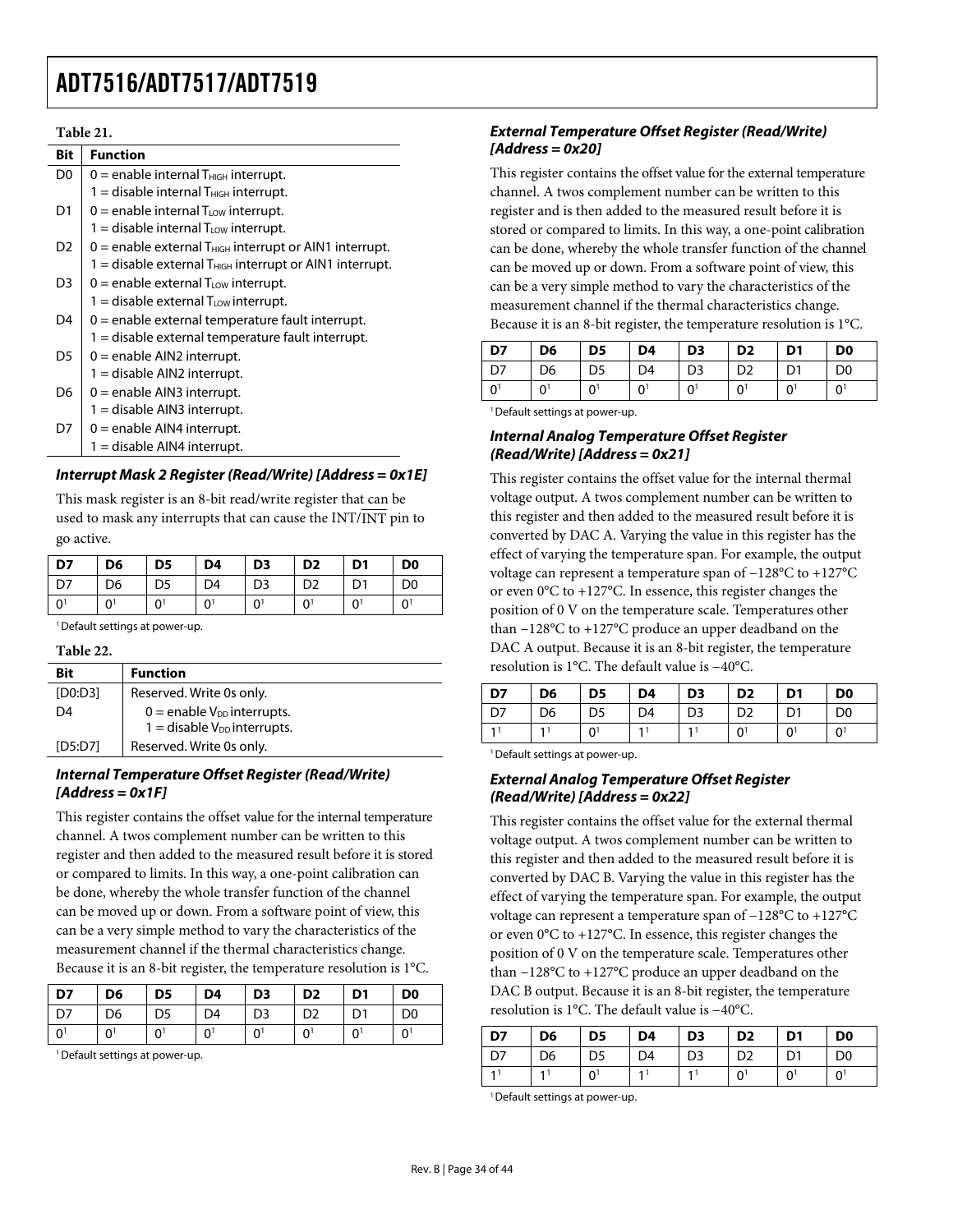### **VDD VHIGH Limit Register (Read/Write) [Address = 0x23]**

This limit register is an 8-bit read/write register that stores the V<sub>DD</sub> upper limit, and causes an interrupt and activates the INT/INT output (if enabled). For this to happen, the measured V<sub>DD</sub> value has to be greater than the value in this register. The default value is 5.46 V.

| $\overline{D7}$ | D <sub>6</sub> | D <sub>5</sub> | D4 | D <sub>3</sub> | D <sub>2</sub> | D1             | D <sub>0</sub> |
|-----------------|----------------|----------------|----|----------------|----------------|----------------|----------------|
| $\overline{D7}$ | D <sub>6</sub> | D5             | D4 | D <sub>3</sub> | D <sub>2</sub> | D <sub>1</sub> | D0             |
| $\overline{a}$  |                | U              |    | $\bigcap$      |                |                |                |

<sup>1</sup> Default settings at power-up.

#### $V_{DD}$   $V_{low}$  Limit Register (Read/Write) [Address = 0x24]

This limit register is an 8-bit read/write register that stores the V<sub>DD</sub> lower limit, and causes an interrupt and activates the INT/INT output (if enabled). For this to happen, the measured  $V<sub>DD</sub>$  value has to be less than or equal to the value in this register. The default value is 2.7 V.

| <b>D7</b>      | D <sub>6</sub> | D <sub>5</sub> | D <sub>4</sub> | D <sub>3</sub> | D <sub>2</sub> | D <sub>1</sub> | D <sub>0</sub> |
|----------------|----------------|----------------|----------------|----------------|----------------|----------------|----------------|
| 1 D7           | D <sub>6</sub> | D5             | D4             | D <sub>3</sub> | D <sub>2</sub> | D <sub>1</sub> | D <sub>0</sub> |
| $\overline{0}$ |                | $\mathbf{1}$   |                | 0 <sup>1</sup> | Ωî             |                |                |

<sup>1</sup> Default settings at power-up.

#### **Internal T<sub>HIGH</sub> Limit Register (Read/Write) [Address = 0x25]**

This limit register is an 8-bit read/write register that stores the twos complement of the internal temperature upper limit, and causes an interrupt and activates the INT/INT output (if enabled). For this to happen, the measured internal temperature value has to be greater than the value in this register. Because it is an 8-bit register, the temperature resolution is 1°C. The default value is +100°C.

*Positive Temperature* = *Limit Register Code* (d)

*Negative Temperature* = *Limit Register Code* (d) − 256

| D7                   | D <sub>6</sub> | D <sub>5</sub> | D <sub>4</sub> | D <sub>3</sub>      | D <sub>2</sub> | D <sub>1</sub> | D <sub>0</sub> |
|----------------------|----------------|----------------|----------------|---------------------|----------------|----------------|----------------|
| D7                   | D <sub>6</sub> | D <sub>5</sub> | D <sub>4</sub> | D <sub>3</sub>      | D <sub>2</sub> | D <sub>1</sub> | D <sub>0</sub> |
| $\mathbf{0}^{\cdot}$ |                |                |                | $\cap$ <sup>1</sup> |                |                |                |

<sup>1</sup> Default settings at power-up.

#### **Internal T<sub>LOW</sub> Limit Register (Read/Write) [Address = 0x26]**

This limit register is an 8-bit read/write register that stores the twos complement of the internal temperature lower limit, and causes an interrupt and activates the INT/INT output (if enabled). For this to happen, the measured internal temperature value has to be more negative than or equal to the value in this register. Because it is an 8-bit register, the temperature resolution is 1°C. The default value is −55°C.

*Positive Temperature* = *Limit Register Code* (d)

*Negative Temperature* = *Limit Register Code* (d) − 256

| D7 | D <sub>6</sub> | D5 | D4 | D <sub>3</sub> | D <sub>2</sub> | D <sub>1</sub> | D0 |
|----|----------------|----|----|----------------|----------------|----------------|----|
| D7 | D6             | D5 | D4 | D3             | D2             |                | D0 |
|    |                |    |    |                |                |                |    |

<sup>1</sup> Default settings at power-up.

### **External T<sub>HIGH</sub>/AIN1 V<sub>HIGH</sub> Limit Register (Read/Write) [Address = 0x27]**

If Pin 7 and Pin 8 are configured for the external temperature sensor, this limit register is an 8-bit read/write register that stores the twos complement of the external temperature upper limit, and causes an interrupt and activates the INT/INT output (if enabled). For this to happen, the measured external temperature value has to be greater than the value in this register. Because it is an 8-bit register, the temperature resolution is 1°C. The default value is −1°C.

#### *Positive Temperature* = *Limit Register Code* (d)

*Negative Temperature* = *Limit Register Code* (d) − 256

If Pin 7 and Pin 8 are configured for AIN1 and AIN2 inputs, this limit register is an 8-bit read/write register that stores the AIN1 input upper limit, and causes an interrupt and activates the INT/INT output (if enabled). For this to happen, the measured AIN1 value has to be greater than the value in this register. Because it is an 8-bit register, the resolution is four times less than the resolution of the 10-bit ADC. Because the power-up default settings for Pin 7 and Pin 8 are AIN1 and AIN2 inputs, the default value for this limit register is full-scale voltage.

| D7             | D6 | D <sub>5</sub> | D <sub>4</sub> | D <sub>3</sub> | D <sub>2</sub> | D <sub>1</sub> | D <sub>0</sub> |
|----------------|----|----------------|----------------|----------------|----------------|----------------|----------------|
| D <sub>7</sub> | D6 | D5             | D4             | D <sub>3</sub> | D <sub>2</sub> | D <sub>1</sub> | D <sub>0</sub> |
|                |    |                |                |                |                | 1              | 11             |
|                |    |                |                |                |                |                |                |

<sup>1</sup> Default settings at power-up.

### **External T<sub>LOW</sub>/AIN1 V<sub>LOW</sub> Limit Register (Read/Write) [Address = 0x28]**

If Pin 7 and Pin 8 are configured for the external temperature sensor, this limit register is an 8-bit read/write register that stores the twos complement of the external temperature lower limit, and causes an interrupt and activates the INT/INT output (if enabled). For this to happen, the measured external temperature value has to be more negative than or equal to the value in this register. Because it is an 8-bit register, the temperature resolution is 1°C. The default value is 0°C.

*Positive Temperature* = *Limit Register Code* (d)

*Negative Temperature* = *Limit Register Code* (d) − 256

If Pin 7 and Pin 8 are configured for AIN1 and AIN2 inputs, this limit register is an 8-bit read/write register that stores the AIN1 input lower limit, and causes an interrupt and activates the INT/INT output (if enabled). For this to happen, the measured AIN1 value has to be less than or equal to the value in this register. Because it is an 8-bit register, the resolution is four times less than the resolution of the 10-bit ADC. Because the power-up default settings for Pin 7 and Pin 8 are AIN1 and AIN2 inputs, the default value for this limit register is 0 V.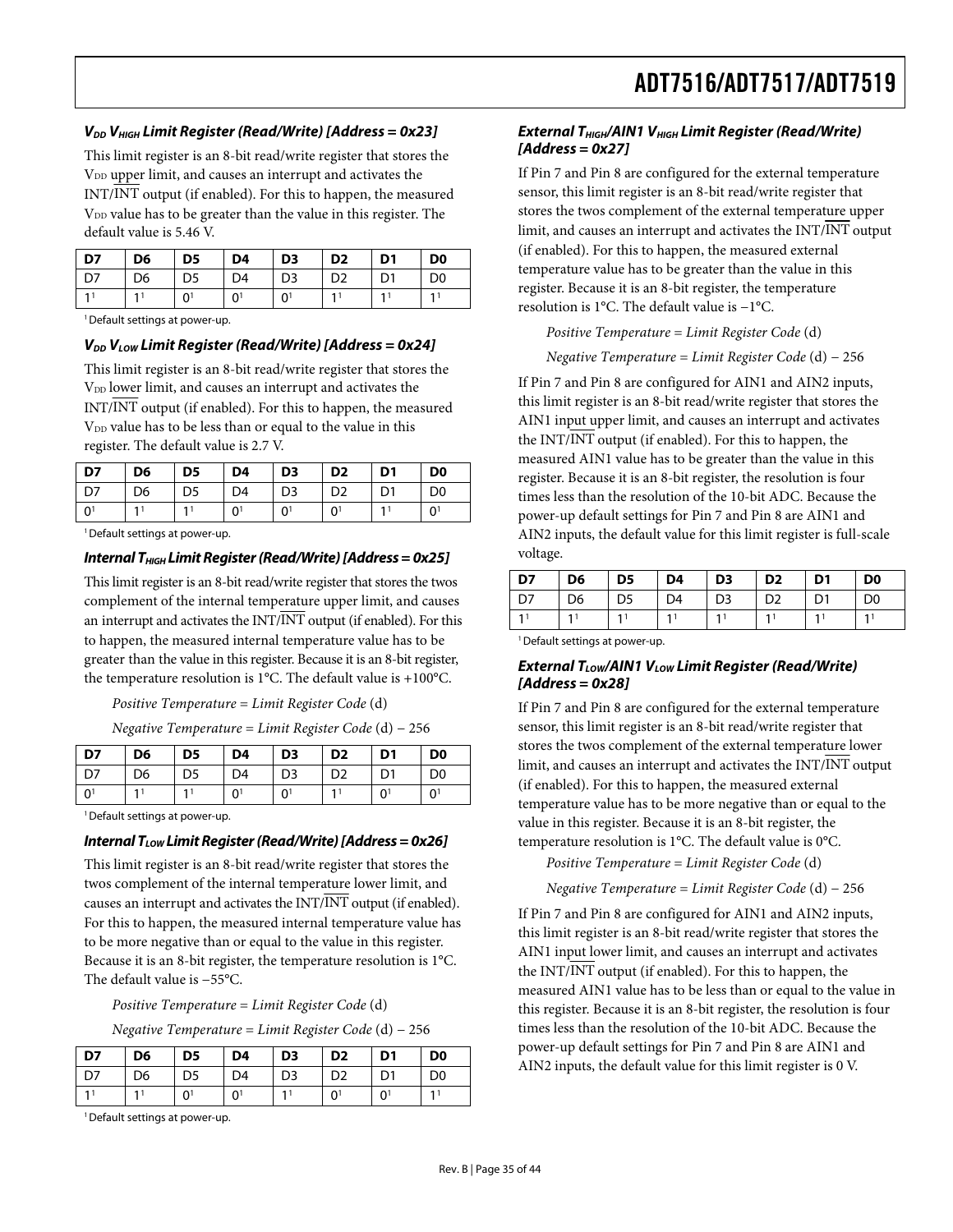| D7   | D <sub>6</sub> | D <sub>5</sub> | D4 | D <sub>3</sub> | D <sub>2</sub> | D <sub>1</sub> | D <sub>0</sub> |
|------|----------------|----------------|----|----------------|----------------|----------------|----------------|
| D7 D | D <sub>6</sub> | D5             | D4 | D <sub>3</sub> | D <sub>2</sub> | D <sub>1</sub> | D <sub>0</sub> |
| . റ' |                | n,             |    | n١             | 0 <sup>1</sup> | $\sim$ 1       | 0 <sup>1</sup> |

<sup>1</sup> Default settings at power-up.

## **AIN2 VHIGH Limit Register (Read/Write) [Address = 0x2B]**

This limit register is an 8-bit read/write register that stores the AIN2 input upper limit, and causes an interrupt and activates the INT/INT output (if enabled). For this to happen, the measured AIN2 value has to be greater than the value in this register. Because it is an 8-bit register, the resolution is four times less than the resolution of the 10-bit ADC. The default value is full-scale voltage.

| D7 | D <sub>6</sub> | D <sub>5</sub> | D4             | D <sub>3</sub> | D <sub>2</sub> | D <sub>1</sub> | D <sub>0</sub> |
|----|----------------|----------------|----------------|----------------|----------------|----------------|----------------|
| D7 | D <sub>6</sub> | D <sub>5</sub> | D <sub>4</sub> | D <sub>3</sub> | D <sub>2</sub> | D1             | D <sub>0</sub> |
|    |                |                |                |                |                |                |                |

<sup>1</sup> Default settings at power-up.

## **AIN2 VLOW Limit Register (Read/Write) [Address = 0x2C]**

This limit register is an 8-bit read/write register that stores the AIN2 input lower limit, and causes an interrupt and activates the  $INT/INT$  output (if enabled). For this to happen, the measured AIN2 value has to be less than or equal to the value in this register. Because it is an 8-bit register, the resolution is four times less than the resolution of the 10-bit ADC. The default value is 0 V.

| D7    | D <sub>6</sub> | D <sub>5</sub> | D4             | D <sub>3</sub>      | D <sub>2</sub> | D <sub>1</sub> | D <sub>0</sub> |
|-------|----------------|----------------|----------------|---------------------|----------------|----------------|----------------|
| D7    | D6             | D <sub>5</sub> | D4             | D <sub>3</sub>      | D <sub>2</sub> |                | D <sub>0</sub> |
| $0^1$ | 0              |                | 0 <sup>1</sup> | $\mathsf{\Omega}^1$ |                | 0              | $0^{\dagger}$  |

<sup>1</sup> Default settings at power-up.<sup>1</sup> Default settings at power-up.

## **AIN3 VHIGH Limit Register (Read/Write) [Address = 0x2D]**

This limit register is an 8-bit read/write register that stores the AIN3 input upper limit, and causes an interrupt and activates the INT/INT output (if enabled). For this to happen, the measured AIN3 value has to be greater than the value in this register. Because it is an 8-bit register, the resolution is four times less than the resolution of the 10-bit ADC. The default value is full-scale voltage.

| כח | D <sub>6</sub> | D <sub>5</sub> | D4 | D <sub>3</sub> | D <sub>2</sub> | D <sub>1</sub> | D <sub>0</sub> |
|----|----------------|----------------|----|----------------|----------------|----------------|----------------|
|    | D <sub>6</sub> |                | D4 | D <sub>3</sub> | מח             |                | D <sub>0</sub> |
|    |                |                |    |                |                |                |                |

<sup>1</sup> Default settings at power-up.

## AIN3 V<sub>LOW</sub> Limit Register (Read/Write) [Address = 0x2E]

This limit register is an 8-bit read/write register that stores the AIN3 input lower limit, and causes an interrupt and activates the INT/INT output (if enabled). For this to happen, the measured AIN3 value has to be less than or equal to the value in this register. Because it is an 8-bit register, the resolution is four times less than the resolution of the 10-bit ADC. The default value is 0 V.

| D7           | D <sub>6</sub> | D <sub>5</sub> | D <sub>4</sub> | D <sub>3</sub> | D <sub>2</sub> |   | D <sub>0</sub>      |
|--------------|----------------|----------------|----------------|----------------|----------------|---|---------------------|
| D7           | D <sub>6</sub> | D <sub>5</sub> | D4             | D3             | D <sub>2</sub> |   | D <sub>0</sub>      |
| <sup>o</sup> |                |                |                | $\Omega$       |                | U | $\mathsf{\Omega}^1$ |

<sup>1</sup> Default settings at power-up.

## **AIN4 VHIGH Limit Register (Read/Write) [Address = 0x2F]**

This limit register is an 8-bit read/write register that stores the AIN4 input upper limit, and causes an interrupt and activates the INT/INT output (if enabled). For this to happen, the measured AIN4 value has to be greater than the value in this register. Because it is an 8-bit register, the resolution is four times less than the resolution of the 10-bit ADC. The default value is full-scale voltage.

| D7 | D6 | D <sub>5</sub> | D <sub>4</sub> | D <sub>3</sub> | D <sub>2</sub> | D <sub>1</sub> | D <sub>0</sub> |
|----|----|----------------|----------------|----------------|----------------|----------------|----------------|
|    | D6 | כע             | D4             | נח             |                |                | D0             |
|    |    |                |                |                |                |                |                |

<sup>1</sup> Default settings at power-up.

### **AIN4 VLOW Limit Register (Read/Write) [Address = 0x30]**

This limit register is an 8-bit read/write register that stores the AIN4 input lower limit, and causes an interrupt and activates the INT/INT output (if enabled). For this to happen, the measured AIN4 value has to be less than or equal to the value in this register. Because it is an 8-bit register, the resolution is four times less than the resolution of the 10-bit ADC. The default value is 0 V.

| D7 | D6       | D5 | D4 | D <sub>3</sub> | D <sub>2</sub> | D1 | D <sub>0</sub> |
|----|----------|----|----|----------------|----------------|----|----------------|
|    | D6       |    | D4 | D3             | D2             | n1 | D <sub>0</sub> |
| n  | $\Omega$ |    |    |                |                |    | 0              |

<sup>1</sup> Default settings at power-up.

#### **Device ID Register (Read-Only) [Address = 0x4D]**

This 8-bit read-only register indicates the part model of the device:  $ADT7516 = 0x03$ ,  $ADT7517 = 0x07$ , and  $ADT7519 = 0x0B$ .

## **Manufacturer's ID Register (Read-Only) [Address = 0x4E]**

This register contains the manufacturer's identification number. ID number of Analog Devices, Inc. is 0x41.

## **Silicon Revision Register (Read-Only) [Address = 0x4F]**

This register is divided into the four LSBs representing the stepping and the four MSBs representing the version. The stepping contains the manufacturer's code for minor revisions or steppings to the silicon. The version is the ADT7516/ ADT7517/ADT7519 version number.

## **SPI Lock Status Register (Read-Only) [Address = 0x7F]**

Bit D0 (LSB) of this read-only register indicates whether or not the SPI interface is locked. Writing to this register causes the device to malfunction. The default value is 0x00.

- $0 = I<sup>2</sup>C$  interface.
- 1 = SPI interface selected and locked.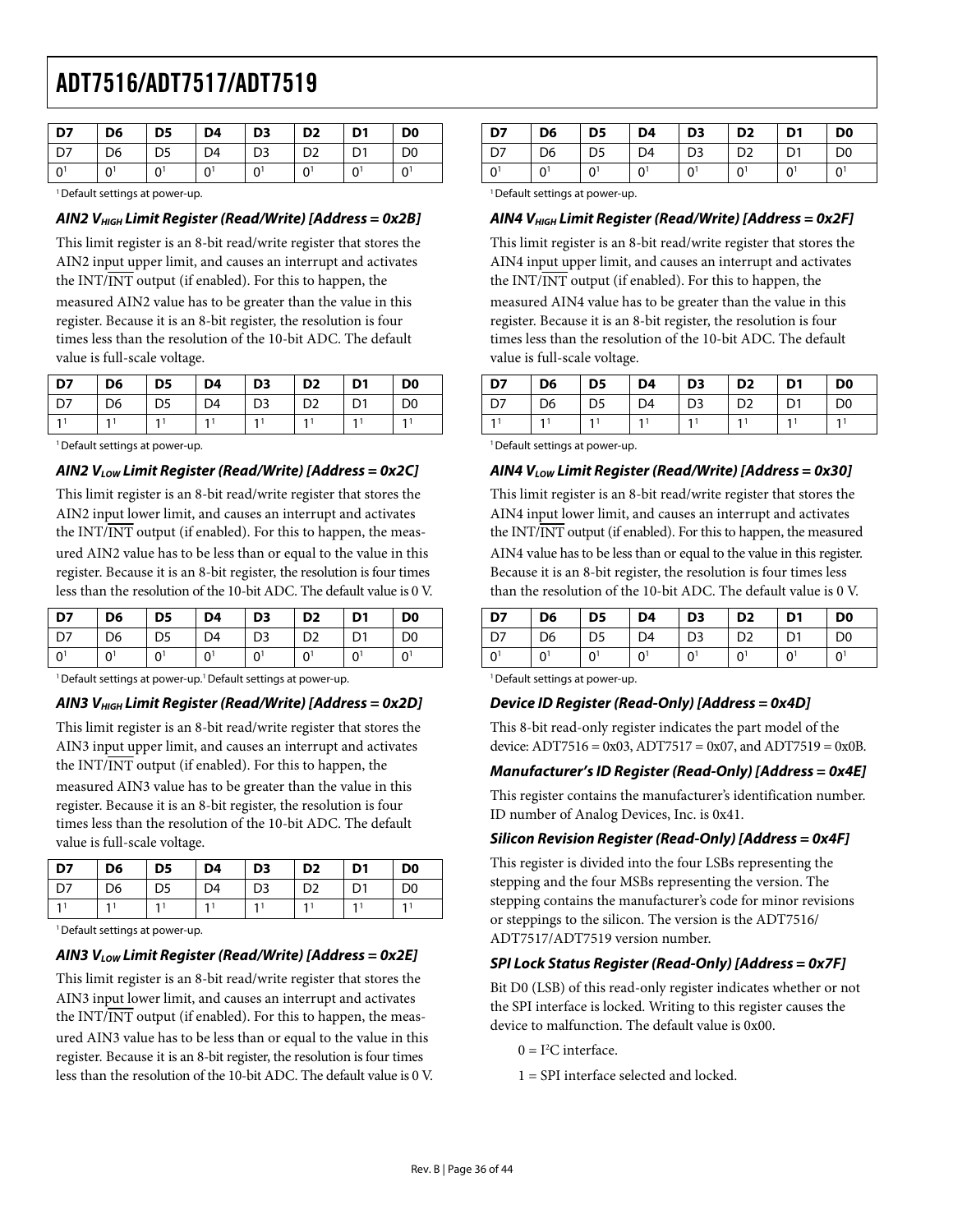## <span id="page-36-2"></span><span id="page-36-0"></span>**SERIAL INTERFACE**

There are two serial interfaces that can be used on this part,  $I^2C$ and SPI. The device powers up with the serial interface in  $I^2C$ mode, but it is not locked into this mode. To stay in I<sup>2</sup>C mode, it is recommended that the user tie the  $\overline{\text{CS}}$  line to either  $V_{\text{CC}}$  or GND. It is not possible to lock the I<sup>2</sup>C mode, but it is possible to select and lock the SPI mode.

To select and lock the interface into the SPI mode, a number of pulses must be sent down the CS line (Pin 4). The following section describes how this is done.

Once the SPI communication protocol has been locked in, it cannot be unlocked while the device is still powered up. Bit D0 of the SPI lock status register (Address 0x7F) is set to 1 when a successful SPI interface lock has been accomplished. To reset the serial interface, the user must power down the part and power it up again. A software reset does not reset the serial interface.

## <span id="page-36-4"></span><span id="page-36-1"></span>**Serial Interface Selection**

The CS line controls the selection between  $I^2C$  and SPI. Figure [59](#page-36-3) shows the selection process necessary to lock the SPI interface mode.

<span id="page-36-5"></span>To communicate to the ADT7516/ADT7517/ADT7519 using the SPI protocol, send three pulses down the  $\overline{\text{CS}}$  line as shown in [Figure 59](#page-36-3). On the third rising edge (marked as C in [Figure 59](#page-36-3)), the part selects and locks the SPI interface. The user is now limited to communicating to the device using the SPI protocol.

As per most SPI standards, the  $\overline{\text{CS}}$  line must be low during every SPI communication to the ADT7516/ADT7517/ADT7519 and high all other times. Typical examples of how to connect the dual interface as I<sup>2</sup>C or SPI are shown in [Figure 57](#page-36-4) and [Figure 58](#page-36-5). The following sections describe in detail how to use the  $I<sup>2</sup>C$  and SPI protocols associated with the ADT7516/ADT7517/ADT7519.

![](_page_36_Figure_9.jpeg)

Figure 57. Typical I<sup>2</sup>C Interface Connection

![](_page_36_Figure_11.jpeg)

Figure 58. Typical SPI Interface Connection.

02883-058

<span id="page-36-3"></span>![](_page_36_Figure_13.jpeg)

Figure 59. Serial Interface—Selecting and Locking SPI Protocol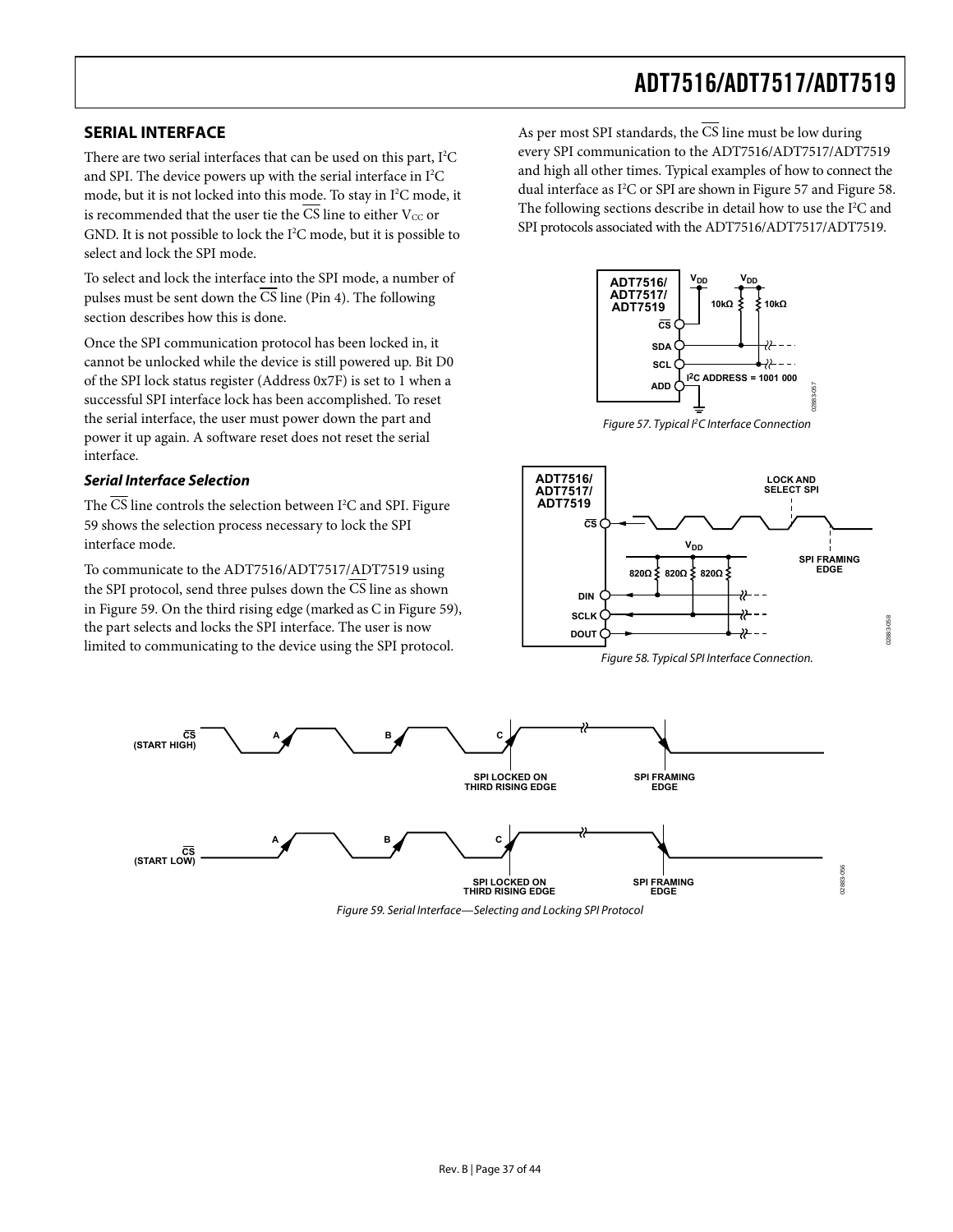## **I 2 C Serial Interface**

Like all I<sup>2</sup>C-compatible devices, the ADT7516/ADT7517/ ADT7519 have a 7-bit serial address. The four MSBs of this address for the ADT7516/ADT7517/ADT7519 are set to 1001. The three LSBs are set by Pin 11, ADD. The ADD pin can be configured three ways to give three different address options: low, floating, and high. Setting the ADD pin low gives a serial bus address of 1001 000, leaving it floating gives the Address 1001 010, and setting it high gives the Address 1001 011. The recommended pull-up resistor value is 10 kΩ.

There is an enable/disable bit for the SMBus timeout. When this is enabled, the SMBus times out after 25 ms of no activity. To enable it, set Bit 6 of the Control Configuration 2 register. The power-on default is with the SMBus timeout disabled.

The ADT7516/ADT7517/ADT7519 support SMBus packet error checking (PEC), but its use is optional. It is triggered by supplying the extra clocks for the PEC byte. The PEC is calculated using CRC-8. The frame clock sequence (FCS) conforms to CRC-8 by the polynomial

 $C(x) = x^8 + x^2 + x^1 + 1$ 

Consult the SMBus specification for more information.

The serial bus protocol operates as follows:

1. The master initiates a data transfer by establishing a start condition, defined as a high to low transition on the serial data line (SDA) while the serial clock line (SCL) remains high. This indicates that an address/data stream follows. All slave peripherals connected to the serial bus respond to the start condition and shift in the next eight bits, consisting of a 7-bit address (MSB first) plus a R/W bit; this determines the direction of the data transfer, that is, whether data is written to or read from the slave device.

The peripheral whose address corresponds to the transmitted address responds by pulling the data line low during the low period before the ninth clock pulse, known as the acknowledge bit. All other devices on the bus now remain idle while the selected device waits for data to be read from or written to it. If the  $R/\overline{W}$  bit is 0, the master writes to the slave device. If the  $R/\overline{W}$  bit is 1, the master reads from the slave device.

- 2. Data is sent over the serial bus in sequences of nine clock pulses: eight bits of data followed by an acknowledge bit from the receiver of data. Transitions on the data line must occur during the low period of the clock signal and remain stable during the high period, because a low to high transition when the clock is high can be interpreted as a stop signal.
- 3. When all data bytes have been read or written, stop conditions are established. In write mode, the master pulls the data line high during the 10<sup>th</sup> clock pulse to assert a stop condition. In read mode, the master device pulls the data line high during the low period before the ninth clock pulse. This is known as no acknowledge. The master then takes the data line low during the low period before the 10<sup>th</sup> clock pulse, and then high during the 10<sup>th</sup> clock pulse to assert a stop condition.

Any number of bytes of data can be transferred over the serial bus in one operation, but it is not possible to mix read and write in one operation because the type of operation is determined at the beginning and cannot subsequently be changed without starting a new operation.

The I<sup>2</sup>C address set up by the ADD pin is not latched by the device until after this address has been sent twice. On the eighth SCL cycle of the second valid communication, the serial bus address is latched in. This is the SCL cycle directly after the device has seen its own I<sup>2</sup>C serial bus address. Any subsequent changes on this pin have no effect on the  $I^2C$  serial bus address.

## **Writing to the ADT7516/ADT7517/ADT7519**

Depending on the register being written to, there are two different writes for the ADT7516/ADT7517/ADT7519. It is not possible to do a block write to this part, that is, no  $I^2C$  auto-increment.

## **Writing to the Address Pointer Register for a Subsequent Read**

To read data from a particular register, the address pointer register must contain the address of that register. If it does not, the correct address must be written to the address pointer register by performing a single-byte write operation, as shown in [Figure 60](#page-37-0). The write operation consists of the serial bus address followed by the address pointer byte. No data is written to any of the data registers. A read operation is then performed to read the register.

<span id="page-37-0"></span>![](_page_37_Figure_18.jpeg)

Figure 60. I2 C—Writing to the Address Pointer Register to Select a Register for a Subsequent Read Operation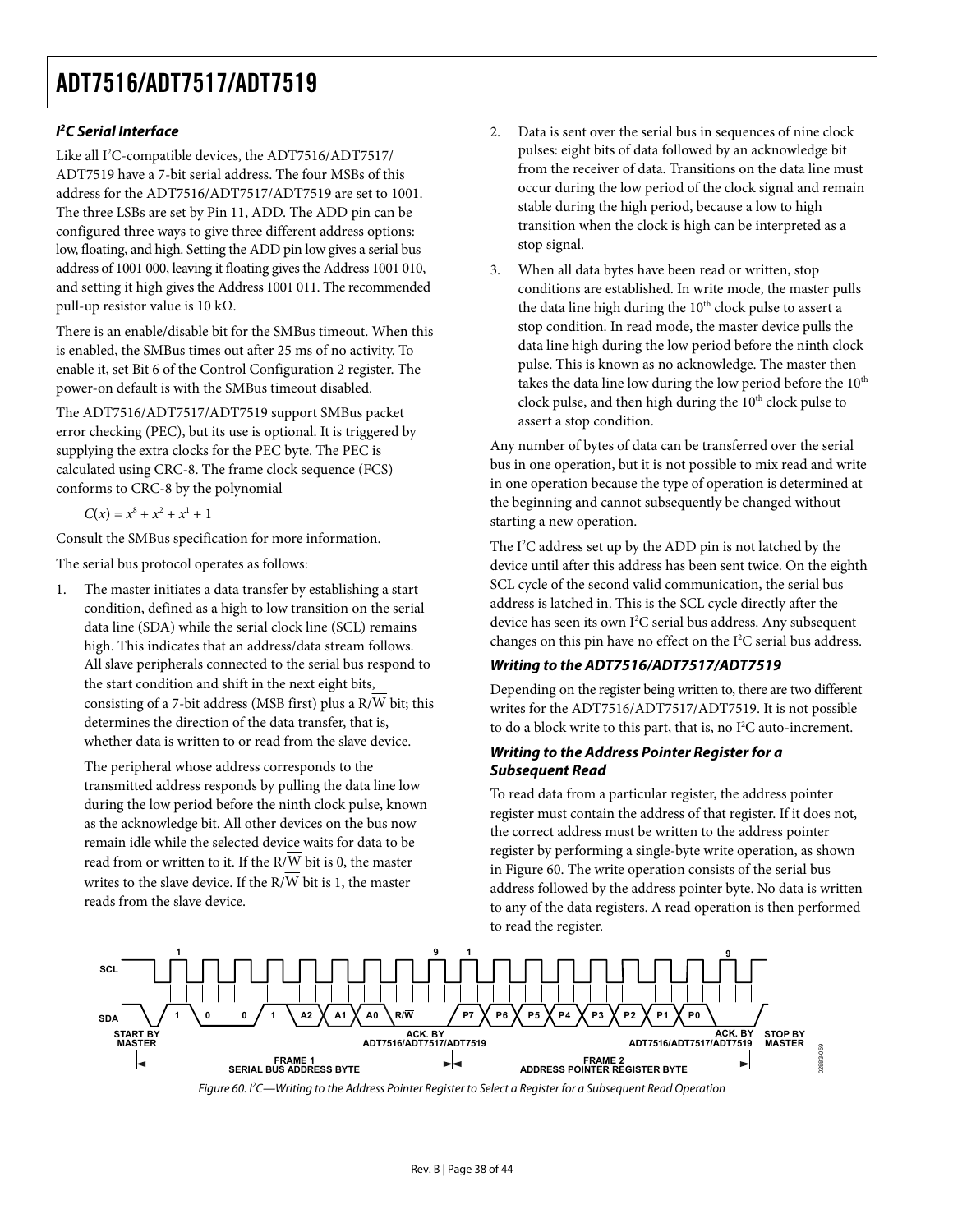![](_page_38_Figure_1.jpeg)

<span id="page-38-0"></span>![](_page_38_Figure_2.jpeg)

## <span id="page-38-1"></span>**Writing Data to a Register**

All registers are 8-bit registers, therefore only one byte of data can be written to each register. Writing a single byte of data to one of these read/write registers consists of the serial bus address, the data register address written to the address pointer register, followed by the data byte written to the selected data register. This is illustrated in [Figure 61](#page-38-0). To write to a different register, another start or repeated start is required. If more than one byte of data is sent in one communication operation, the addressed register is repeatedly loaded until the last data byte has been sent.

## **Reading Data from the ADT7516/ADT7517/ADT7519**

Reading data from the ADT7516/ADT7517/ADT7519 is done in a one-byte operation. Reading back the contents of a register is shown in [Figure 62.](#page-38-1) The register address had previously been set up by a single-byte write operation to the address pointer register. To read from another register, write to the address pointer register again to set up the relevant register address. Thus, block reads are not possible, that is, no  $I<sup>2</sup>C$  auto-increment.

## <span id="page-38-2"></span>**SPI Serial Interface**

The SPI serial interface of the ADT7516/ADT7517/ADT7519 consists of four wires:  $\overline{CS}$ , SCLK, DIN, and DOUT. The  $\overline{CS}$  is used to select the device when more than one device is connected to the serial clock and data lines. The CS is also used to distinguish between any two separate serial communications (see [Figure 67](#page-40-0) for a graphical explanation). The SCLK is used to clock data in and out of the part. The DIN line is used to write to the registers, and the DOUT line is used to read data back from the registers. The recommended pull-up resistor value is between 500  $\Omega$  and 820  $\Omega$ . Strong pull-ups are needed when serial clock speeds that are close to the maximum limit are used or when the SPI interface lines are experiencing large capacitive loading. Larger resistor values can be used for pull-up resistors when the serial clock speed is reduced.

The part operates in slave mode and requires an externally applied serial clock to the SCLK input. The serial interface is designed to allow the part to be interfaced to systems that provide a serial clock that is synchronized to the serial data.

There are two types of serial operations, read and write. Command words are used to distinguish read operations from write operations. These command words are given in [Table 23](#page-38-2). Address auto-increment is possible in SPI mode.

#### **Table 23. SPI Command Words**

| Write            | Read             |
|------------------|------------------|
| 0x90 (1001 0000) | 0x91 (1001 0001) |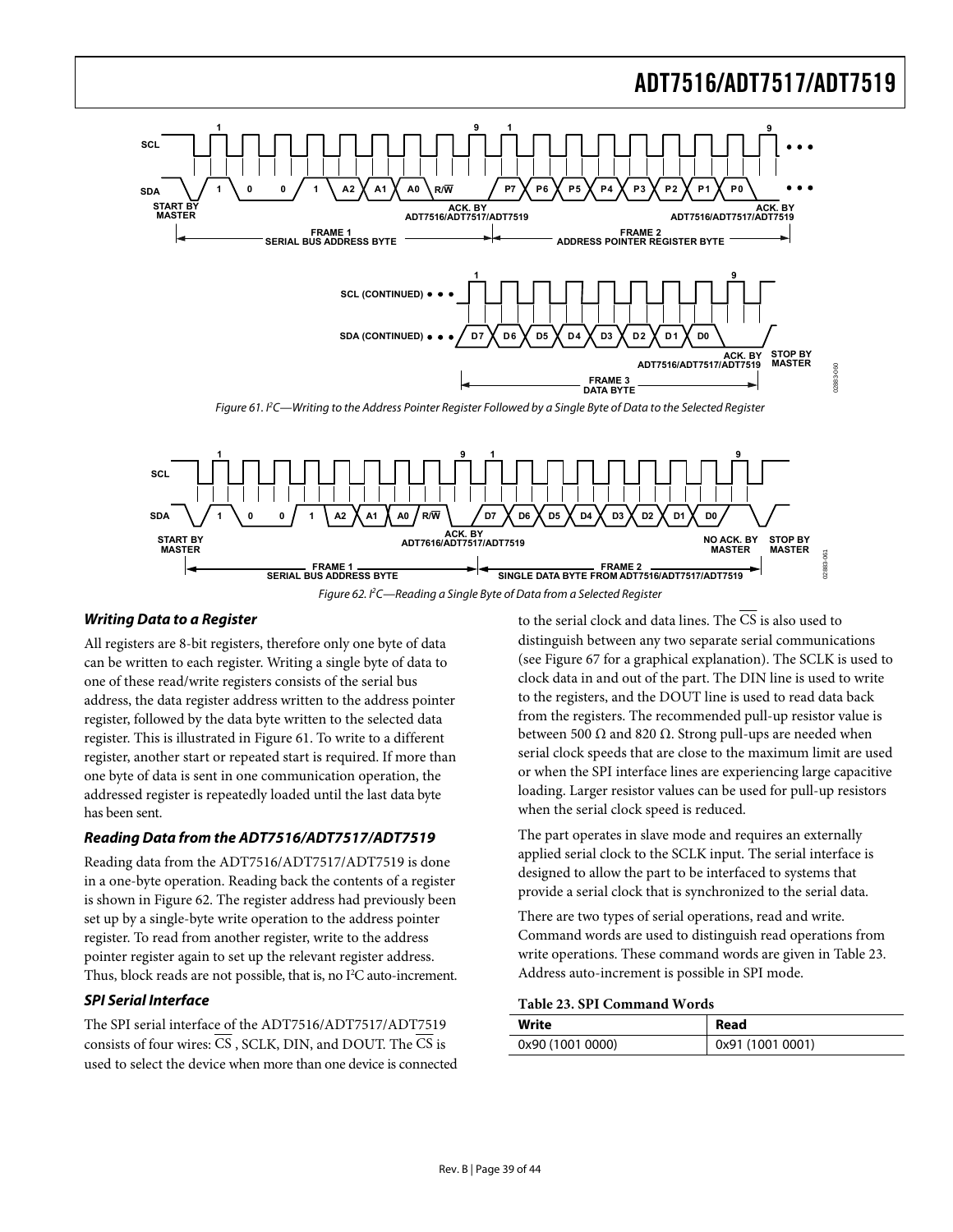![](_page_39_Figure_1.jpeg)

Figure 63. SPI—Writing to the Address Pointer Register Followed by a Single Byte of Data to the Selected Register

### <span id="page-39-0"></span>**Write Operation**

[Figure 63](#page-39-0) shows the timing diagram for a write operation to the ADT7516/ADT7517/ADT7519. Data is clocked into the registers on the rising edge of SCLK. When the  $\overline{\text{CS}}$  line is high, the DIN and DOUT lines are in three-state mode. Only when the CS goes from a high to a low does the part accept any data on the DIN line. In SPI mode, the address pointer register is capable of auto-incrementing to the next register in the register map without having to load the address pointer register each time. In [Figure 63](#page-39-0), the register address portion gives the first register that is written to. Subsequent data bytes are written into sequential writable registers. Thus, after each data byte has been written into a register, the address pointer register autoincrements its value to the next available register. The address pointer register auto-increments from 0x00 to 0x3F and loops back to start again at 0x00 when it reaches 0x3F.

## **Read Operation**

[Figure 64](#page-40-1) to [Figure 66](#page-40-2) show the timing diagrams necessary to accomplish correct read operations. To read back from a register, first write to the address pointer register with the address of the register to be read from. This operation is shown in [Figure 64](#page-40-1). [Figure 65](#page-40-3) shows the procedure for reading back a single byte of data. The read command is first sent to the part during the first eight clock cycles. As the read command is being sent, irrelevant data is output onto the DOUT line. During the following eight clock cycles, the data contained in the register selected by the address pointer register is output onto the DOUT line. Data is output onto the DOUT line on the falling edge of SCLK. [Figure 66](#page-40-2) shows the procedure when reading data from two sequential registers. Multiple data reads are possible in the SPI interface mode as the address pointer register is auto-incremental. The address pointer register autoincrements from 0x00 to 0x3F and loops back to start again at 0x00 when it reaches 0x3F.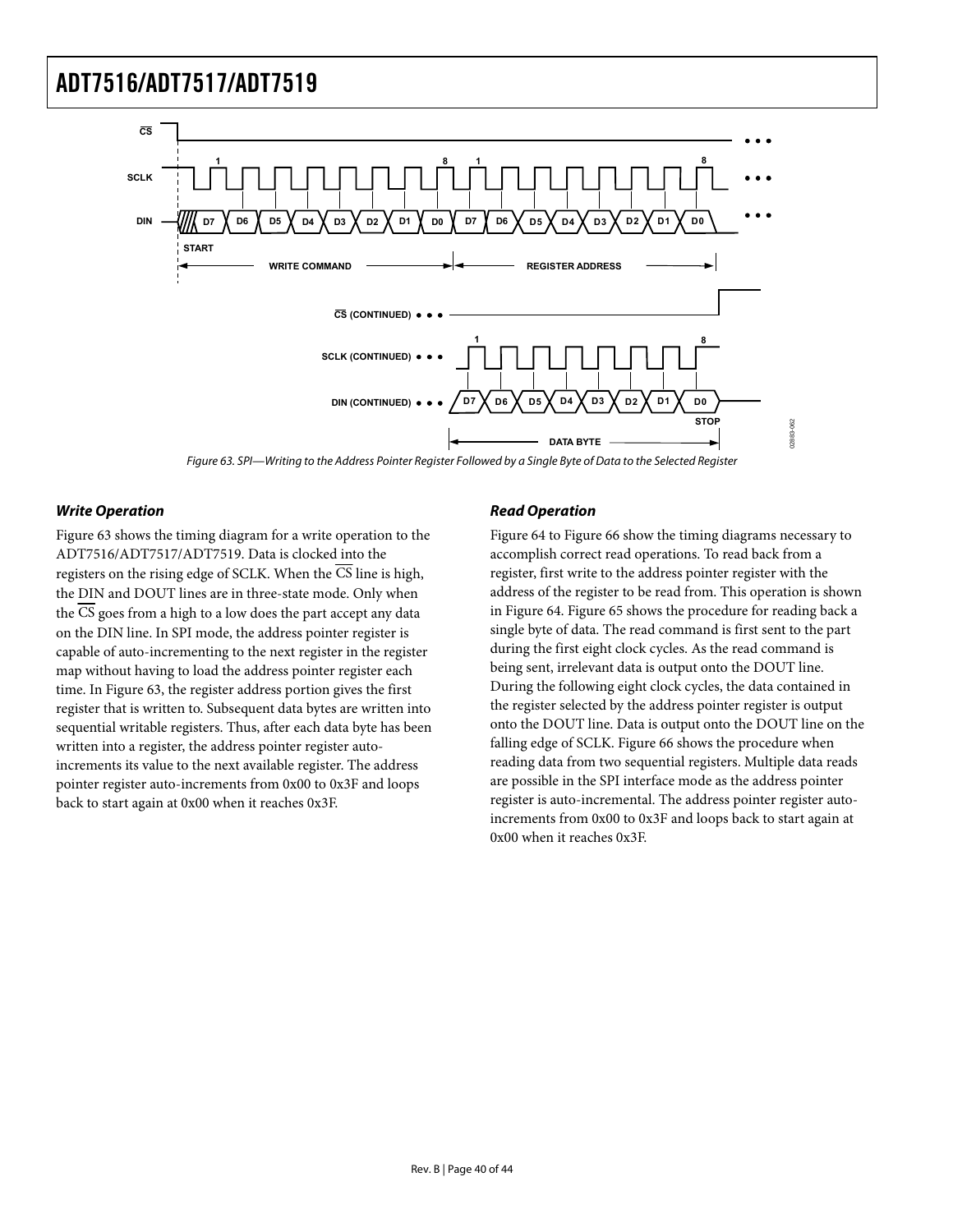<span id="page-40-3"></span><span id="page-40-1"></span>![](_page_40_Figure_1.jpeg)

<span id="page-40-2"></span><span id="page-40-0"></span>Figure 67. SPI—Correct Use of CS during SPI Communication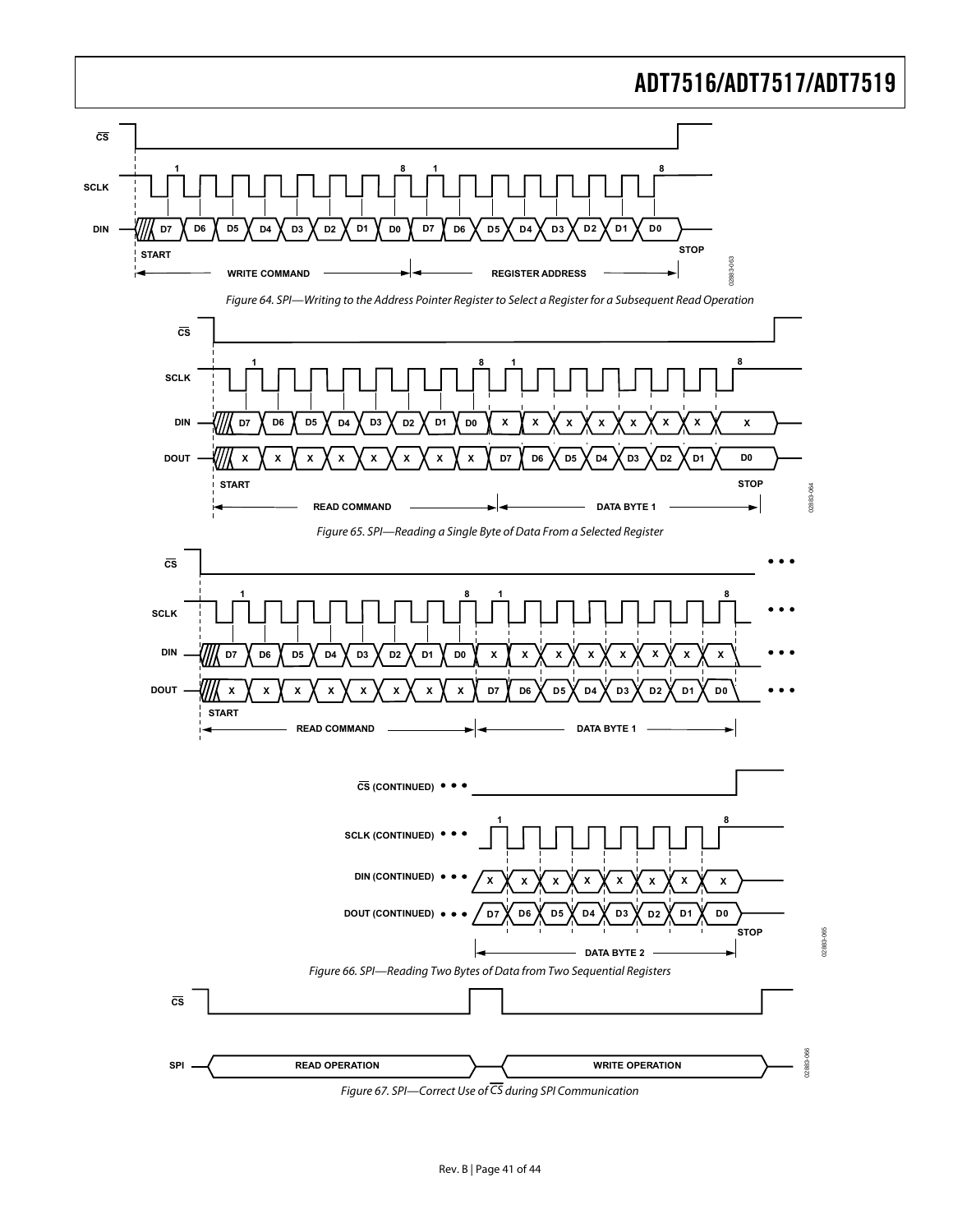## <span id="page-41-0"></span>**SMBus/SPI INT/INT**

The ADT7516/ADT7517/ADT7519 INT/INT outputs are an interrupt line for devices that want to trade their ability to master for an extra pin. The ADT7516/ADT7517/ADT7519 are slave devices and use the SMBus/SPI INT/ $\overline{\text{INT}}$  to signal the host device that it wants to talk to. The SMBus/SPI  $INT/INT$  on the ADT7516/ADT7517/ADT7519 is used as an over/under limit indicator.

The  $INT/\overline{INT}$  pin has an open-drain configuration that allows the outputs of several devices to be wire-AND'ed together when the INT/INT pin is active low. Use C6 of the Control Configuration 1 register to set the active polarity of the  $INT/INT$  output. The power-up default is active low. The INT/INT output can be disabled or enabled by setting C5 of the Control Configuration 1 register to 1 or 0, respectively.

The  $INT/\overline{INT}$  output becomes active when either the internal temperature value, the external temperature value,  $V_{DD}$  value, or any of the AIN input values exceed the values in their corresponding  $T_{\text{HIGH}}/V_{\text{HIGH}}$  or  $T_{\text{LOW}}/V_{\text{LOW}}$  registers. The INT/INT output goes inactive again when a conversion result has the measured value back within the trip limits and when the status register associated with the out-of-limit event is read. The two interrupt status registers show the event that caused the INT/INT pin to go active.

The  $INT/\overline{INT}$  output requires an external pull-up resistor. This can be connected to a voltage different from V<sub>DD</sub>, provided the maximum voltage rating of the INT/INT output pin is not exceeded. The value of the pull-up resistor depends on the application but should be large enough to avoid excessive sink currents at the  $INT/INT$  output because they can heat the chip and affect the temperature reading.

## **SMBUS ALERT RESPONSE**

<span id="page-41-1"></span>The INT/INT pin behaves the same way as an SMBus alert pin when the SMBus/I<sup>2</sup>C interface is selected. It is an open-drain output and requires a pull-up to  $V_{DD}$ . Several INT/INT outputs can be wire-AND'ed together, so that the common line goes low if one or more of the INT/INT outputs goes low. The polarity of the  $INT/\overline{INT}$  pin must be set active low for a number of outputs to be wire-AND'ed together.

The INT/INT output can operate as an SMBALERT function. Slave devices on the SMBus cannot normally signal to the master that they want to talk, but the SMBALERT function

allows them to do so. SMBALERT is used in conjunction with the SMBus general call address.

One or more INT/INT outputs can be connected to a common SMBALERT line connected to the master. When the SMBALERT line is pulled low by one of the devices, the following procedure occurs as shown in [Figure 68](#page-41-1):

- 1. SMBALERT is pulled low.
- 2. Master initiates a read operation and sends the alert response address (ARA = 0001 100). This general call address must not be used as a specific device address.
- 3. A device whose  $INT/INT$  output is low responds to the alert response address and the master reads its device address. As the device address is seven bits long, an LSB of 1 is added. The address of the device is now known and it can be interrogated in the usual way.
- 4. If  $INT/INT$  output of more than one device is low, the one with the lowest device address has priority in accordance with normal SMBus specifications.
- 5. When the ADT7516/ADT7517/ADT7519 have responded to the alert response address, they reset their INT/INT output, provided that the condition that caused the out-oflimit event no longer exists and that the status register associated with the out-of-limit event is read. If the SMBALERT line remains low, the master sends the ARA again. It continues to do this until all devices whose SMBALERT outputs were low have responded.

![](_page_41_Figure_16.jpeg)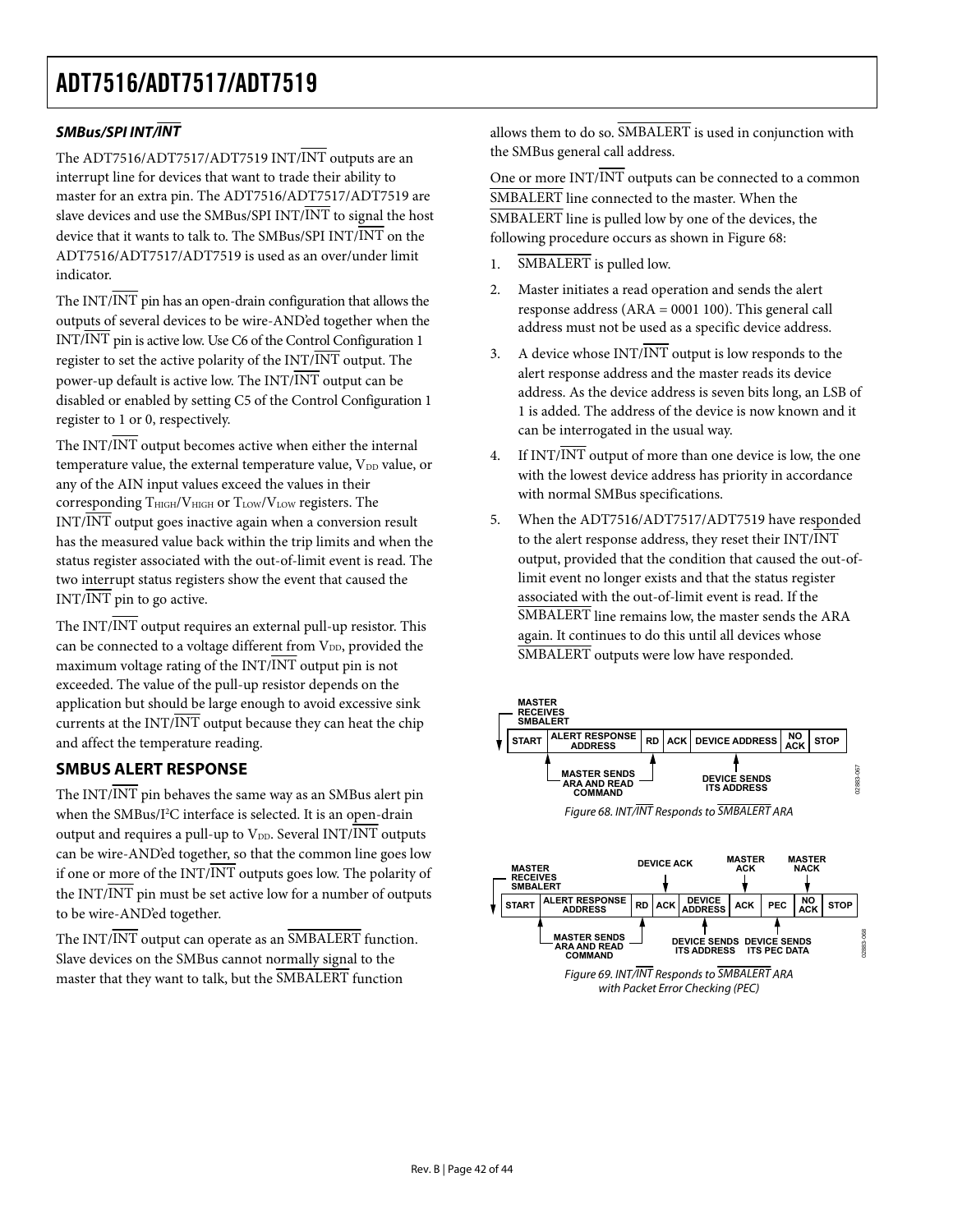## <span id="page-42-0"></span>OUTLINE DIMENSIONS

![](_page_42_Figure_2.jpeg)

**COMPLIANT TO JEDEC STANDARDS MO-137-AB**

Figure 70. 16-Lead Shrink Small Outline Package [QSOP] (RQ-16) Dimensions shown in inches

## **ORDERING GUIDE**

<span id="page-42-1"></span>

|                               |                                     | <b>DAC</b>        | Package                 |                       | Ordering |
|-------------------------------|-------------------------------------|-------------------|-------------------------|-----------------------|----------|
| <b>Model</b>                  | <b>Temperature Range</b>            | <b>Resolution</b> | <b>Description</b>      | <b>Package Option</b> | Quantity |
| ADT7519ARQ                    | $-40^{\circ}$ C to $+120^{\circ}$ C | 8 Bits            | 16-Lead QSOP            | RQ-16                 | 98       |
| ADT7519ARO-REEL               | $-40^{\circ}$ C to $+120^{\circ}$ C | 8 Bits            | 16-Lead QSOP            | RQ-16                 | 2,500    |
| ADT7519ARQ-REEL7              | $-40^{\circ}$ C to $+120^{\circ}$ C | 8 Bits            | 16-Lead QSOP            | <b>RQ-16</b>          | 1,000    |
| ADT7519ARQZ <sup>1</sup>      | $-40^{\circ}$ C to $+120^{\circ}$ C | 8 Bits            | 16-Lead QSOP            | RQ-16                 | 98       |
| ADT7519AROZ-REEL <sup>1</sup> | $-40^{\circ}$ C to $+120^{\circ}$ C | 8 Bits            | 16-Lead QSOP            | RQ-16                 | 2,500    |
| ADT7519ARQZ-REEL71            | $-40^{\circ}$ C to $+120^{\circ}$ C | 8 Bits            | 16-Lead QSOP            | RQ-16                 | 1,000    |
| ADT7517ARO                    | $-40^{\circ}$ C to $+120^{\circ}$ C | 10 Bits           | 16-Lead OSOP            | RQ-16                 | 98       |
| ADT7517ARQ-REEL               | $-40^{\circ}$ C to $+120^{\circ}$ C | 10 Bits           | 16-Lead QSOP            | RQ-16                 | 2,500    |
| ADT7517ARQ-REEL7              | $-40^{\circ}$ C to $+120^{\circ}$ C | 10 Bits           | 16-Lead QSOP            | <b>RQ-16</b>          | 1,000    |
| ADT7517ARQZ <sup>1</sup>      | $-40^{\circ}$ C to $+120^{\circ}$ C | 10 Bits           | 16-Lead QSOP            | RQ-16                 | 98       |
| ADT7517ARQZ-REEL <sup>1</sup> | $-40^{\circ}$ C to $+120^{\circ}$ C | 10 Bits           | 16-Lead QSOP            | RQ-16                 | 2,500    |
| ADT7517ARQZ-REEL71            | $-40^{\circ}$ C to $+120^{\circ}$ C | 10 Bits           | 16-Lead QSOP            | RQ-16                 | 1,000    |
| ADT7516ARO                    | $-40^{\circ}$ C to $+120^{\circ}$ C | 12 Bits           | 16-Lead OSOP            | RQ-16                 | 98       |
| ADT7516ARQ-REEL               | $-40^{\circ}$ C to $+120^{\circ}$ C | 12 Bits           | 16-Lead QSOP            | <b>RQ-16</b>          | 2,500    |
| ADT7516ARQ-REEL7              | $-40^{\circ}$ C to $+120^{\circ}$ C | 12 Bits           | 16-Lead QSOP            | RQ-16                 | 1,000    |
| ADT7516ARQZ <sup>1</sup>      | $-40^{\circ}$ C to $+120^{\circ}$ C | 12 Bits           | 16-Lead QSOP            | RQ-16                 | 98       |
| ADT7516AROZ-REEL <sup>1</sup> | $-40^{\circ}$ C to $+120^{\circ}$ C | 12 Bits           | 16-Lead QSOP            | RQ-16                 | 2,500    |
| ADT7516ARQZ-REEL71            | $-40^{\circ}$ C to $+120^{\circ}$ C | 12 Bits           | 16-Lead QSOP            | RQ-16                 | 1,000    |
| EVAL-ADT7516EB                |                                     |                   | <b>Evaluation Board</b> |                       |          |

 $1 Z = Pb$ -free part.